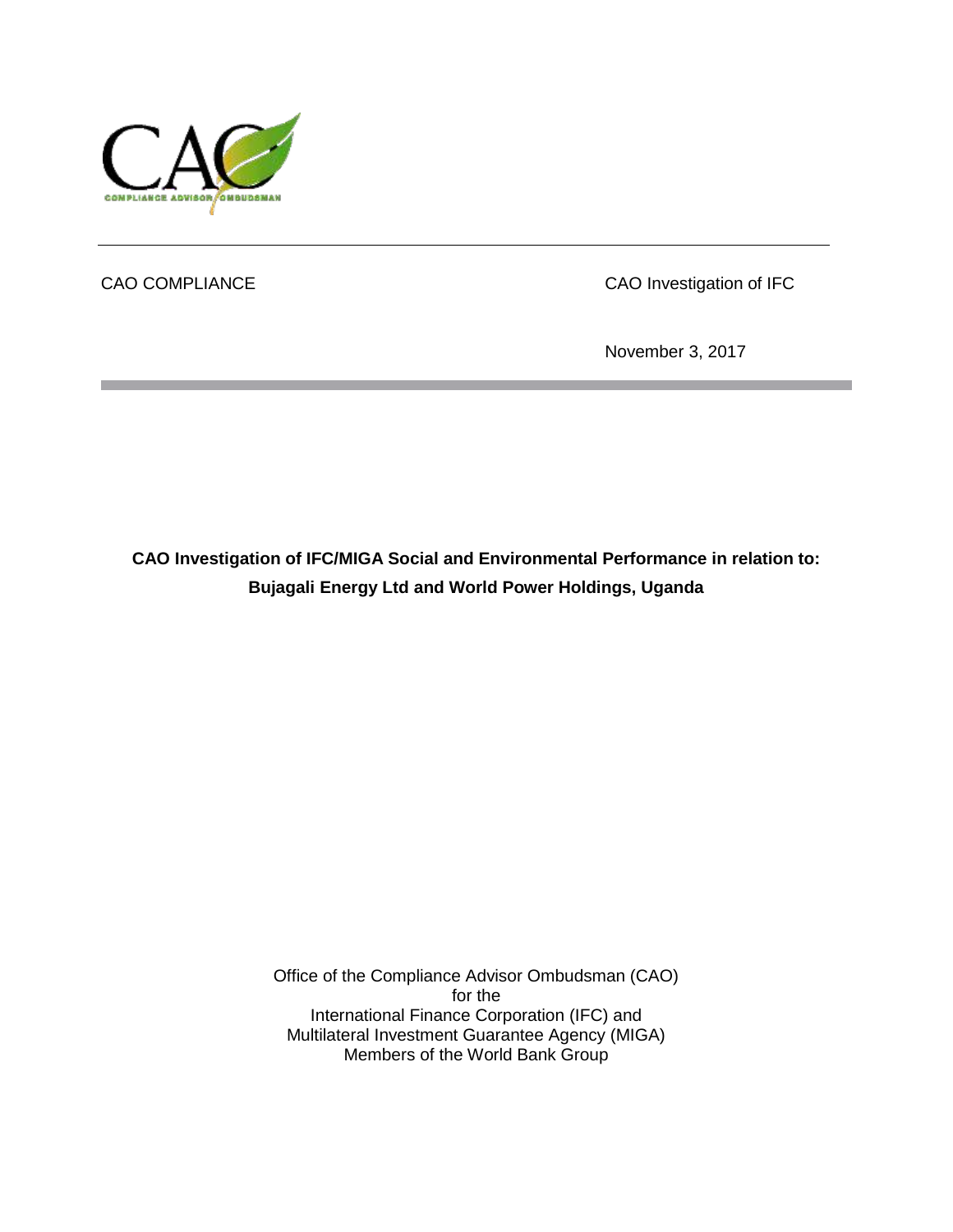### **Table of Contents**

| 1.                                                                             |  |
|--------------------------------------------------------------------------------|--|
| 2.                                                                             |  |
|                                                                                |  |
|                                                                                |  |
| 5.                                                                             |  |
|                                                                                |  |
|                                                                                |  |
| Annex C: Adequacy of Workers' Compensation - Ugandan Law and ILO Conventions40 |  |
|                                                                                |  |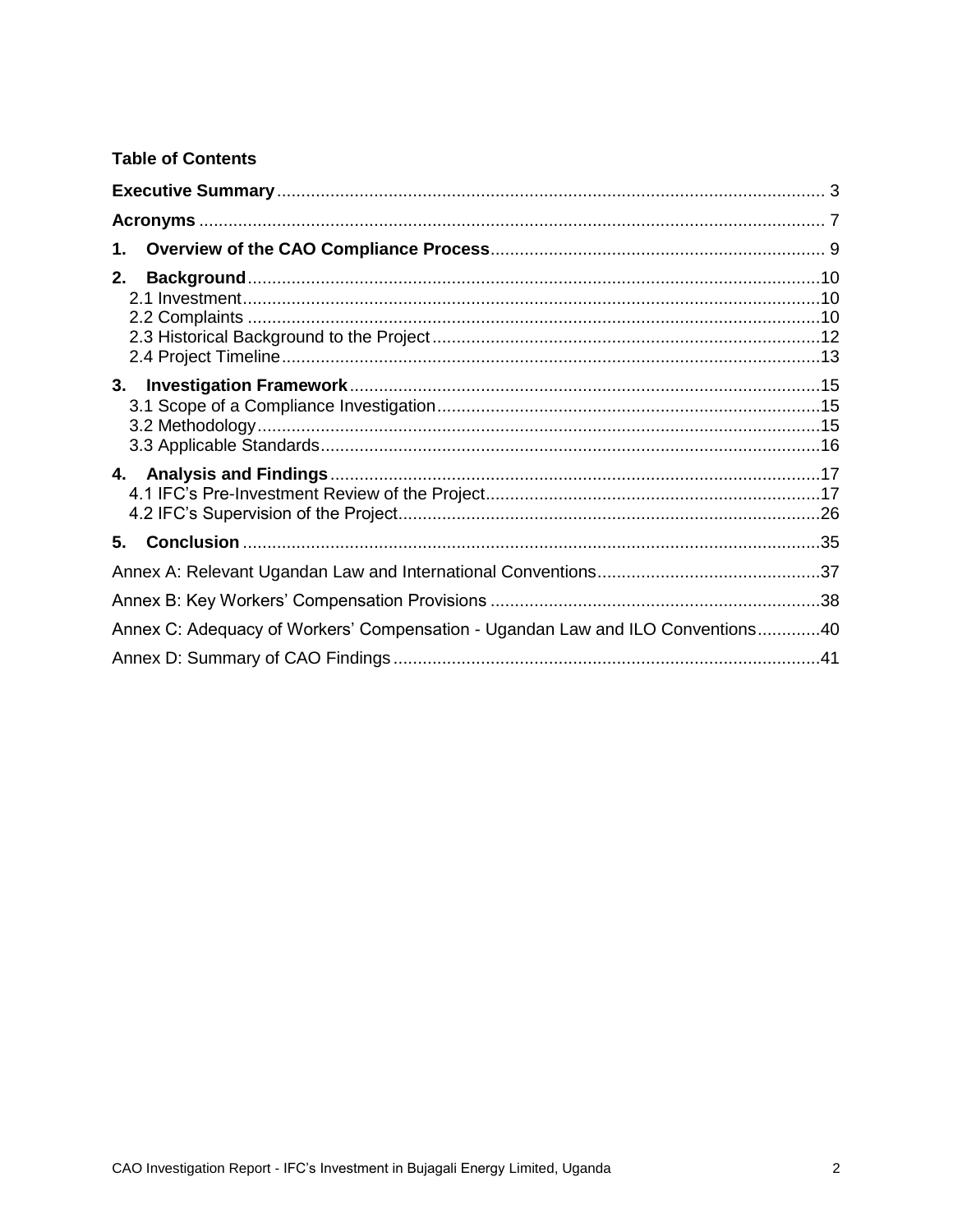### <span id="page-2-0"></span>**Executive Summary**

The Bujagali Hydropower Project ("the project") is a 250 MW run-of-the-river hydroelectric generation plant located at Dumbbell Island on the Nile River in the Republic of Uganda. The project is owned and operated by Bujagali Energy Limited (BEL or "the client"). The project was built between 2007 and 2012 by an engineering, procurement and construction (EPC) contractor, Salini Costruttori ("the EPC contractor"), and its subcontractor, Boschcon Civil and Electrical Construction Limited ("the subcontractor"). The construction of the dam and associated facilities was a large and complex undertaking involving a workforce of almost 3,000 during periods of peak activity.

This compliance investigation was initiated in response to two complaints about labor and working conditions on the Bujagali construction site. In March 2011, CAO received the first complaint (Bujagali-04) from a group of the EPC contractor's former employees who claim to have been seriously injured during project construction. CAO received the second complaint (Bujagali-06) from a group representing 360 workers claiming to have been underpaid and otherwise mistreated while employed by the subcontractor.

The parties to the Bujagali-04 case engaged in a CAO-facilitated dispute resolution process. Of the 93 complaints from workers who claimed to have been injured on the work site, 55 were transferred to Uganda's Medical Arbitration Board, 19 were resolved through CAO mediation, 9 were settled between the EPC contractor and the former employees, and 3 went to court. The remaining complaints were transferred to the CAO compliance function for appraisal. The parties to the Bujagali-06 case also agreed to participate in a CAO-facilitated dispute resolution process, but were unable to reach a resolution. As a result, this complaint was also referred to the CAO compliance function. CAO's compliance appraisal of the Bujagali-04 and Bujagali-06 complaints, published in April 2015, concluded that the complaints raised issues that required an investigation of IFC's compliance with its environmental and social (E&S) requirements.

IFC does not finance projects that cannot be expected to meet its E&S requirements, known as the Performance Standards. As detailed in this investigation report, CAO has made several noncompliance findings in relation to IFC's application of the Performance Standards to the Bujagali Hydropower Project that are relevant to the issues raised in the complaints.

Making these findings, CAO notes certain limitations to the investigation methodology based on the information available. This investigation was undertaken after construction of the project was complete. As a result, field verification of the safety situation on the construction site was not possible. Access to primary OSH documentation from the EPC contractor was also limited.

In these circumstances, and considering that CAO's compliance mandate is focused on IFC's performance, CAO limits its findings to whether IFC complied with its requirements in relation to the appraisal and supervision of the project as relates to OSH and labor issues. CAO does not make findings in relation to merits of the specific allegations made by the complainants regarding the actions of the contractor or the subcontractor.

#### **IFC's Pre-Investment Review of the Project**

Prior to investing in a project IFC conducts a review of project E&S risks and impacts. Early IFC screening of the project identified occupational safety and health (OSH) as an area of risk. To address these risks, the project's social and environmental assessment (SEA) required the client to develop labor-related action plans that met the requirements of IFC's Performance Standard 2: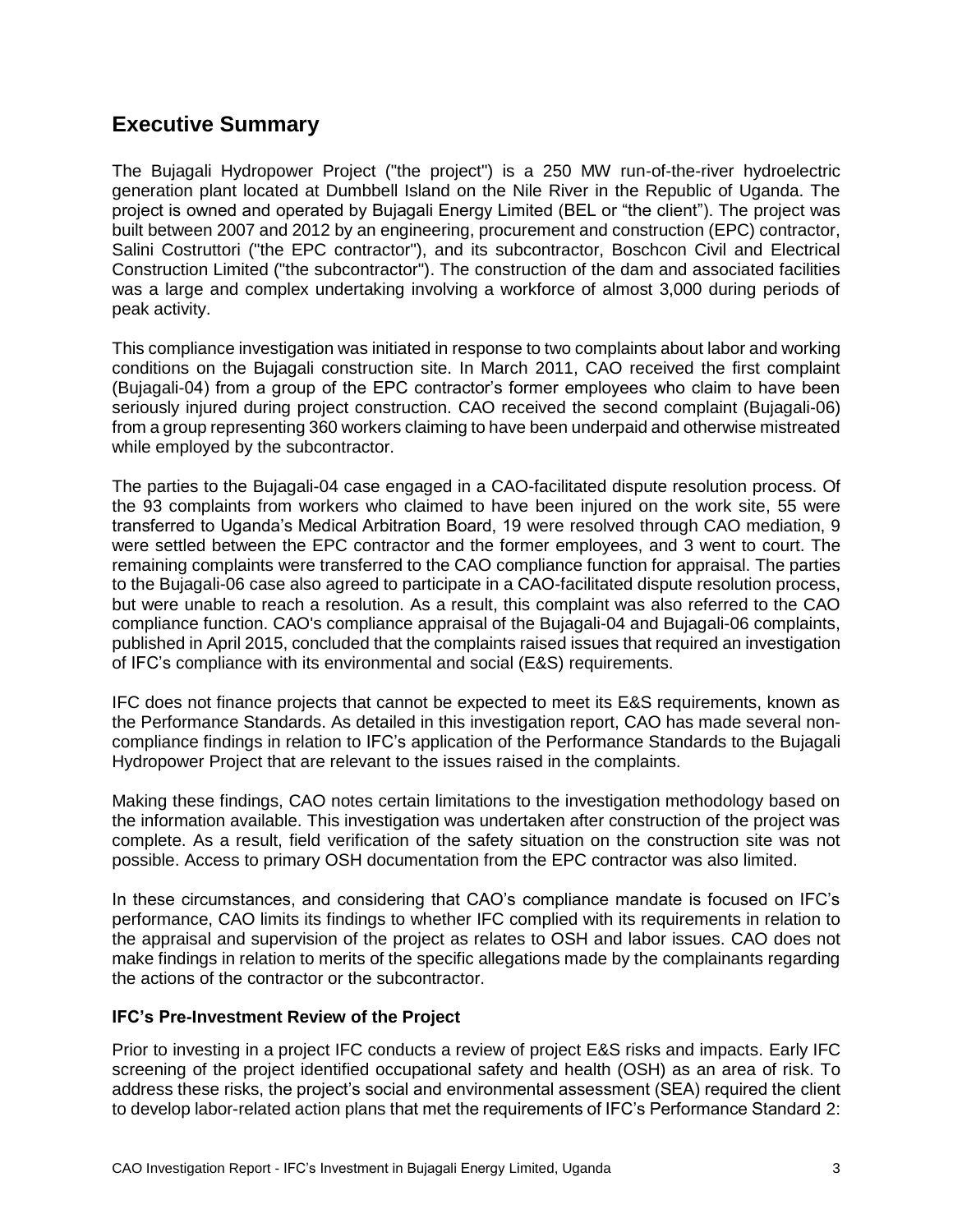Labor and Working Conditions (PS2). A key requirement of PS2 in relation to OSH issues is that the client "will provide workers with a safe and healthy working environment" in accordance with good international industry practice. IFC also required that the client extend its labor and OSH standards to employees of the EPC contractor and its subcontractors.

While IFC's scoping of OSH and labor issues for the Bujagali project was positive, CAO finds that IFC did not possess or have access to OSH and labor competence that was sufficient to evaluate the capacity of the client or the EPC contractor to apply the provisions of PS2 to a project of this scale and technical complexity. IFC did not ensure that the labor-related plans of the client and the EPC contractor received appropriate technical review, and an initial OSH audit as required by IFC's OSH Guidelines was not conducted. IFC's review also lacked attention to the country context in relation to labor and OSH risks—particularly in relation to the regulatory capacity of national agencies.

In this context, CAO concludes that IFC's pre-investment review of the project was not commensurate to risk. As a result, IFC did not have assurance the OSH management systems put in place for construction of the project were consistent with good international industry practice as required by PS2.

#### **IFC's Supervision of the Project**

During project implementation IFC is required to monitor the client's compliance with its Performance Standards and other agreed E&S requirements. If a client fails to comply with its E&S commitments, IFC is committed to working with the client to bring it back into compliance. If the client fails to reestablish compliance, IFC investment agreements provide for legal remedies which should be used as appropriate.

IFC monitored the Bujagali project on the basis of a range of information. This included reviewing the client's quarterly E&S reports, the EPC Contractor's monthly construction monitoring reports, reports of the external panel of environmental and social experts, reports from an independent engineer, as well as participation in joint lenders' site supervision visits. However, none of these reporting structures included specialist OSH or labor expertise.

While noting work related fatalities in 2007 and 2008, IFC supervision reports from the commencement of construction in 2007 to 2009 are characterized by a confidence that the client's OSH systems were functioning well and that worker health and safety followed good industry practice. Two work related fatalities and a sharp increase in the injury rate on site in 2010 led to increased focus on OSH issues in IFC supervision documentation. From 2011 onwards, however, OSH issues were again less of a concern as construction wound down and reported injury rates fell.

In relation to project supervision, CAO notes that annual audits of project OSH performance as mandated by IFC's OSH Guidelines were not required. In the absence of regular audits, IFC was over reliant on the client's self-reporting and impressions from site visits to determine compliance. Issues around the client's capacity to manage OSH risks on the construction site became particularly important in 2009 when the lenders advised that the EPC contractor should immediately increase equipment and personnel to compensate for earlier delays in construction. While the increase in personnel and equipment had clear OSH implications, CAO finds no indication that IFC considered whether the project had in place appropriate measure to assess and manage this added risk to workers.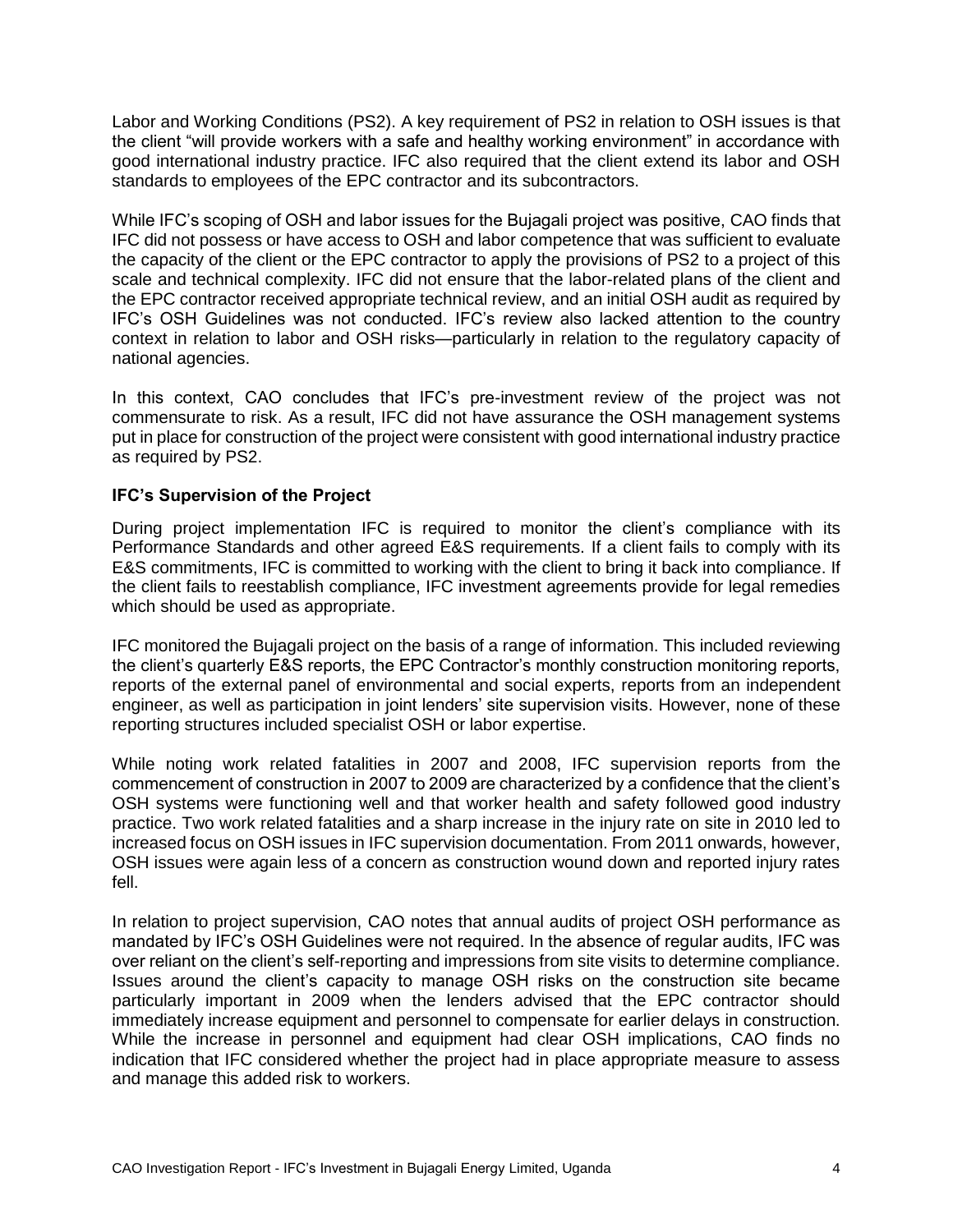CAO also finds that IFC lacked assurance that the client was investigating or reviewing the causes of workplace accidents. Four work related fatalities were reported during construction. Lost time injuries as reported by the EPC contractor, numbered 461. However, in none of these cases did IFC document a review of an accident investigation report, a root cause analysis, or a report on measures necessary to prevent reoccurrence as required by the IFC Guidelines for Occupational Health and Safety. Reporting of near misses as required by the IFC Guidelines was absent. In this context, CAO finds that IFC lacked assurance that the causes of work related injuries were being analyzed and mitigated appropriately. Further, CAO finds that IFC lacked assurance that the project was meeting its requirements to provide workers with a safe and healthy working environment in accordance with good international industry practice.

Key grievances of the Bujagali-04 complainants relate to the process for attaining compensation for work related injuries. They allege that the compensation paid was insufficient and that the process for achieving compensation took too long. In relation to these complaints, CAO finds that IFC did not consider whether national systems for the provision of workers' compensation could be relied upon to provide injured workers with access to appropriate compensation as required under the Sustainability Framework. More specifically, CAO notes that IFC did not consider the levels of compensation provided for under Ugandan law, or the capacity of the national institutions for assessing compensation claims in a timely manner. Uganda's ratification of the International Labor Organization (ILO) [Workmen's Compensation \(Accidents\) Convention, 1925 \(No.](http://www.ilo.org/dyn/normlex/en/f?p=NORMLEXPUB:12100:0::NO:12100:P12100_INSTRUMENT_ID:312162:NO) 17) was relevant in this context but not considered. Similarly, relevant but not considered was ILO commentary (from the period 1966 to 2014) that consistently identified discrepancies between Uganda's workers' compensation law, which limits the amount of compensation payable to a sum equal to 60 months' earnings (in the case of injury leading to death or total permanent incapacity), and the Convention, which provides for payment of benefits in the form of periodical payments without time limits in case of death or permanent incapacity. In this context, CAO is concerned that the workers who died or sustained permanent incapacity due to their work on the project were not provided with appropriate compensation.

The Bujagali-06 complainants were employed by the subcontractor to perform construction related tasks under the EPC contract. This complaint raises a range of concerns about labor issues, including unpaid wages and benefits dating back to 2007. The Bujagali-06 complainants also raise concerns regarding workplace accidents, non-payment of workers' compensation, and the use of racially-discriminatory language by management of the subcontractor. In relation to these complaints, CAO notes that, IFC had on paper commitments that PS2 requirements would be extended to all workers engaged in the construction of the project including employees of the EPC contractor and its subcontractors. However, IFC lacked assurance that these requirements were being implemented at the level of the sub-contractor. IFC became aware of the Bujagali-06 complaints in April 2009 when the complainants wrote a letter outlining their concerns to the World Bank Group however, IFC considered that its labor requirements did not apply to these workers. As a result, the adverse impacts claimed by the employees of the subcontractor (unpaid wages and uncompensated injuries) were not considered during supervision.

Given the above findings of non-compliance, CAO will keep this investigation open and monitor IFC's response. CAO expects to publish its first monitoring report no later than 12 months from the date of publication of this report.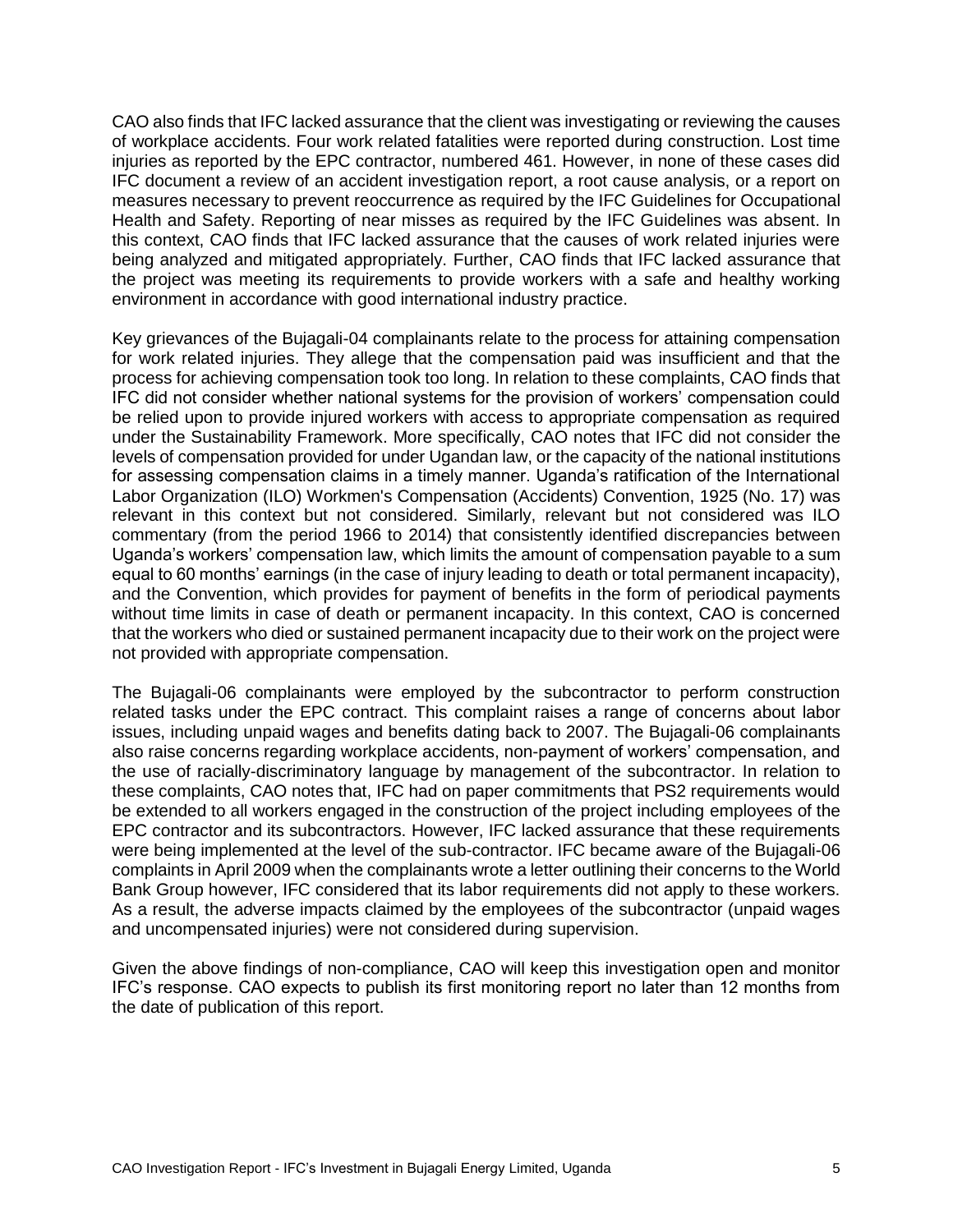### **About CAO**

CAO's mission is to serve as a fair, trusted, and effective independent recourse mechanism and to improve the environmental and social accountability of the private sector lending and insurance members of the World Bank Group, the International Finance Corporation (IFC) and the Multilateral Investment Guarantee Agency (MIGA).

CAO (Office of the Compliance Advisor Ombudsman) is an independent post that reports directly to the President of the World Bank Group. CAO reviews complaints from communities affected by development projects undertaken by IFC and MIGA.

CAO's compliance function oversees investigations of the environmental and social performance of IFC and MIGA, particularly in relation to sensitive projects, to ensure compliance with policies, standards, guidelines, procedures, and conditions for IFC/MIGA involvement, with the goal of improving IFC/MIGA environmental and social performance.

For more information about CAO, please visit www.cao-ombudsman.org.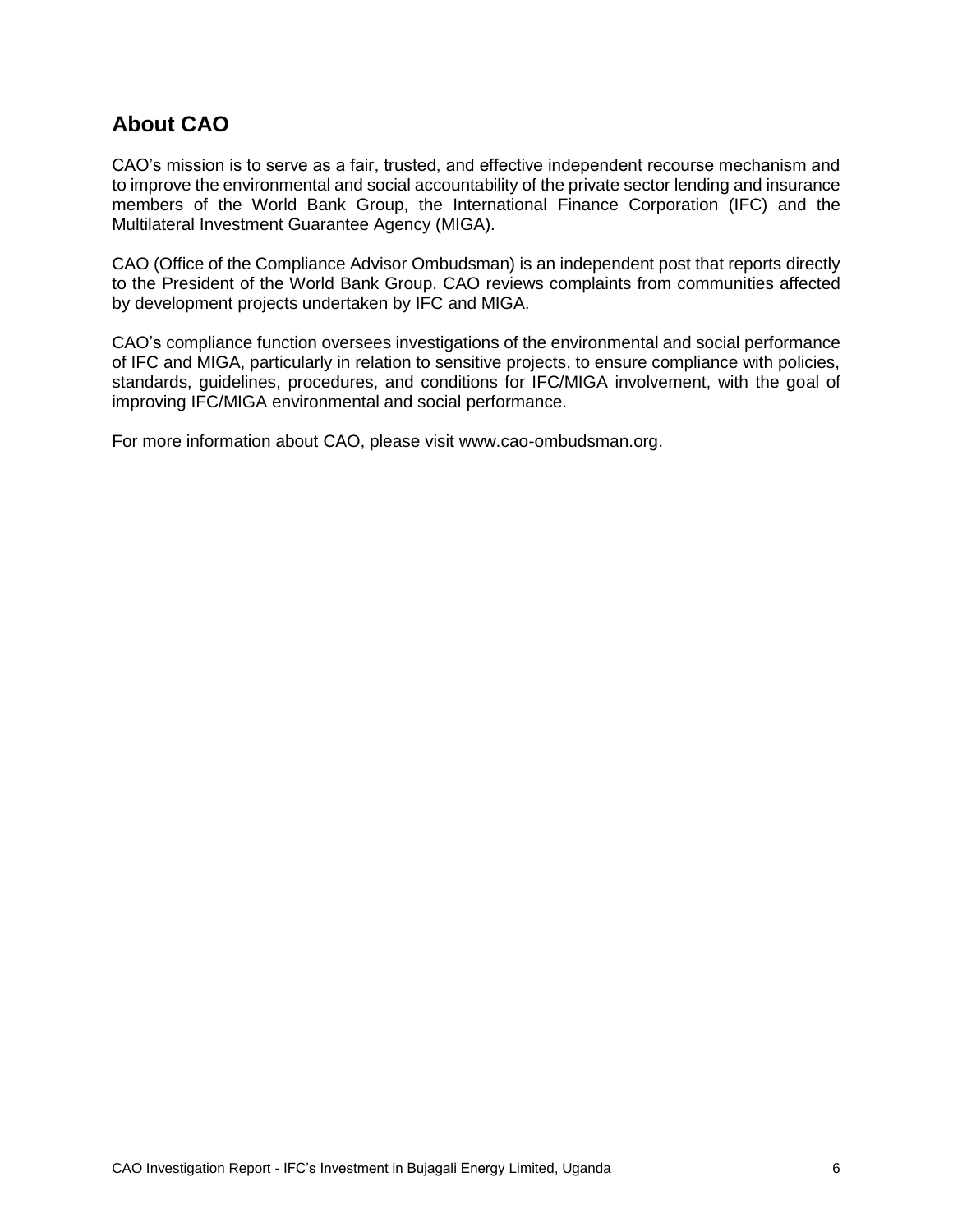# <span id="page-6-0"></span>**Acronyms**

| <b>AESNP</b>    | AES Nile Power Ltd.                                             |  |  |
|-----------------|-----------------------------------------------------------------|--|--|
| <b>AFD</b>      | Agence Française de Développement                               |  |  |
| <b>AfDB</b>     | African Development Bank                                        |  |  |
| <b>AMR</b>      | <b>Annual Monitoring Report</b>                                 |  |  |
| <b>BEL</b>      | <b>Bujagali Energy Limited</b>                                  |  |  |
| <b>BEMC</b>     | <b>Bujagali Environmental Monitoring Committee</b>              |  |  |
| <b>BTOR</b>     | <b>Back to Office Report</b>                                    |  |  |
| <b>BWI</b>      | <b>Building Workers International</b>                           |  |  |
| CAO             | Office of the Compliance Advisor Ombudsman                      |  |  |
| <b>CEACR</b>    | ILO Committee of Experts on the Application of Conventions and  |  |  |
|                 | Recommendations                                                 |  |  |
| COD             | conditions of disbursement                                      |  |  |
| <b>DEG</b>      | Deutsche Investitions-und Entwicklungsgesellschaft              |  |  |
| E&S             | <b>Environmental and Social</b>                                 |  |  |
| <b>EIB</b>      | European Investment Bank                                        |  |  |
| EPC             | Engineering, Procurement and Construction                       |  |  |
| <b>ESAP</b>     | <b>Environmental and Social Action Plan</b>                     |  |  |
| <b>ESMP</b>     | <b>Environmental and Social Management Program</b>              |  |  |
| <b>ESRR</b>     | <b>Environmental and Social Risk Rating</b>                     |  |  |
| <b>ESRS</b>     | <b>Environmental and Social Review Summary</b>                  |  |  |
| <b>ESRP</b>     | <b>Environmental and Social Review Procedure</b>                |  |  |
| <b>FMO</b>      | Nederlandse Financierings-Maatschappij voor Ontwikkelingslanden |  |  |
|                 | N.V.                                                            |  |  |
| <b>FNP</b>      | <b>Full Notice to Proceed</b>                                   |  |  |
| <b>GIIP</b>     | Good International Industry Practice                            |  |  |
| GoU             | Government of Uganda                                            |  |  |
| <b>HPP</b>      | <b>Hydropower Project</b>                                       |  |  |
| <b>HSMP</b>     | Health and Safety Management Plan                               |  |  |
| <b>IDA</b>      | <b>International Development Association</b>                    |  |  |
| <b>IFC</b>      | <b>International Finance Corporation</b>                        |  |  |
| <b>ILO</b>      | International Labor Organization                                |  |  |
| <b>IPN</b>      | Inspection Panel (World Bank)                                   |  |  |
| <b>IPS</b>      | <b>Industrial Promotion Services Consortium</b>                 |  |  |
| <b>IRM</b>      | <b>Investment Review Meeting</b>                                |  |  |
| KfW             | Entwicklungsbank – German Development Bank                      |  |  |
| <b>LFMP</b>     | Labor Force Management Plan                                     |  |  |
| <b>LNTP</b>     | <b>Limited Notice to Proceed</b>                                |  |  |
| <b>MAB</b>      | <b>Medical Arbitration Board</b>                                |  |  |
| <b>MIGA</b>     | Multilateral Investment Guarantee Agency                        |  |  |
| <b>OHSAS</b>    | Occupational Health and Safety Assessment Series                |  |  |
| <b>OSH</b>      | Occupational Safety and Health                                  |  |  |
| PoE             | Panel of Experts                                                |  |  |
| PPE             | <b>Personal Protective Equipment</b>                            |  |  |
| <b>PROPARCO</b> | Société de Promotion et de Participation pour la Coopération    |  |  |
|                 | Economique                                                      |  |  |
| <b>PS</b>       | <b>IFC Performance Standards</b>                                |  |  |
| PS <sub>1</sub> | IFC Performance Standard 1: Social and Environmental Assessment |  |  |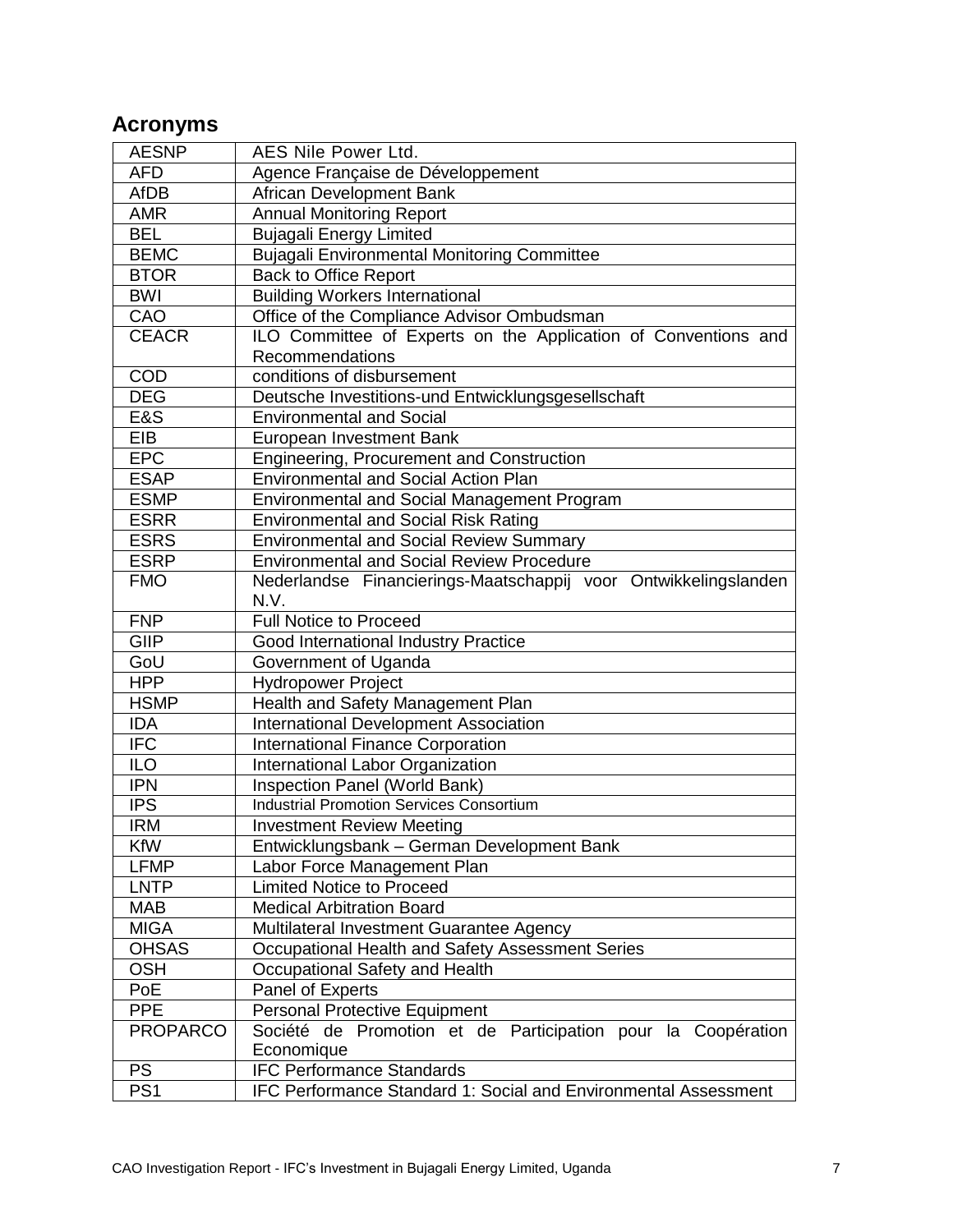| PS <sub>2</sub> | IFC Performance Standard 2: Labor and Working Conditions.         |  |  |
|-----------------|-------------------------------------------------------------------|--|--|
| PS <sub>3</sub> | IFC Performance Standard 3: Pollution Prevention and Abatement    |  |  |
| PS4             | IFC Performance Standard 4: Community Health, Safety and Security |  |  |
| PS <sub>5</sub> | IFC Performance Standard 5: Land Acquisition and Involuntary      |  |  |
|                 | Resettlement                                                      |  |  |
| PS7             | IFC Performance Standard 7: Indigenous Peoples                    |  |  |
| <b>SEA</b>      | Social and Environmental Assessment                               |  |  |
| <b>SEAP</b>     | Social and Environmental Action Plan                              |  |  |
| <b>SEMS</b>     | Social and environmental Management System                        |  |  |
| <b>SHA</b>      | <b>Shareholders Agreement</b>                                     |  |  |
| <b>SPI</b>      | Summary of Proposed Investment                                    |  |  |
| SSV             | <b>IFC Site Supervision Visit</b>                                 |  |  |
| <b>TOR</b>      | <b>Terms of Reference</b>                                         |  |  |
| <b>UBWU</b>     | <b>Uganda Building Workers Union</b>                              |  |  |
| <b>WBG</b>      | <b>World Bank Group</b>                                           |  |  |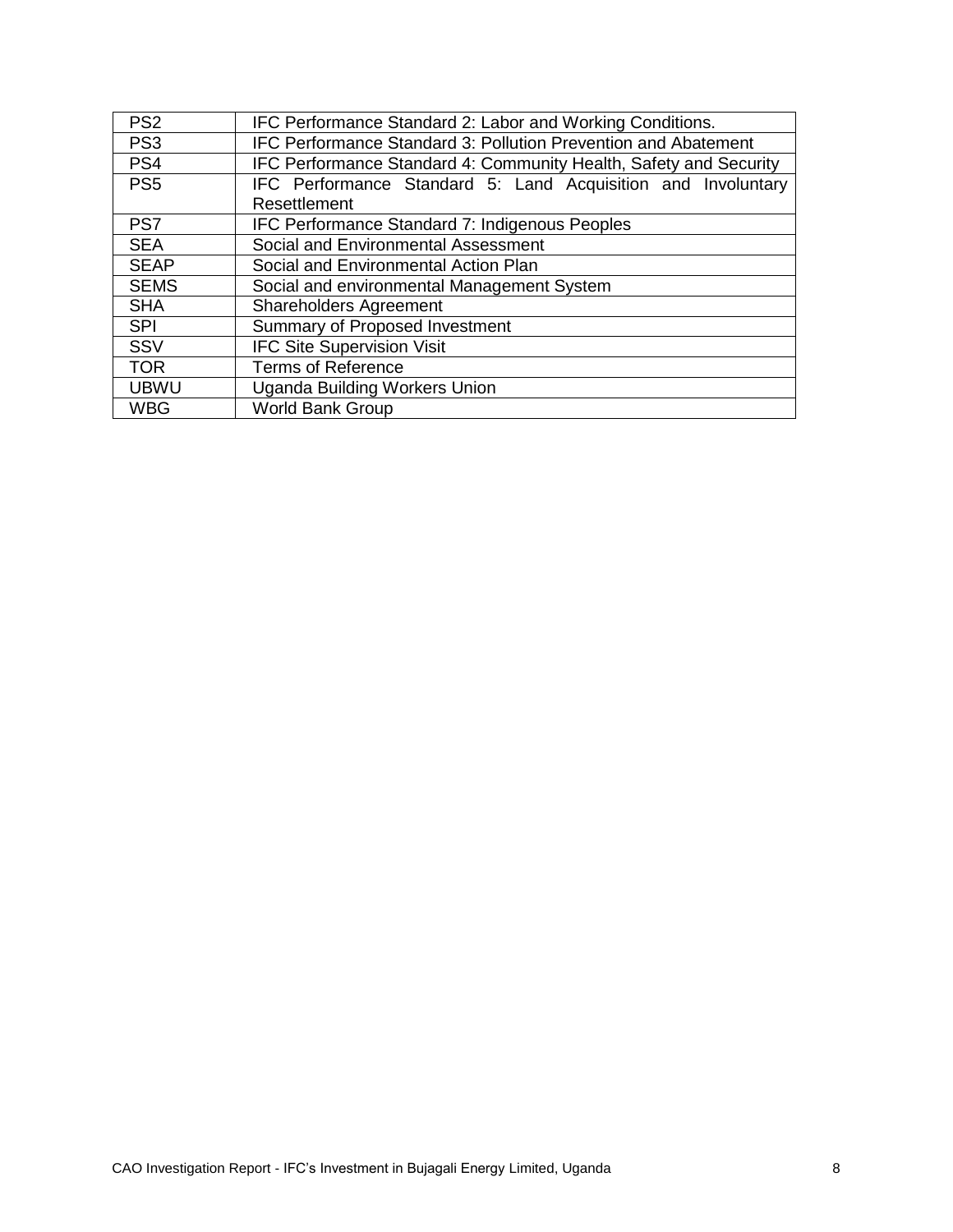### <span id="page-8-0"></span>**1. Overview of the CAO Compliance Process**

CAO's approach to its environmental and social (E&S) compliance function is set out in its Operational Guidelines (March 2013).

When CAO receives an eligible complaint, the complaint first undergoes an assessment to determine how CAO should respond. If the CAO compliance function is triggered, CAO will conduct an appraisal of IFC's/MIGA's involvement in the project, and determine if an investigation is warranted. The CAO compliance function can also be triggered by the World Bank Group President, the CAO Vice President, or senior management of IFC/MIGA.

CAO compliance investigations focus on IFC/MIGA, and how IFC/MIGA assured itself of the E&S performance of an IFC/MIGA project. The purpose of a CAO compliance investigation is to ensure compliance with policies, standards, guidelines, procedures, and conditions for IFC/MIGA involvement, and thereby improve E&S performance.

In the context of a CAO compliance investigation, at issue is whether:

- The actual E&S outcomes of a project are consistent with or contrary to the desired effect of the IFC/MIGA policy provisions; or
- A failure by IFC/MIGA to address E&S issues as part of the appraisal or supervision resulted in outcomes that are contrary to the desired effect of the policy provisions.

In many cases, in documenting and verifying the performance of the project and implementation of measures to meet relevant requirements, it is necessary to review the actions of the IFC/MIGA client and verify outcomes in the field.

CAO's compliance function oversees investigations of the environmental and social performance of IFC and MIGA. CAO has no authority with respect to judicial processes. CAO is neither a court of appeal nor a legal enforcement mechanism, nor is CAO a substitute for international court systems or court systems in the countries where IFC/MIGA operates.

Upon finalizing a compliance investigation, IFC/MIGA is given 20 working days to prepare a public response. The compliance investigation report, together with any response from IFC/MIGA, is then sent to the World Bank Group President for clearance. It is then made public on the CAO website.

In cases where IFC/MIGA is found to be out of compliance, CAO keeps the investigation open and monitors the situation until actions taken by IFC/MIGA assure CAO that IFC/MIGA is addressing the noncompliance. CAO will then close the compliance investigation.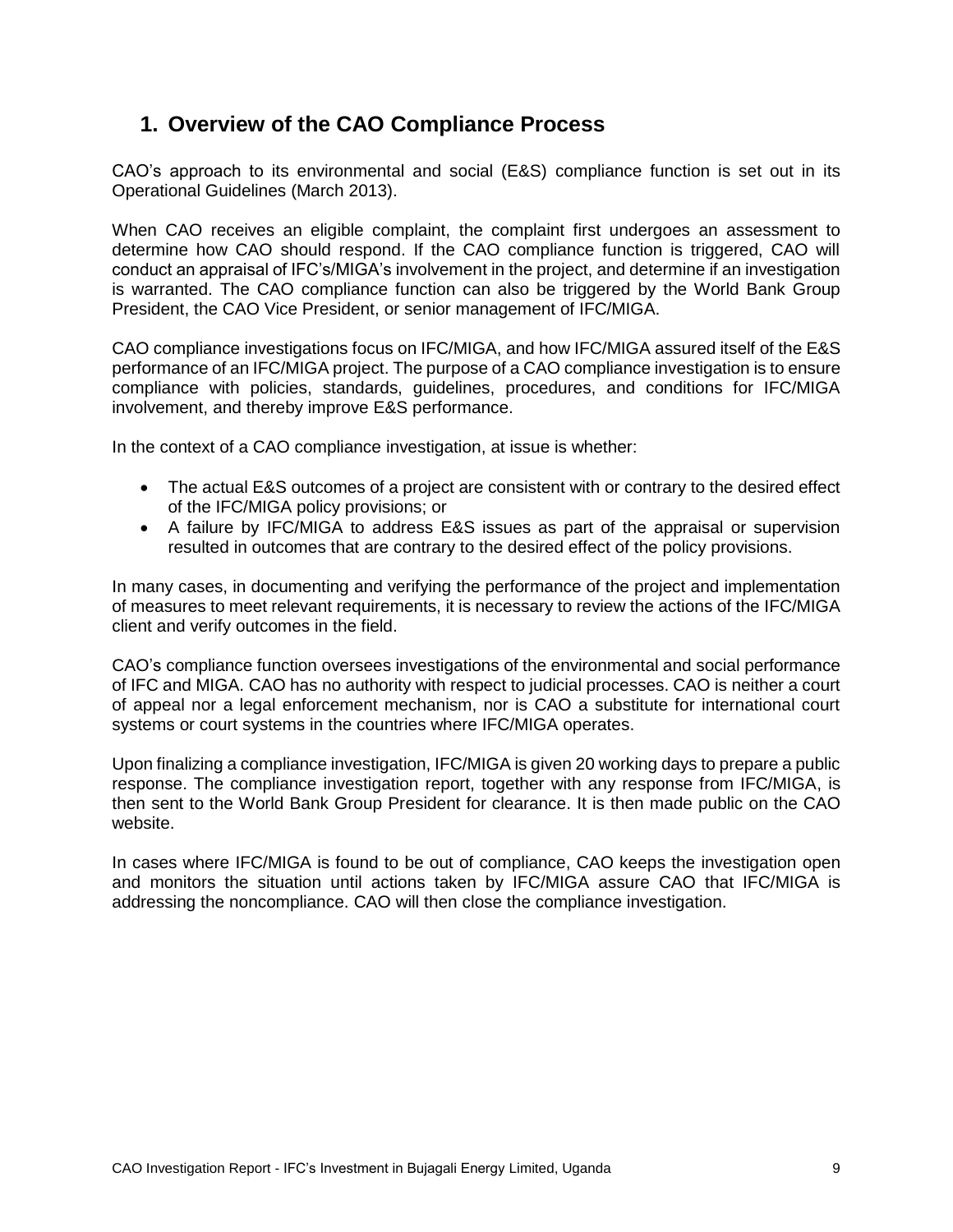### <span id="page-9-0"></span>**2. Background**

#### <span id="page-9-1"></span>**2.1 Investment**

The Bujagali Hydropower Project ("the project") consists of the development, construction, and maintenance of a run-of-the-river hydropower plant with a capacity of 250 MW. The project is located in the Republic of Uganda on the Nile River, at Dumbbell Island, approximately 8 kilometers downstream of two existing power plants.<sup>1</sup>

In 2005, Bujagali Energy Limited ("the client") was awarded the project by the Government of Uganda. Design and construction of the project were conducted between 2007 and 2012.

In 2008, IFC invested in the project, providing two loans totaling \$130 million. This investment formed part of a finance package, totaling approximately \$900 million, in which several other development finance institutions, along with four commercial banks, also participated.

In parallel, MIGA issued a \$115 million guarantee to World Power Holdings Luxembourg, a subsidiary of Sithe Global Power LLC (USA), covering its investment in the Project against possible breach of contract.

The total cost of the project was expected to be approximately \$750 million, including approximately \$126 million in interest during construction, other financing costs, and reserve accounts. <sup>2</sup> Other investors in the project included, the International Development Association (IDA), a public sector arm of the World Bank Group, which provided \$115 million in partial risk guarantee to support commercial financing for the project.<sup>3</sup> The European Investment Bank (EIB), African Development Bank (AfDB), Deutsche Investitions-und Entwicklungsgesellschaft (DEG), Société de Promotion et de Participation pour la Coopération Economique (PROPARCO), KfW Entwicklungsbank – German Development Bank, Agence Française de Développement (AFD) and Nederlandse Financierings-Maatschappij voor Ontwikkelingslanden N.V. (FMO) (the "lenders") also provided financial support for the project.

The client was required to engage an engineering, procurement and construction contractor to build the dam. Salini Costruttori ("the EPC contractor") was engaged in this capacity. The EPC contractor engaged Boschcon Civil and Electrical Construction Limited ("the subcontractor") to undertake work on the Bujagali dam site and to build a camp to house construction staff as required under the EPC contract. During the period of the dam construction, the EPC contractor employed up to 3,000 workers at any one time.

#### <span id="page-9-2"></span>**2.2 Complaints**

 $\overline{a}$ 

Between March 2011 and April 2013, CAO received two complaints from former employees of the EPC contractor and subcontractor.<sup>4</sup> The complaints raise concerns about the adequacy of compensation provided for injuries and disabilities, occupational safety and health (OSH) issues, and unpaid wages and benefits. A brief description of each complaint is provided below.

The first of these complaints was brought by a group of former employees of the EPC contractor, who filed a complaint with CAO on behalf of themselves and more than 30 other workers in March

<sup>4</sup> Details of the complaints (Bujagali-04 & 06) can be found on the CAO website: Bujagali-04 Complaint: [http://goo.gl/I9Mzyq;](http://goo.gl/I9Mzyq) Bujagali-06 Complaint:<http://goo.gl/477liJ> (accessed May 2017).

<sup>1</sup> Further details about the project can be found on the IFC website - <https://goo.gl/SIgpmr> (accessed May 2017).

<sup>&</sup>lt;sup>2</sup> IFC. December 2006. Summary of Proposed Investment. <https://goo.gl/SIgpmr> (accessed May 2017).

<sup>3</sup> World Bank. April 2007. Project Appraisal Document. <http://goo.gl/35YUl5> (accessed May 2017).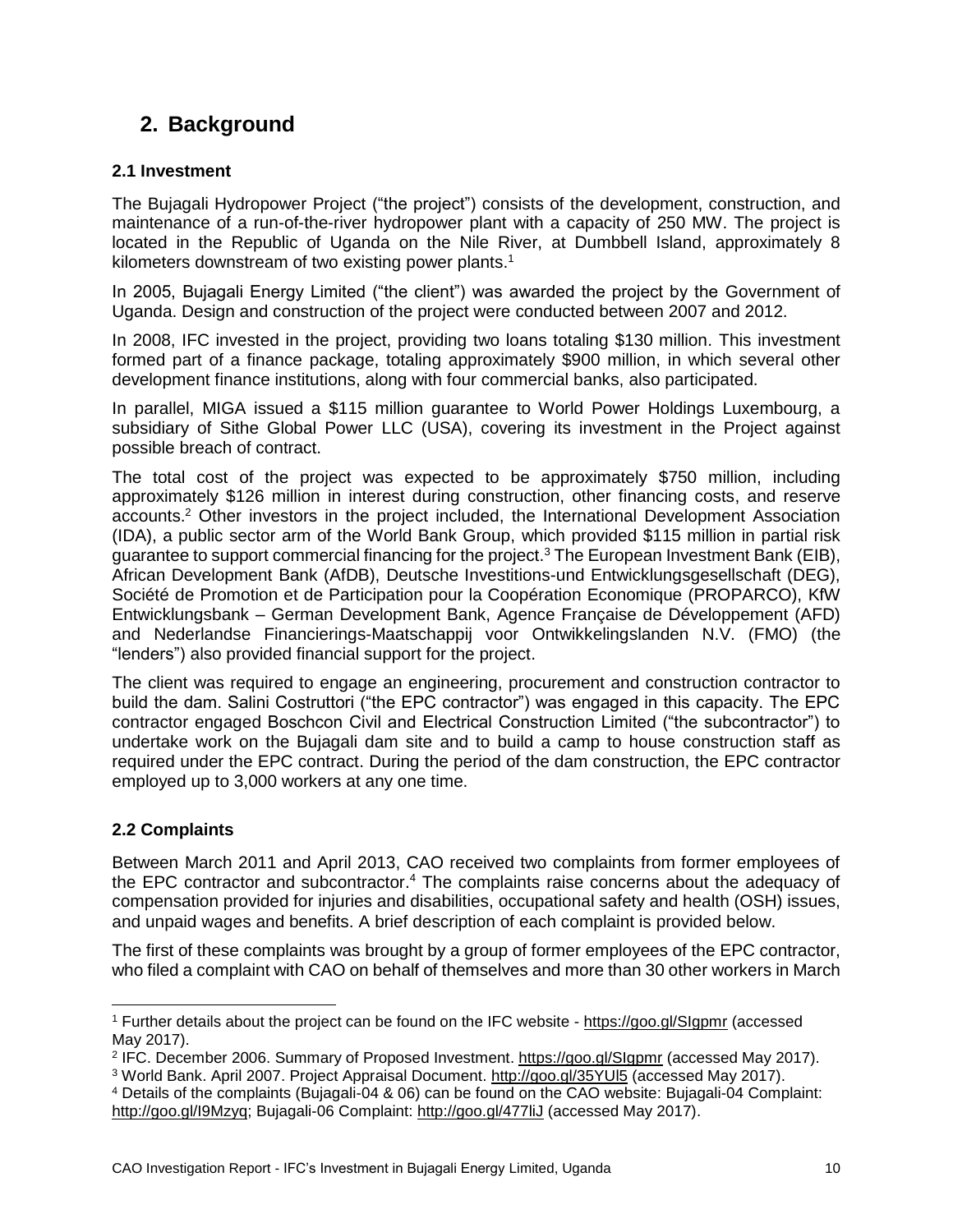2011 (*the Bujagali-04 complaint*). The complainants allege that they suffered serious injuries, leading to permanent partial incapacity as a result of their employment on the construction of the project. They claim that they were not adequately compensated for their injuries. During CAO's assessment of the complaint, the number of individual complaints under the Bujagali-04 complaint rose to 93. The complainants, the client and the EPC contractor agreed to participate in a CAOfacilitated dispute resolution process. Of the 93 complaints, 55 were referred to Uganda's Medical Arbitration Board (MAB), 19 were resolved through CAO mediation, nine were settled directly between the EPC contractor and their former employees and three went to court.<sup>5</sup> Six unresolved complaints were transferred to the CAO compliance function for appraisal.

Further details of the injuries the complainants allege to have sustained while working on the construction site were provided to CAO in the course of the compliance investigation. Workers that the CAO team met near the project site in January 2017 provided medical and insurance documentation in support of their claims. These included:

- (a) A construction worker who claimed to have sustained a deep cut to his leg while operating a machine in the workshop.
- (b) A construction worker who claimed to have suffered a back injury after falling from a height while trying to fix a jammed machine. He claims to have suffered a back injury requiring surgery. He claims to suffer from continued pain and limited mobility.
- (c) A construction worker who claims to have been hit on the head by a piece of falling timber causing him to fall to the ground. He claims to have sustained head injuries including a concussion which caused seizures leading to a permanent partial incapacity to work.
- (d) A construction worker who claims that he sustained an injury to his mouth and right eye when a nut flew off a pressure gun he was using. He claims this resulted in permanent loss of sight in one eye.
- (e) A food service worker who claims she was injured in a car accident on the way to work while she was being driven in the company shuttle. She claims that the car went off road and ran into a wall leading her to suffer trauma injuries to her back, legs and chest.
- (f) A carpenter (now deceased) whose family claim that he lost sight in one eye after being struck by a nail that flew up and pierced his eye while he was working. His family claims that he was taken to the hospital and treated, but lost sight in one eye.

Workers also raised concerns regarding the compensation they received for injuries. Concerns related to the adequacy of compensation paid and the transparency of the process by which compensation was assessed. The second complaint was brought in April 2013 by an informal group of more than 300 former employees of the subcontractor (*the Bujagali-06 complaint*).<sup>6</sup> This complaint raised a range of concerns about labor issues, including unpaid wages and benefits dating back to 2007. The Bujagali-06 complainants also raised concerns regarding workplace accidents, non-payment of workers' compensation, and the use of racially-discriminatory language by management. Following the CAO assessment, the Bujagali-06 complainants, the subcontractor, and the Ugandan Ministry of Gender and Labor agreed to participate in a CAOfacilitated dispute resolution process. In November 2014, CAO brought the dispute resolution

<sup>5</sup> CAO. November 2013. Conclusion Report – Bujagali Energy 04. <https://goo.gl/D69RTY> (accessed May 2017).

<sup>&</sup>lt;sup>6</sup> CAO. November 2014. Conclusion Report – Bujagali Energy 06.<https://goo.gl/i0VkLe> (accessed May 2017).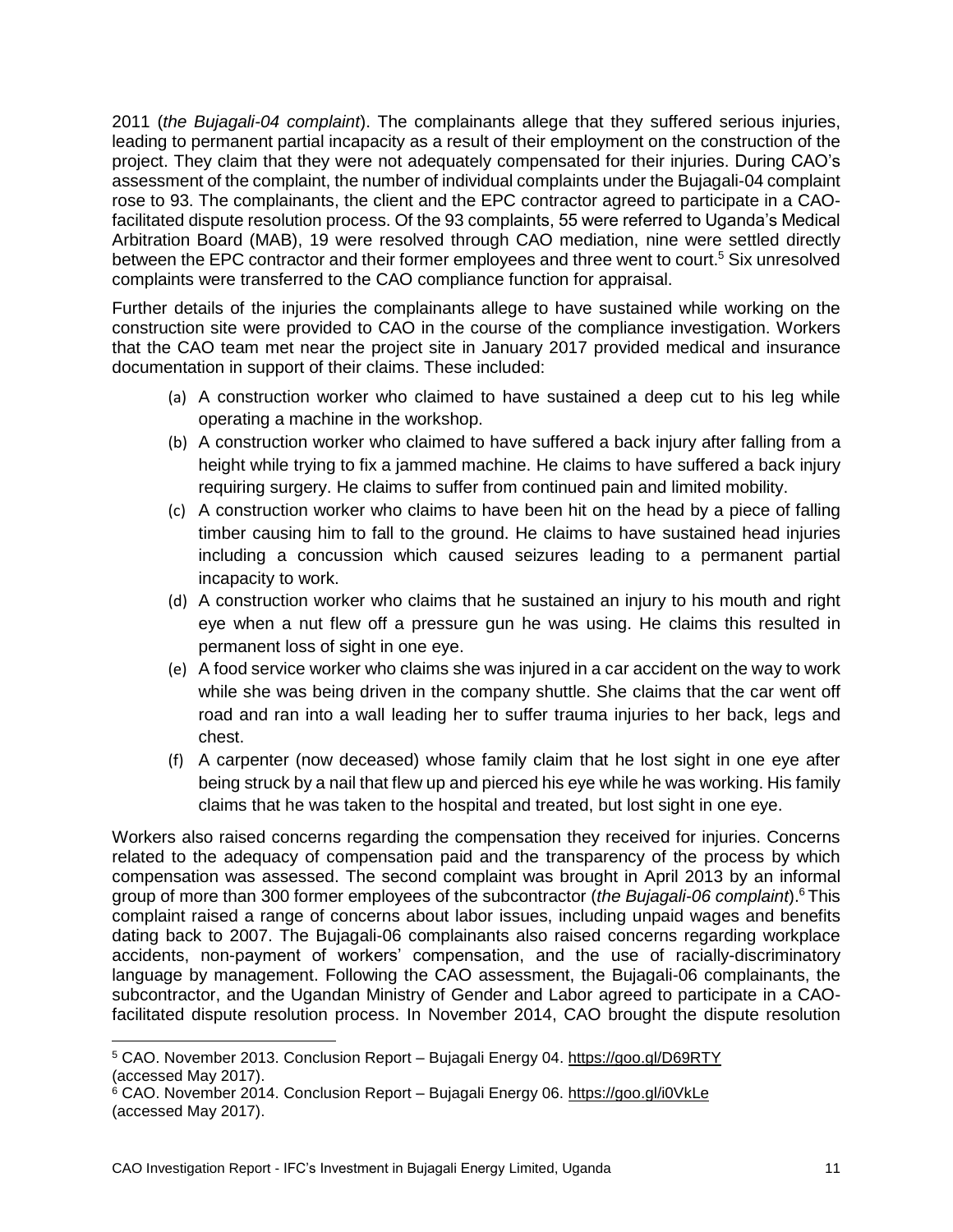process to a close as the parties were unable to reach consensus on how to move forward. In accordance with CAO's Operational Guidelines, this complaint was also referred to the CAO compliance function for appraisal. Additional details in relation to the Bujagali-06 complaint are provided in section 4.2.2.

In April 2015, CAO issued a compliance appraisal, which concluded that IFC's E&S performance in relation to the issues raised by the Bujagali 04 and 06 complainants merited further inquiry.<sup>7</sup>

#### <span id="page-11-0"></span>**2.3 Historical Background to the Project**

The development of the Bujagali Hydropower Project was initiated by the Government of Uganda (GoU) and AES Nile Power Ltd., (AESNP) in 1998. In 2001, the boards of the International Development Association (IDA) and IFC approved a program of financial support for the project.<sup>8</sup>

At the same time, several NGOs voiced opposition to the project and filed complaints with the Inspection Panel for the World Bank (IPN) and with CAO. This led to an IPN investigation, $9$  and a CAO assessment process.<sup>10</sup>

In 2003, citing financial difficulties, AESNP withdrew from the original project. As a result, GoU, with the assistance of the World Bank, initiated an international bidding process to identify a new private sector sponsor for the project. In 2005, the Industrial Promotion Services (Kenya) Ltd consortium, a member of the Aga Khan Group was selected as the project sponsor. In April 2005, Sithe Global and GoU joined the consortium sponsoring the project.<sup>11</sup>

<sup>7</sup> CAO. April 2015. Appraisal Report of IFC's investment in Bujagali Energy Ltd.<http://goo.gl/7ZQR0c> (accessed May 2017).

<sup>8</sup> World Bank. November 2001. Project Appraisal Document for the Bujagali Project I. <https://goo.gl/d0qQzu> (accessed May 2017).

<sup>&</sup>lt;sup>9</sup> Inspection Panel Investigation Report, May 23 2002 - <https://goo.gl/kJPUwL> (accessed May 2017).

<sup>10</sup> CAO Assessment Report - Bujagali 02, September 2011 - <https://goo.gl/9lqhXl> (accessed May 2017) . <sup>11</sup> World Bank. April 2007. Project Appraisal Document for the Bujagali Project. <https://goo.gl/mVXlmd> (accessed May 2017).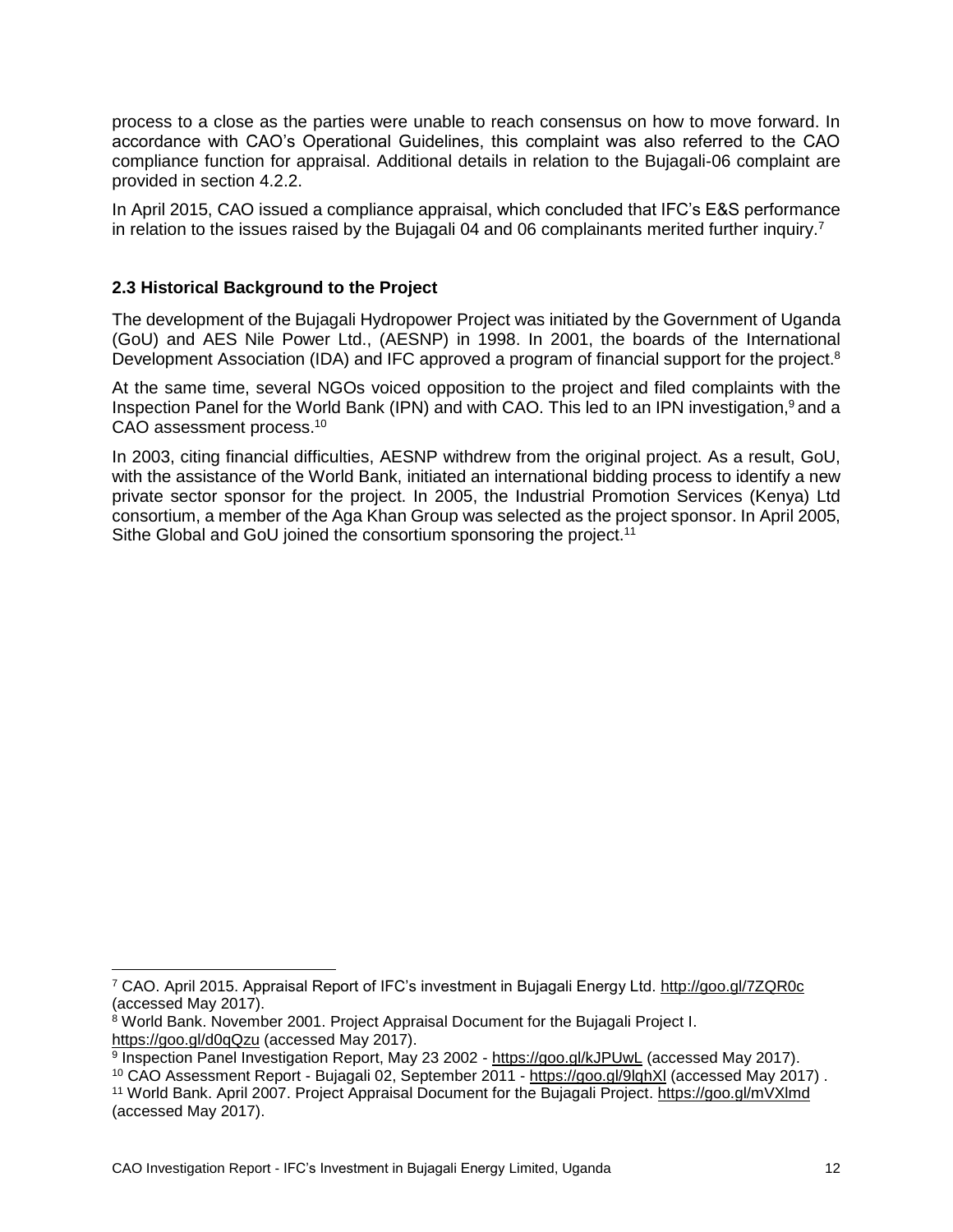### <span id="page-12-0"></span>**2.4 Project Timeline**

| <b>Date</b> | <b>Milestones, Events, and Documents</b>                                                                                                                                                                          |
|-------------|-------------------------------------------------------------------------------------------------------------------------------------------------------------------------------------------------------------------|
| 1998        |                                                                                                                                                                                                                   |
|             | Government of Uganda initiates the development of the Bujagali Hydropower Project with AES Nile Power<br>Ltd. (AESNP)                                                                                             |
| 2001        |                                                                                                                                                                                                                   |
|             | Board of IFC and International Development Association (IDA) approve financial support to the project                                                                                                             |
| 2003        |                                                                                                                                                                                                                   |
|             | Citing financial difficulties AESNP withdraws from the project                                                                                                                                                    |
| 2005        |                                                                                                                                                                                                                   |
| April       | Government of Uganda announces selection of Industrial Promotion Services (IPS) consortium (a member<br>of the Aga Khan Group) as the sponsor for the project                                                     |
| July        | E&S review of Bujagali project commences                                                                                                                                                                          |
| 2006        |                                                                                                                                                                                                                   |
| March       | IFC meets to review Burnside SEA delivered to lenders                                                                                                                                                             |
| March       | Joint lenders' site-visit to Kampala and Jinja                                                                                                                                                                    |
| May         | Back to Office Report (BTOR) for site-visit to Uganda                                                                                                                                                             |
| December    | IFC discloses Summary of Proposed Investment (SPI) and Environmental and Social Review Summary<br>(ESRS) disclosed on the IFC website                                                                             |
| December    | IFC discloses Social and Environmental Assessment (SEA) disclosed on the IFC website                                                                                                                              |
| 2007        |                                                                                                                                                                                                                   |
| February    | The independent engineer submits the final draft of its report to IFC for review                                                                                                                                  |
| February    | IFC reviews the environmental and social issues around the proposed investment                                                                                                                                    |
| March       | IFC reviews and considers the proposed investment                                                                                                                                                                 |
| April       | IFC gives E&S clearance to the project                                                                                                                                                                            |
| April       | IFC, along with the World Bank and MIGA, presents the proposed investment to the Board of the World<br><b>Bank Group</b>                                                                                          |
| April       | Project receives Board approval                                                                                                                                                                                   |
| April       | First report of the Panel of Experts (PoE)                                                                                                                                                                        |
| June        | IFC enters into loan agreement for the project with Bujagali Energy Limited (BEL or the client)                                                                                                                   |
| June        | MIGA issues a \$115 million guarantee coverage to World Power Holdings (project sponsor) for its equity in<br>the project                                                                                         |
| June        | Limited Notice to Proceed (LNTP) given to the EPC contractor to commence initial construction activities                                                                                                          |
| July        | Salini sub-contractor Boschcon commences project-related construction works                                                                                                                                       |
| November    | Lenders' E&S staff review and comment on the E&S plans—the Labor Force Management Plan (LFMP) for<br>the client and the EPC contractor and the Health and Safety Management Plan (HSMP) for the EPC<br>contractor |
| December    | Full Notice to Proceed (FNP) given to the EPC contractor for construction activities of the project                                                                                                               |
| 2008        |                                                                                                                                                                                                                   |
| January     | IFC makes its first disbursement into the project                                                                                                                                                                 |
| January     | Second report of the PoE                                                                                                                                                                                          |
| March       | Second joint lenders' supervision visit                                                                                                                                                                           |
| May         | Salini terminates contract with Boschcon                                                                                                                                                                          |
| July        | Third report of the PoE                                                                                                                                                                                           |
|             | IFC visits the project site as part of the joint review mission of the World Bank Group (WBG) and African                                                                                                         |
| October     | Development Bank (AfDB)                                                                                                                                                                                           |
| October     | Traffic accident at Bujagali site                                                                                                                                                                                 |
| November    | Third joint lenders' supervision visit                                                                                                                                                                            |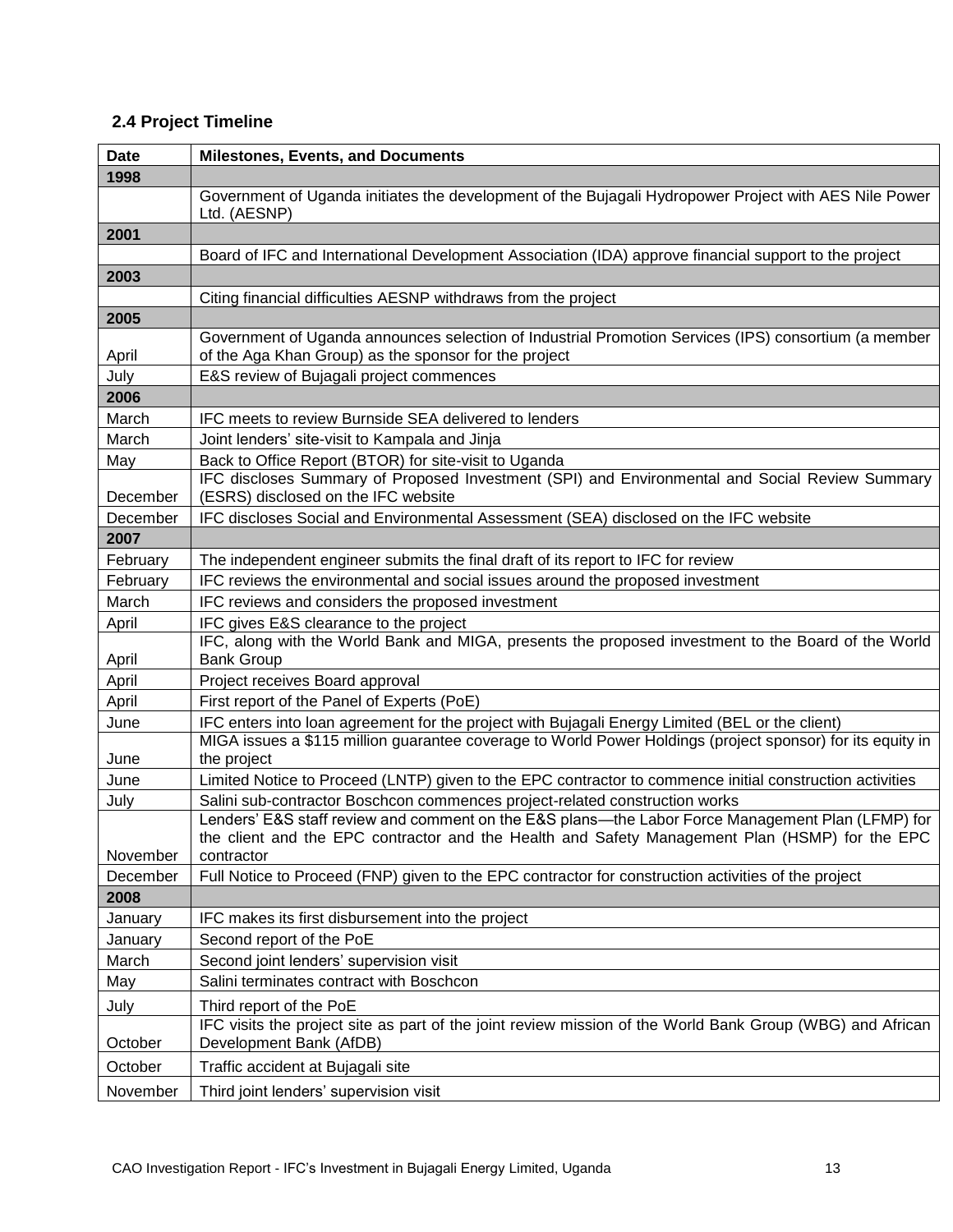| <b>Date</b> | <b>Milestones, Events, and Documents</b>                                                                                                                                 |
|-------------|--------------------------------------------------------------------------------------------------------------------------------------------------------------------------|
| November    | Fatal accident of a worker engaged in refueling operations                                                                                                               |
| 2009        |                                                                                                                                                                          |
| January     | Fourth report of the PoE                                                                                                                                                 |
| March       | Bujagali Environmental Monitoring Committee (BEMC) is established                                                                                                        |
| April       | World Bank Group receives complaint from Boschcon workers at the World Bank Group office in Kampala                                                                      |
| April       | Fourth joint lenders' supervision visit                                                                                                                                  |
| July        | Accident at Bujagali switchyard - two Salini workers injured                                                                                                             |
| July        | Fifth report of the PoE                                                                                                                                                  |
| 2010        |                                                                                                                                                                          |
| February    | Fatal vehicular accident at site                                                                                                                                         |
| February    | Accident occurs off site                                                                                                                                                 |
| March       | Fatal vehicular accident on site                                                                                                                                         |
| April       | Sixth report of the PoE                                                                                                                                                  |
| August      | Complainant claim (Bujagali-04): Worker is injured on site after a metallic pipe falls on his head                                                                       |
| August      | Complainant claim (Bujagali-04): Worker suffers injury by being hit on the head with a steel bar on site                                                                 |
| August      | Seventh report of the PoE                                                                                                                                                |
| October     | Complainant claim (Bujagali-04): Worker is injured on site from timber that falls on his head                                                                            |
| November    | Complainant claim (Bujagali-04): Worker suffers fractured shoulder by falling clamp on site                                                                              |
| November    | Fifth joint lenders' supervision visit                                                                                                                                   |
| 2011        |                                                                                                                                                                          |
| March       | Former workers submit a complaint at CAO                                                                                                                                 |
| April       | Sixth joint lenders' supervision visit                                                                                                                                   |
| May         | CAO dispute resolution process commences                                                                                                                                 |
| May         | Eighth report of the PoE                                                                                                                                                 |
| May         | Complainant claim (Bujagali-04): Worker suffers from chemical conjunctivitis after cement dust falls in his<br>eyes while grinding the ceiling of the spillway on site   |
| July        | Medical Arbitration Board (MAB) begins hearing workers' compensation cases                                                                                               |
| November    | Seventh joint lenders' supervision visit                                                                                                                                 |
| 2012        |                                                                                                                                                                          |
| January     | MAB stops hearing cases due to a lack of funds                                                                                                                           |
| January     | Ninth report of the PoE                                                                                                                                                  |
| May         | Eighth joint lenders' supervision visit                                                                                                                                  |
| July        | MIGA amended its guarantee to World Power Holdings (project sponsor) to increase coverage by \$5.3<br>million                                                            |
| August      | Construction of the hydropower plant is completed and the dam goes fully online                                                                                          |
| September   | Tenth report of the PoE                                                                                                                                                  |
| 2013        |                                                                                                                                                                          |
| April       | Boschcon workers submit complaint to CAO with issues similar to those raised in complaint to World Bank<br>Group at the World Bank Group office in Kampala in April 2009 |
| November    | MAB recommences hearings                                                                                                                                                 |
| November    | CAO dispute resolution process concludes                                                                                                                                 |
| 2014        |                                                                                                                                                                          |
|             | MIGA issues guarantees totaling \$9.5 million to Absa Bank Ltd (South Africa) and Standard Chartered Bank                                                                |
| August      | (UK) to provide coverage in relation to their swap agreement with BEL                                                                                                    |
| 2016        |                                                                                                                                                                          |
| June        | MIGA proposes issuing a guarantee to cover an investment of up to \$330 million by SN Power in the project                                                               |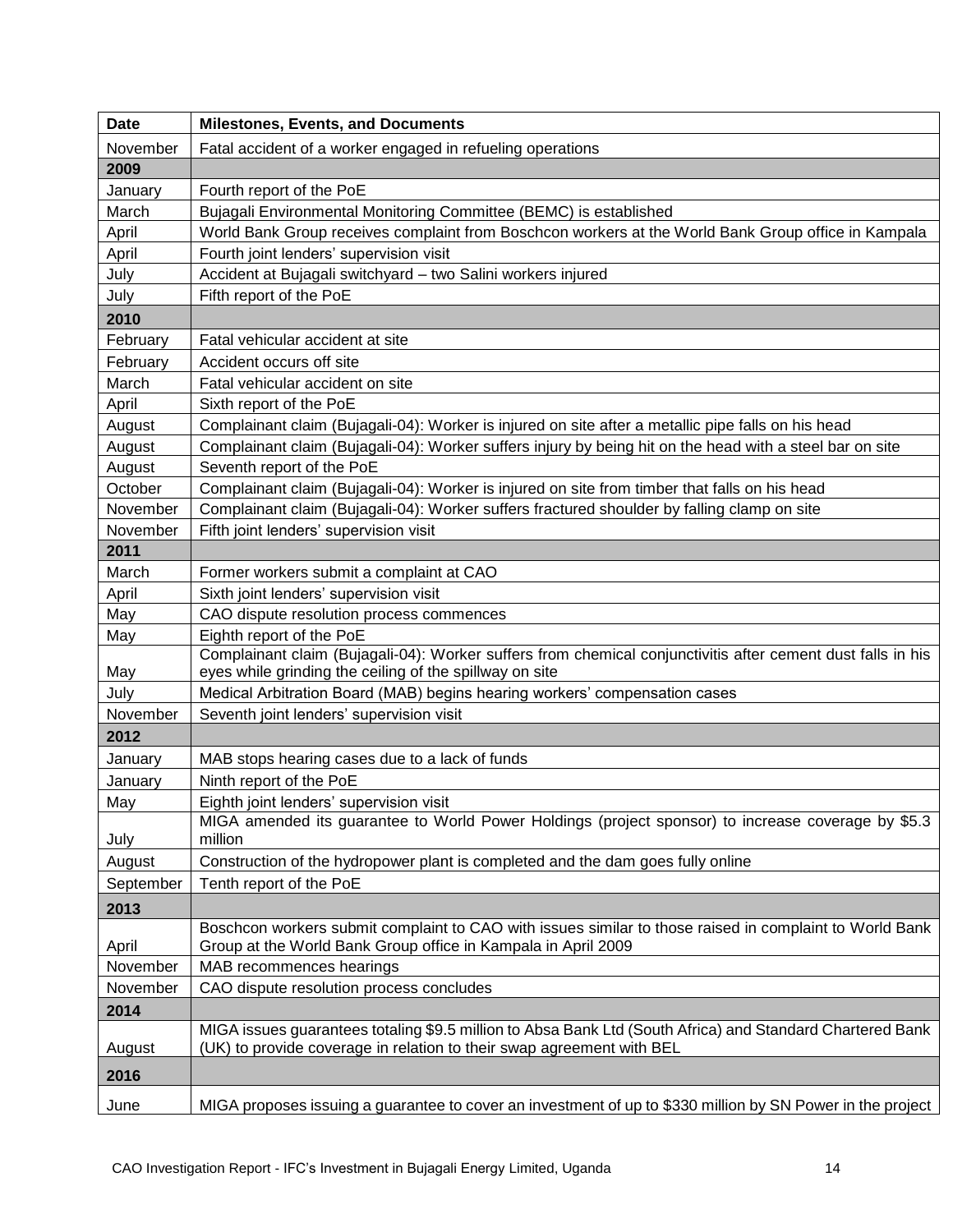### <span id="page-14-0"></span>**3. Investigation Framework**

#### <span id="page-14-1"></span>**3.1 Scope of a Compliance Investigation**

The focus of this compliance investigation is on IFC and how IFC assured itself of the environmental and social performance of an IFC project at appraisal and during supervision.

As set out in the Terms of Reference (TOR) for this investigation, this compliance investigation considers whether IFC's investment in the project was appraised, structured and supervised in accordance with applicable IFC policies, procedures and standards. It also considers whether IFC requirements as applied to this project provided an adequate level of protection.

Given the issues raised in the complaints, this investigation addresses the following issues in particular:

- a. Whether IFC's pre-investment due diligence adequately considered issues relating to OSH and workers' compensation; and
- b. Whether IFC adequately supervised the project in relation to OSH issues and incidents, compensation for workplace injuries and claims regarding non-payment of wages.<sup>12</sup>

#### <span id="page-14-2"></span>**3.2 Methodology**

 $\overline{a}$ 

This investigation was conducted by CAO in accordance with its Operational Guidelines (2013), with inputs from external experts with knowledge of OSH and labor issues.

The investigation team reviewed a range of relevant documentation and conducted informational interviews with representatives of IFC and the client. CAO visited the project site and met with representatives of both complainant groups in January 2017.

Representatives of the EPC contractor declined offers to speak with CAO in the context of this compliance process. The subcontractor was contacted and provided CAO with relevant information in writing.

In considering the adequacy of IFC's E&S performance in relation to this project, CAO has been conscious not to expect performance at a level that requires the benefit of hindsight. Rather, the question is whether there is evidence that IFC applied relevant requirements considering sources of information available at the time.

CAO also notes certain limitations to the investigation methodology based on the information available. This investigation was undertaken after construction of the project was complete. As a result, field verification of the safety situation on the construction site was not possible. Access to primary OSH documentation from the EPC contractor was also limited.

IFC did not maintain an organized central repository of relevant documentation in relation to the project. Rather, CAO learned that much relevant documentation was kept outside IFC's central filing system (for example in emails or in personal files of staff). Other relevant documentation was not retained by IFC and had to be requested from the client. As a result, this compliance investigation has been conducted on the basis of the documentation as archived by IFC and additional documentation as available.

<sup>12</sup> CAO. May 2016. Terms of Reference for compliance investigation of IFC. <https://goo.gl/OHHhh7> (accessed May 2017).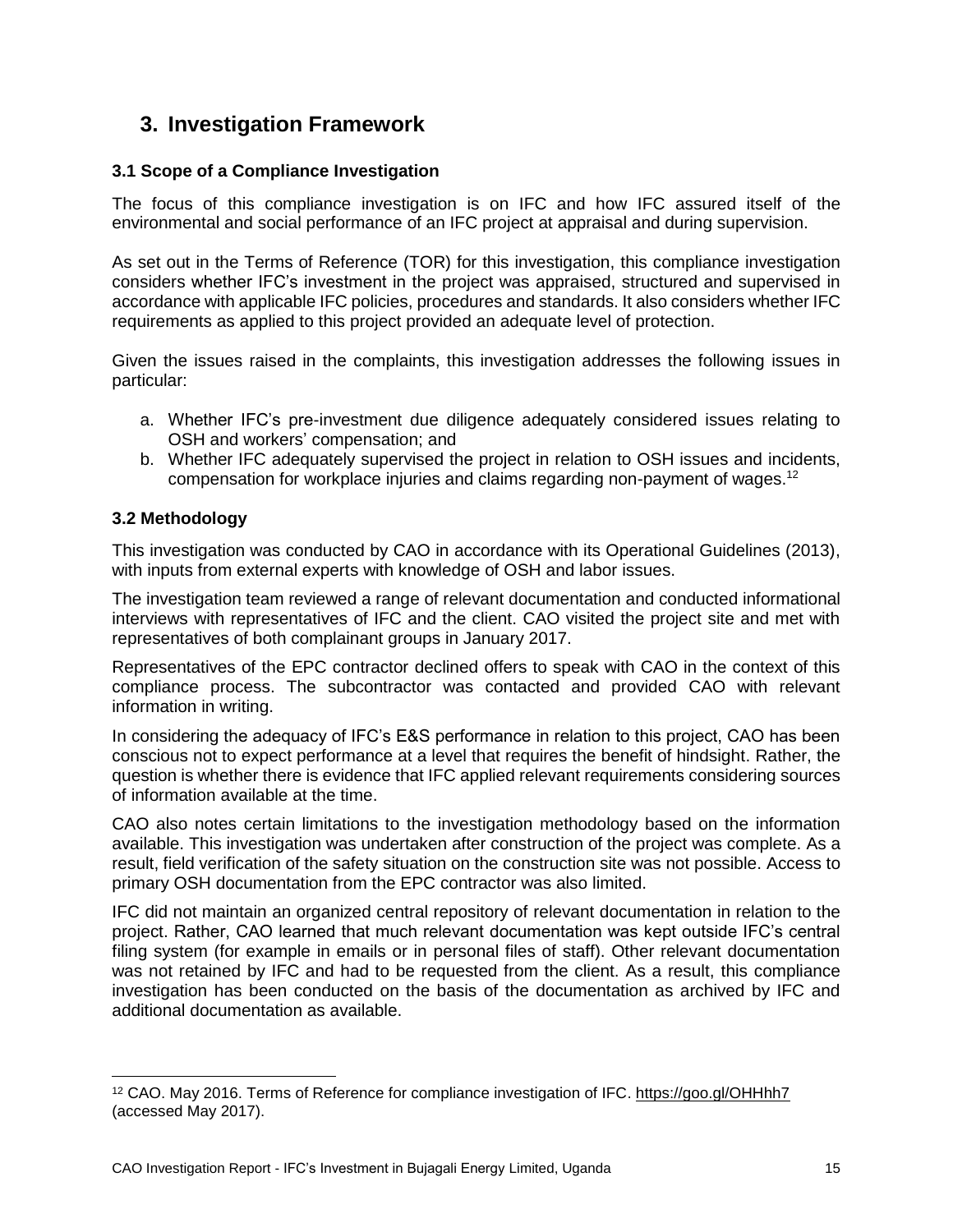In these circumstances, and considering that CAO's compliance mandate is focused on IFC's performance, CAO limits its findings to whether IFC complied with its requirements in relation to the appraisal and supervision of the project as relates to OSH and labor issues. CAO does not make findings in relation to merits of the specific allegations made by the complainants regarding the actions of the contractor or the subcontractor.

#### <span id="page-15-0"></span>**3.3 Applicable Standards**

As set out in its Operational Guidelines (2013), CAO oversees investigations of IFC's environmental and social performance by ensuring compliance with IFC policies, Performance Standards, guidelines, procedures, and requirements whose violation might lead to adverse environmental and/or social outcomes (para 4.3).

IFC's investment in the Bujagali Hydropower Project was made under its 2006 Policy on Social and Environmental Sustainability ("the Sustainability Policy") and Performance Standards (PS), together referred to as the Sustainability Framework.<sup>13</sup>

In addition to the Performance Standards, the project documentation references IFC's Guidelines for Occupational Health and Safety (2003).<sup>14</sup>

MIGA's Policies on Environmental Assessment and Disclosure were also applied to the project. MIGA's E&S requirements at the time of investment did not include a specific labor standard. As such, this investigation focuses on the application of the Performance Standards by IFC. MIGA's Policy on Environmental and Social Sustainability (2013) provides that MIGA may rely on IFC's E&S due diligence and supervision when IFC is also involved in a project.<sup>15</sup>

IFC implements the commitments set out in the Sustainability Policy through its Environmental and Social Review Procedures (ESRP), which are updated periodically. The investment was approved under ESRP version 1.0,<sup>16</sup> and supervised under subsequent updated versions of the ESRP.

<sup>13</sup> IFC. 2006. Sustainability Framework. <http://goo.gl/PXmGlk> (accessed on May 2017).

<sup>&</sup>lt;sup>14</sup> IFC. 2003. Guidelines for Occupational Health and Safety. <http://goo.gl/SFKBJS> (accessed May 2017). 15 MIGA Policy on Environmental and Social Sustainability, October 2013, para 6 - <https://goo.gl/APDPo2> (accessed May 2017).

<sup>16</sup> IFC. 2006. ESRP v. 1.0.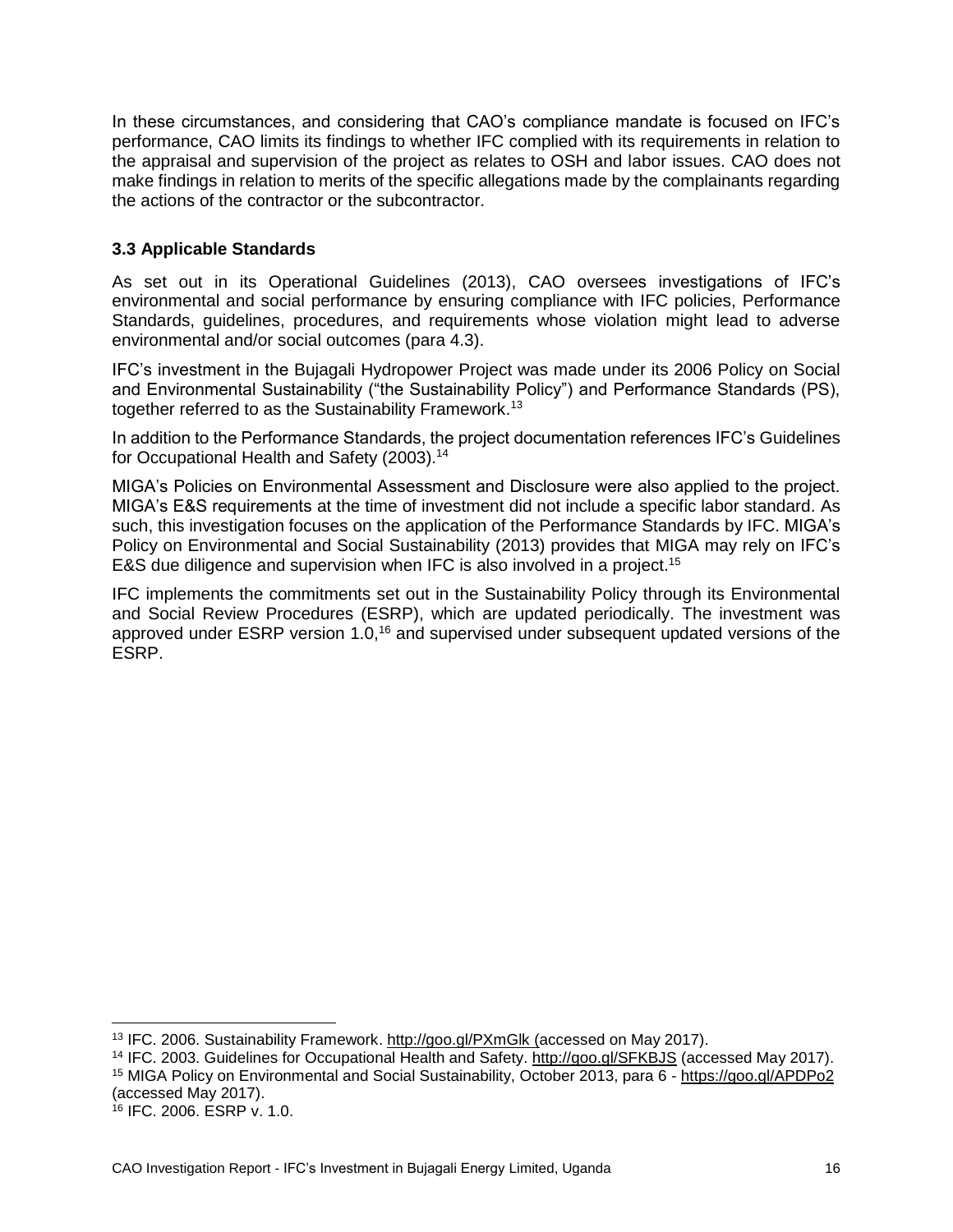## <span id="page-16-0"></span>**4. Analysis and Findings**

#### <span id="page-16-1"></span>**4.1 IFC's Pre-Investment Review of the Project**

At the pre-investment stage, IFC reviews the E&S risks and impacts of a proposed investment and agrees with the client on measures to mitigate these risks in accordance with the Performance Standards. For the purpose of this compliance investigation, a key question is whether IFC's review of OSH, workers' compensation and labor-related issues was commensurate to risk.

#### **Summary of Findings:**

IFC did not possess or have access to labor and OSH competence that was sufficient to evaluate the capacity of the client or the EPC contractor to apply the provisions of PS2 for a construction project of this scale and technical complexity.

IFC did not ensure that the SEA provided adequate assessment of labor and OSH risks particularly assessment of country and project specific OSH risks during construction.

IFC did not ensure that the labor and OSH related plans of the client and the EPC contractor received appropriate technical review.

IFC did not asses the client's capacity to effectively monitor and manage the OSH performance of the EPC contractor.

IFC did not ensure that the (Occupational) Health and Safety Management Plan (HSMP) of the EPC contractor was developed following an initial OSH audit.

IFC did not consider whether national requirements for workers' compensation provided injured workers with access to appropriate compensation as required under the Sustainability Framework.

**IFC's pre-investment review of the project in relation to OSH and labor issues was not commensurate to risk. As a result, IFC did not have assurance the project could meet the labor and OSH related requirements of the PS over a reasonable period of time.**

#### *4.1.1 Review of Client's E&S Assessment*

This section considers the adequacy of IFC's E&S due diligence prior to approval of the project. This includes IFC's identification of and response to project E&S risks and impacts. It also includes IFC's review of the client and EPC contractor E&S plans, which took place between approval of the project in April 2007 and first disbursement in January 2008.

#### **Requirements**

#### *General requirements*

Central to IFC's articulation of its development mission are "its efforts to carry out its investment operations and advisory services in a manner that 'do no harm' to people or the environment."<sup>17</sup> More specifically, IFC states that the negative impacts of the projects it finances should be "avoided where possible, and if these impacts are unavoidable… reduced, mitigated or compensated for appropriately".<sup>18</sup> This commitment is reflected in Performance Standard 1, which

<sup>17</sup> IFC. 2006. Sustainability Policy, Para 8.

<sup>18</sup> *Ibid.*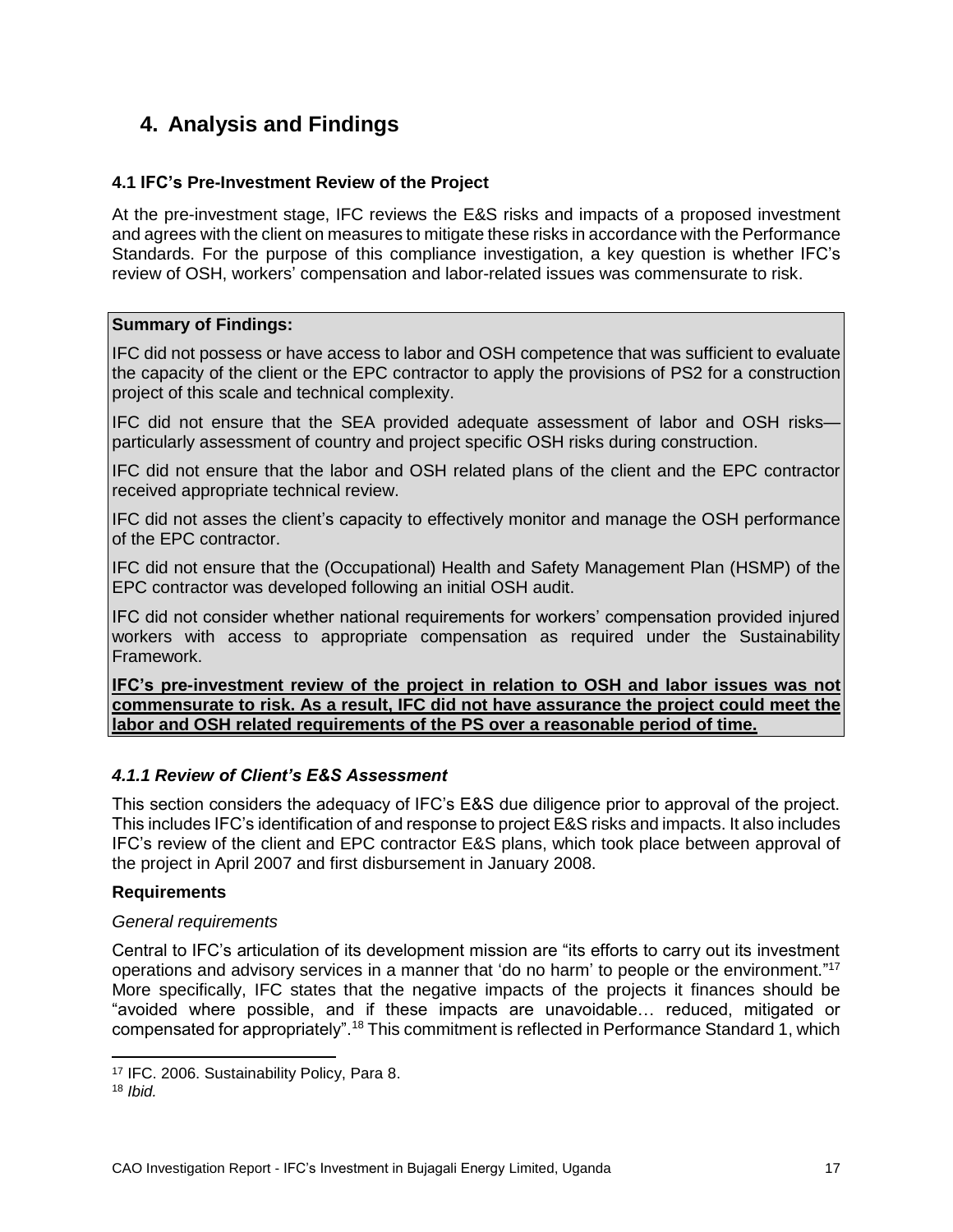states that the client will "avoid or where avoidance is not possible, minimize, mitigate or compensate for adverse impacts on workers, affected communities and the environment."<sup>19</sup>

Prior to making an investment, IFC reviews the E&S risks and impacts of a project. The key question at this stage is whether IFC's review was "appropriate to the nature and scale of the project, and commensurate with the level of E&S risks and impacts."<sup>20</sup>

IFC bases its E&S review on three factors: (a) the client's E&S assessment; (b) the client's commitment and capacity to manage these risks; and (c) the role of third parties (such as contractors) in meeting IFC E&S requirements.<sup>21</sup> This review helps IFC ascertain whether the project can be expected to meet the Performance Standards.<sup>22</sup>

As set out in PS1, the client's E&S assessment should consider all relevant E&S risks and impacts of the project, including those identified in PS2 through PS8. Issues related to labor, health, and safety are mentioned specifically.<sup>23</sup> The assessment should consider national legal requirements as well as host country obligations under international law.<sup>24</sup> The general standard for a PS1 compliant E&S assessment is that it be "adequate, accurate and objective."<sup>25</sup> In cases, where the client's assessment does not meet the requirements of PS1, IFC requires the client to undertake additional assessment or, where appropriate, commission assessment by external experts.<sup>26</sup>

On the basis of its review, IFC prepares and publishes an Environmental and Social Review Summary (ESRS), which describes the main environmental and social risks and impacts of the project. Any specific mitigation measures and actions necessary for the project to comply with the Performance Standards are required to be included in an Environmental and Social Action Plan (ESAP) which is agreed with the client and published as part of the ESRS.<sup>27</sup> Measures included in the ESAP are intended to reflect the outcomes of consultation on the E&S risks and impacts of the project.<sup>28</sup> Consultation around the development of the E&S Assessment and any risk mitigation measures should also be based on prior disclosure of relevant information.<sup>29</sup>

Following completion of the E&S review, IFC decides whether the project can be funded. IFC is committed not to finance any new business activity that cannot be expected to meet the requirements of the Performance Standards over a reasonable period of time.<sup>30</sup>

#### *Requirements related to labor and working conditions*

As noted above, the Performance Standards require the assessment of labor related risks and impacts as part of a client's E&S assessment process. PS2 establishes particular requirements relevant to labor and working conditions.<sup>31</sup> IFC Guidance Notes on the implementation of PS2 provide that IFC may require a labor assessment as part of its due diligence in countries, sectors or firms where there have been issues with one or more of the requirements of  $PS2^{32}$  PS2

<sup>19</sup> IFC. 2006. Sustainability Policy, para 1.

<sup>20</sup> *Ibid*, para. 13.

<sup>21</sup> *Ibid*, para. 15; Performance Standard 1, para 6.

<sup>22</sup> *Ibid*, para. 15.

<sup>23</sup> IFC. 2006. Performance Standard 1, para. 4.

<sup>24</sup> *Ibid*.

<sup>25</sup> *Ibid*, para. 7.

<sup>26</sup> IFC. 2006. Sustainability Policy, para. 15.

<sup>27</sup> IFC. 2006. ESRP v.1.0.

<sup>28</sup> IFC. 2006. Performance Standard 1, para. 16.

<sup>29</sup> *Ibid*, para. 21.

<sup>30</sup> IFC. 2006. Sustainability Policy, para. 17.

<sup>31</sup> IFC. 2006. Performance Standard 2.

<sup>32</sup> IFC. 2007. Guidance Note 2 – Labor and Working Conditions, G4.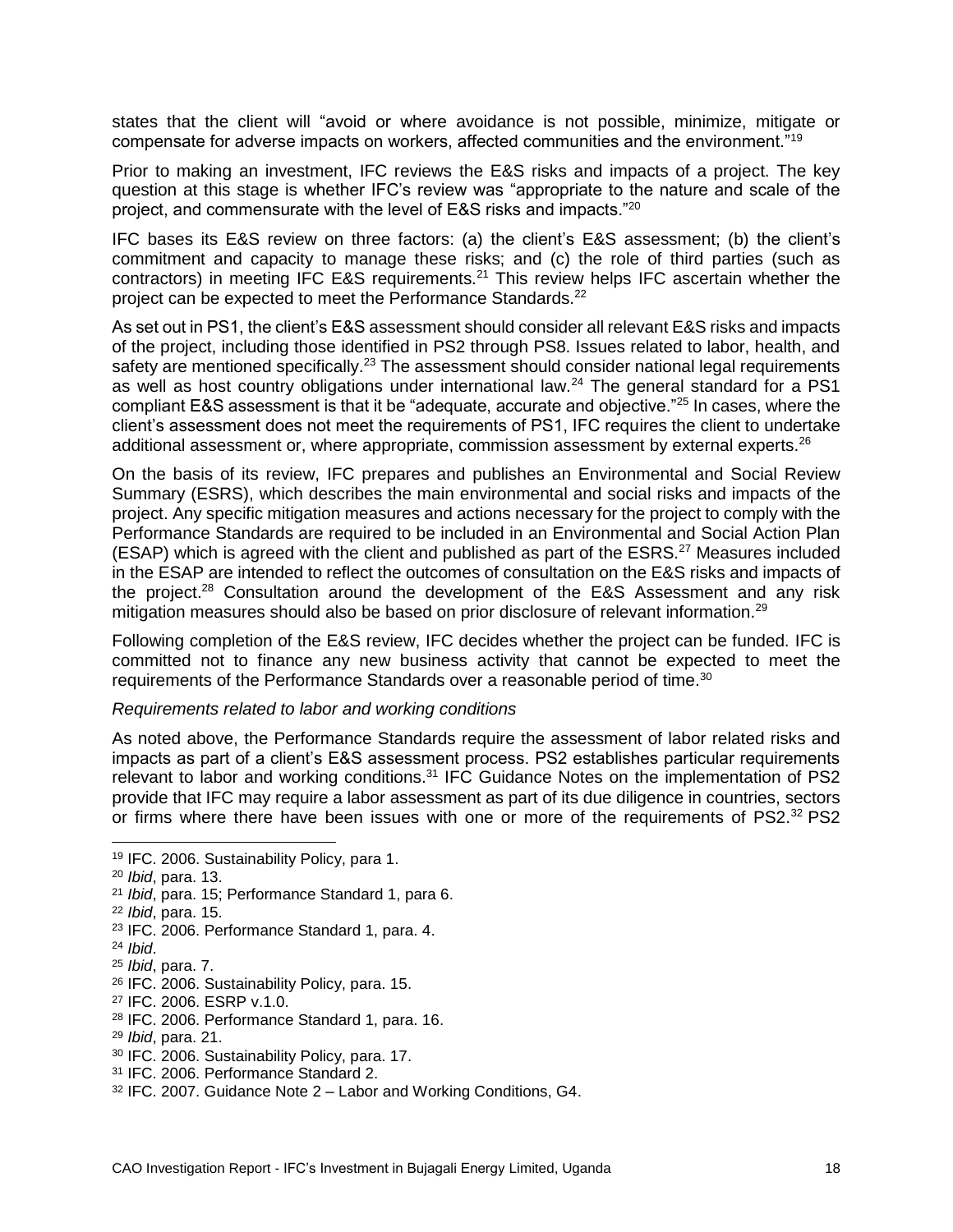requires that the client engage with worker representatives, such as unions.<sup>33</sup> The Guidance Notes also provide that clients should engage with workers and with representatives of workers' organizations in the preparation of a labor assessment.<sup>34</sup> Similar requirements are present in Ugandan law, specifically the Occupational Safety and Health Act, which provides that employers shall develop OSH systems in "consultation with a workers' organization" including consultation on the role of the workers organization in implementation of the system.<sup>35</sup>

Relevant to the specific issues raised in the complaints, a key requirement of PS2 is that "the client will provide reasonable working conditions and terms of employment that, at a minimum, comply with national law" (para. 8). PS2 further states that "the client will provide the workers with a safe and healthy work environment" and "will take steps to prevent accidents, injury, and disease arising from, associated with, or occurring in the course of work by minimizing, so far as reasonably practicable, the causes of hazards" (para. 16).

In relation to OSH issues under PS2 (para. 16), IFC clients are required to meet standards of "good international industry practice" (GIIP) in addition to national legal requirements.<sup>36</sup>

The requirements of PS2 apply not only to the client's direct employees but also to "non-employee workers" who are engaged by "contractors or other intermediaries" to perform work directly related to core functions essential to the client's products or services for a substantial duration" (para. 17). With respect to non-employee workers, PS2 states that the client should use commercially reasonable efforts to: (i) ascertain that these contractors or intermediaries are reputable and legitimate enterprises; and (ii) require that these contractors or intermediaries apply key requirements of PS2 (*Ibid*.).

In addition to PS2, IFC's documentation notes that its Guidelines for Occupational Health and Safety (2003) applied to the project.<sup>37</sup> The Guidelines provide more detailed OSH requirements while at the same time anticipating that supplementary guidance would be needed for high risk activities including construction. The Guidelines require a certifiable OSH management system that is appropriate to the nature and scale of the project. To inform the design of the OSH management system, an OSH audit is required. Annual audits of the adopted system are also required. In terms of scope, the Guidelines require that IFC clients should ensure that their contractors and subcontractors follow comparable practices.

#### **IFC's Pre-Investment E&S Review of the Project**

IFC conducted its E&S review of the project between July 2005 and April 2007. This was a large, complex project and IFC E&S staff dedicated significant time to the review process. This included reviewing project documentation as well as one field visit to the project site in Uganda.<sup>38</sup>

<sup>33</sup> IFC. 2006. Performance Standard 2, para. 10.

 $34$  IFC. 2007. Guidance Note  $2 -$  Labor and Working Conditions, G5.

<sup>35</sup> Occupational Safety and Health Act (2006) Art. 17.

<sup>36</sup> GIIP is defined in the Performance Standards as "the exercise of that degree of skill, diligence, prudence and foresight that would reasonably and ordinarily be expected from skilled and experienced professionals engaged in the same type of undertaking under the same or similar circumstances globally."

<sup>&</sup>lt;sup>37</sup> IFC. 2003. Environmental Guidelines for Occupational Health and Safety. <https://goo.gl/6LZ59f> (accessed May 2017).

<sup>38</sup> IFC. December 2006. Environmental and Social Review Summary (ESRS) for Bujagali Energy Ltd. <https://goo.gl/SIgpmr> (accessed May 2017).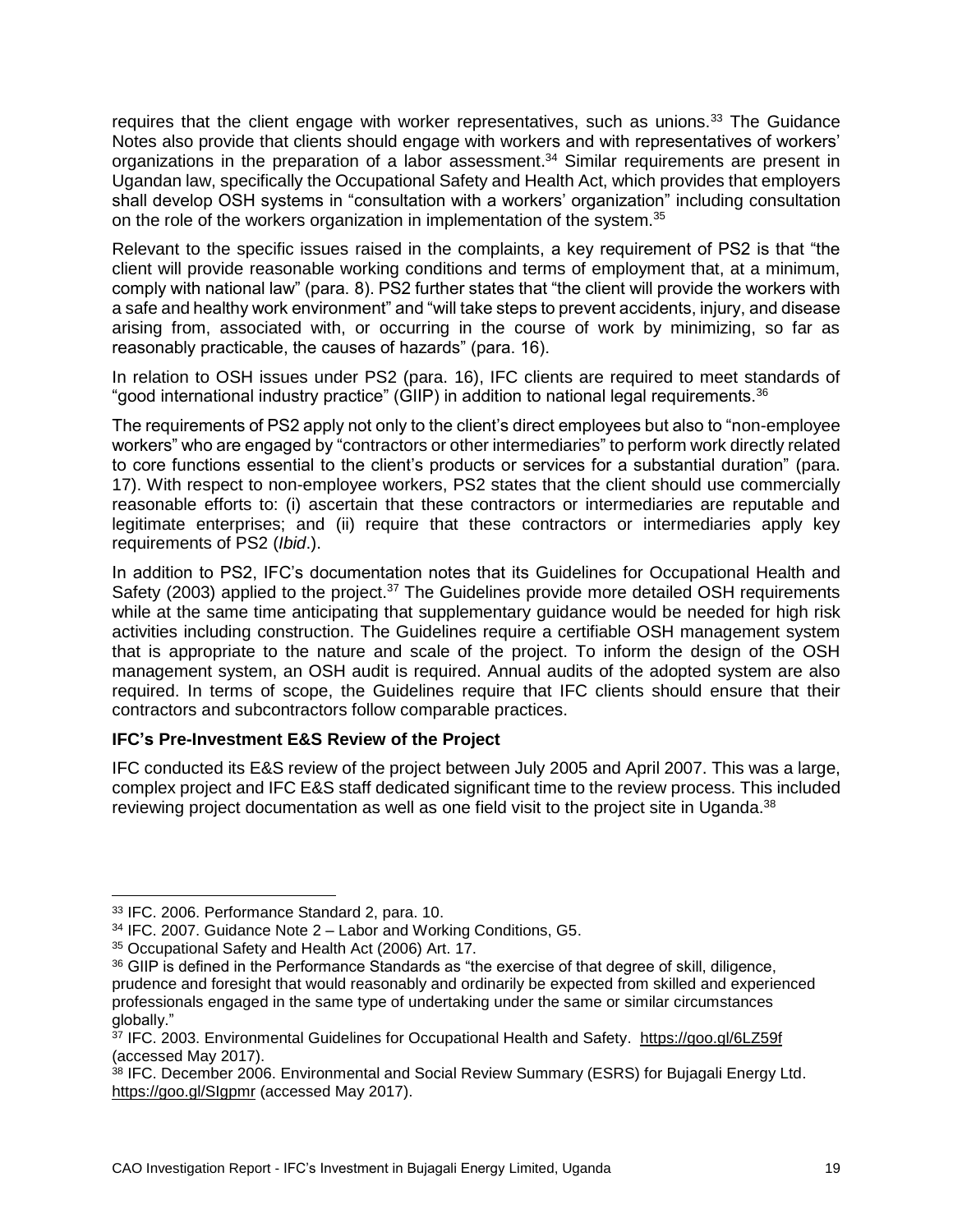IFC disclosed an Environmental and Social Review Summary (ESRS) in December 2006. The ESRS stated that this was a Category A project having significant potential E&S risks.

The ESRS discussed the application of PS2 to the project, noting that the client would comply with Ugandan labor law, in particular Employment Act (2006) and the Occupational Safety and Health Act (2006). In this context, IFC noted that it would review the client's draft Human Resource Policy and procedures prior to the start of construction.

The ESRS noted that the client would use EPC contractors to build the hydropower dam and associated facilities and that the EPC contractor would be required to apply the same labor standards as the client. The ESRS stated that the client would "monitor the performance of its contractors with respect to [labor] standards" and that "the EPC contract [would] contain provisions to ensure that [the client] can enforce those provisions." <sup>39</sup> The ESRS further provided that "IFC [would] review the relevant EPC contract to ensure that these provisions are met, and will also review [the client's] monitoring of compliance with the provisions." Finally, the ESRS stated that the EPC contract would "specify occupational health and safety commitments to be observed by the EPC contractor and subcontractors, as well as monitoring responsibilities."<sup>40</sup>

Further details regarding the project's approach to the management of labor related risk were contained in the SEA, which was disclosed by IFC together with the ESRS.

#### *Social and Environmental Assessment (2006)*

The team that prepared the SEA included an international labor specialist and the report discussed labor related issues.<sup>41</sup>

The SEA noted that between 600 and 1,500 workers would be required during the peak construction phase, including those employed by the EPC contractor and its subcontractors.<sup>42</sup> The need for accommodations for construction workers, including new purpose built housing, was to be addressed as part of the EPC contract.<sup>43</sup>

The SEA identified occupational health and safety as a particular risk given the country context and the nature of the project, noting that "fatal accidents have occurred at several construction projects in Uganda due to poor safety management policy and practice." 44

To mitigate the labor related risks associated with construction, the SEA provided that:

The contract and terms of reference to be agreed between BEL and the EPC contractor will specify labor and occupational health and safety commitments to be observed by the contractor and subcontractors, as well as responsibilities for monitoring the implementation of these commitments, which will lie primarily with the EPC contractor.<sup>45</sup>

<sup>39</sup> IFC. December 2006. Environmental and Social Review Summary (ESRS) for Bujagali Energy Ltd. <https://goo.gl/SIgpmr> (accessed May 2017).

<sup>40</sup> *Ibid.*

<sup>41</sup> R. J. Burnside International Ltd. December 2006. Bujagali Hydropower Project: Social and Environmental Assessment (SEA), p. 11. <https://goo.gl/SIgpmr> (accessed May 2017).

<sup>42</sup> *Ibid* p. 219.

<sup>43</sup> *Ibid* p. 220.

<sup>44</sup> *Ibid* p. 417.

<sup>45</sup> *Ibid* p. 418.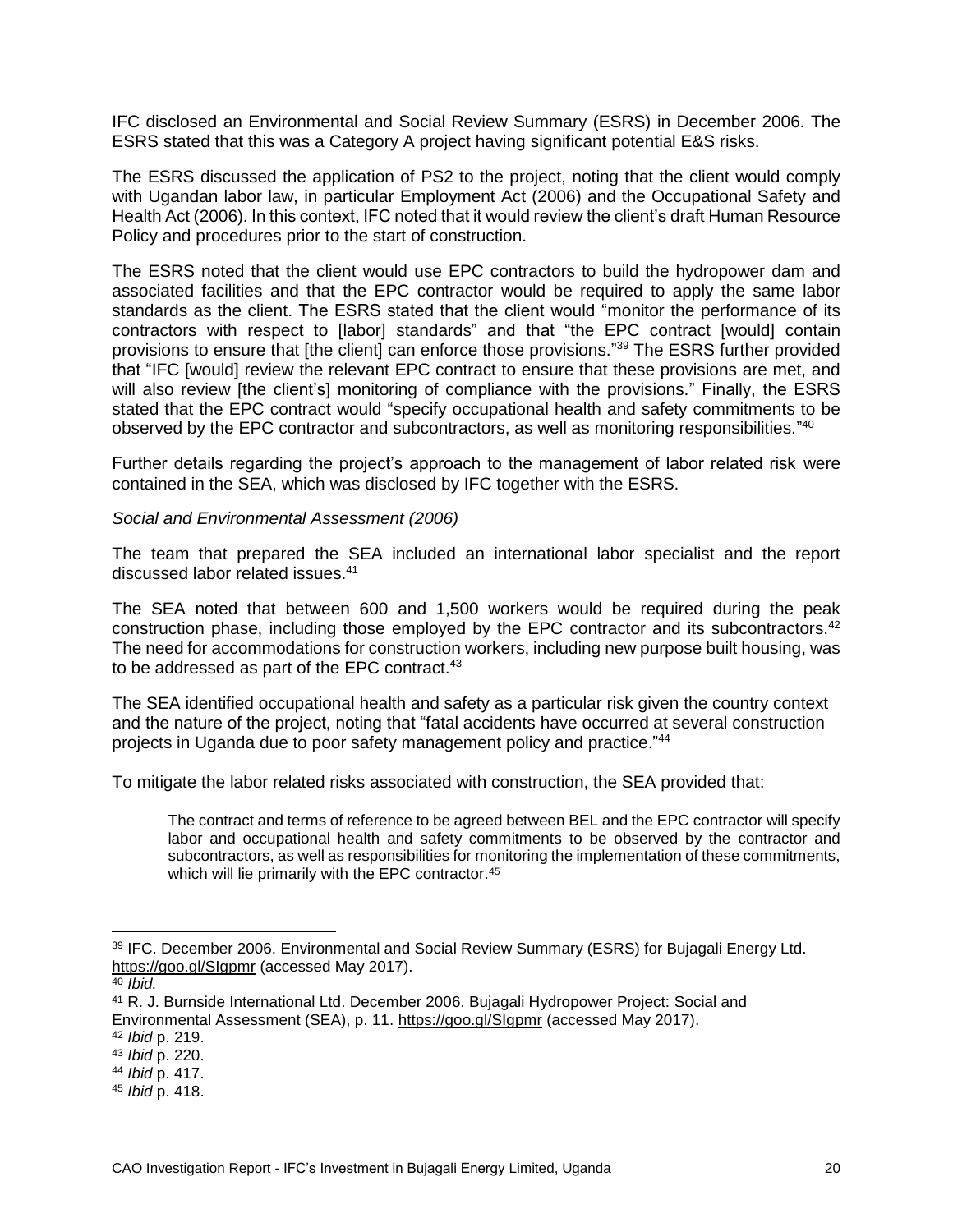The SEA further provided that:

BEL is committed to establishing its own procedures and reviewing the EPC contractor's procedures, and assessing the performance of both parties on these issues, including ensuring that subcontractors' contracts commit them to compliance with relevant labor and health and safety legislation and guidelines.<sup>46</sup>

The SEA also set out the key features of the client's Labor Force Management Plan (LFMP) which was to:

…contain the human resource policies and procedures to be put in place by BEL in relation to its own staff, and also the commitments it will require of the EPC contractor and its subcontractors in relation to human resource management and compliance with labour standards during the construction phase.<sup>47</sup>

The LFMP was expected to cover a range of labor related issues including human resources policies, terms of employment, and workplace safety as required by PS2.

In addition, the SEA required that the EPC contractor develop its own LFMP to ensure that labor standards were respected during construction. As specified in the SEA, the EPC contractor was expected to:

Assume primary responsibility for day-to-day monitoring of the implementation of labour standards requirements placed by project financiers on the Project Proposer (BEL) … both in [relation to] the direct and indirectly-employed workforce (namely, subcontracted labour).<sup>48</sup>

Relevant to the issues raised in the complaints, this included specific requirements for the EPC contractor to:

- take into account the capacity of subcontractors to achieve sound labor management in its assessment of potential subcontractors.<sup>49</sup>
- inform BEL—and thereafter the project financiers—of all serious accidents that take place in relation to the project;<sup>50</sup> and,
- provide BEL—and thereafter the project financiers—with sample copies of pay slips for direct and subcontracted workers indicating payment of wages and social security contributions.<sup>51</sup>

In addition, the EPC contractor was required to develop a Health and Safety Management Plan (HSMP) which met both national and international standards.<sup>52</sup>

Relevant Ugandan law cited in the SEA included the Employment Act (2006), the Workers' Compensation Act (2000), the Labour Unions Act (2006), the Occupational Safety and Health Act (2006) and the Labour Disputes (Arbitration and Settlement) Act (2006). 53

- <sup>51</sup> *Ibid.*
- <sup>52</sup> *Ibid.*

<sup>46</sup> Bujagali Hydropower Project: SEA, p. 418.<https://goo.gl/SIgpmr> (accessed May 2017).

<sup>47</sup> *Ibid,* p. 480. <https://goo.gl/SIgpmr> (accessed May 2017).

<sup>48</sup> *Ibid,* p. 482.

<sup>49</sup> *Ibid.*

<sup>50</sup> *Ibid,* p. 483.

<sup>53</sup> *Ibid,* p. 20.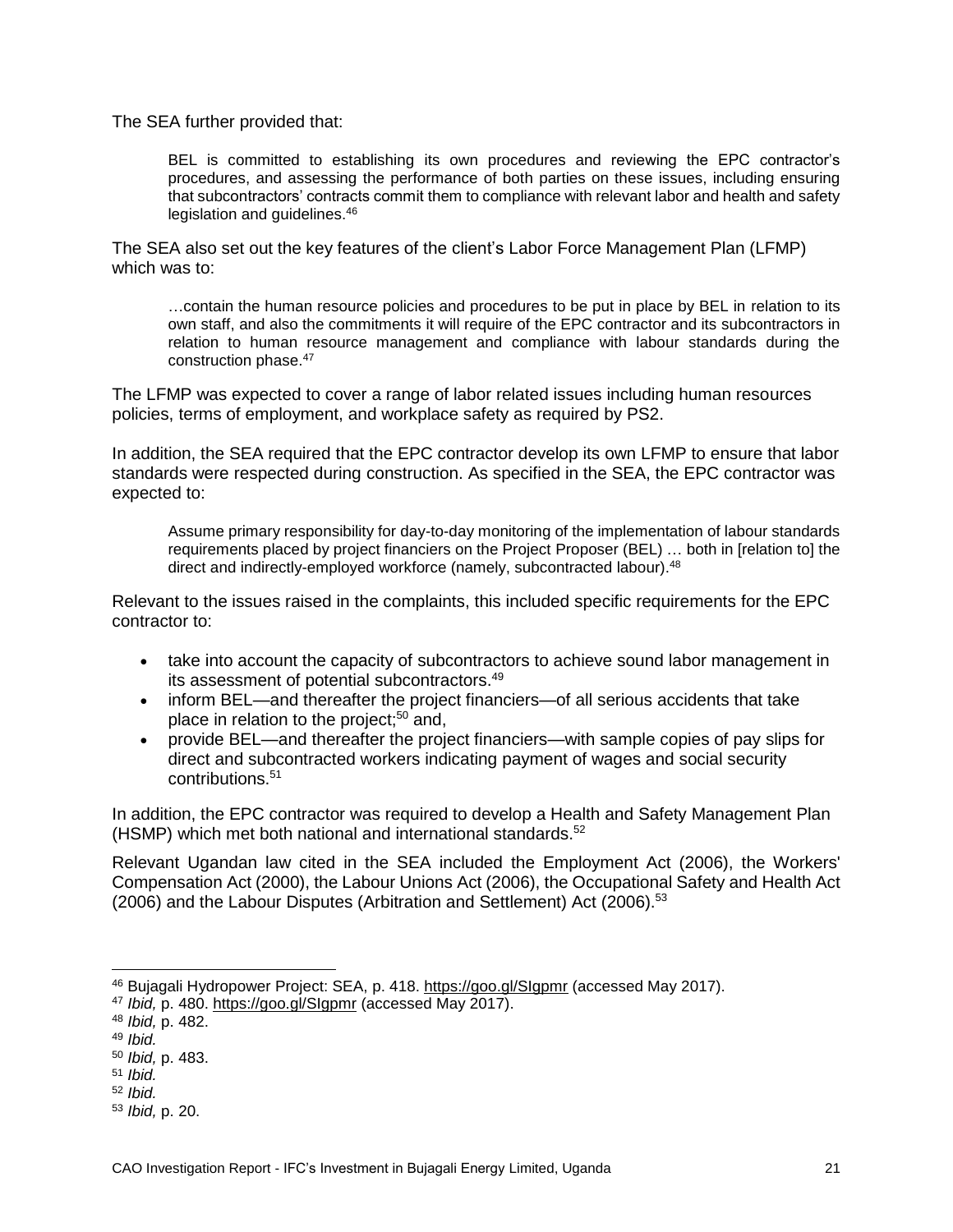#### *Review of the EPC Contract*

BEL commenced procurement for the EPC contract prior to IFC's approval of the project. During this period, the lenders commissioned a review of the project by a consultant engineer ("the independent engineer"). The final draft of the independent engineer's report was submitted to IFC in February 2007. As explained by IFC, the independent engineer provided an added level of review in relation to E&S issues. There is no indication that the team assigned to the review by the independent engineer included, or was required to include, technical expertise in relation to OSH or labor issues.

The independent engineer's review noted that the SEA required the development of LFMPs by the client and the EPC contractor. However, it contained no additional analysis in relation to these issues. More generally, the independent engineer noted that payments under the contract were not linked to the implementation of the social or environmental plans required under the SEA, raising concerns that this may leave the client with limited leverage vis-à-vis the EPC contractor in relation to these commitments. The independent engineer did not comment on the past OSH performance of the selected EPC contractor as part of this exercise.

#### *Approval of the project*

On April 2, 2007, IFC provided environmental and social clearance for the project, allowing it to proceed for Board approval.

The environmental and social clearance set out a series of requirements to be incorporated into the investment agreement. It included recommended covenants requiring the project to be constructed in accordance with IFC's E&S requirements and the specific mitigation and management measures set out in the SEA. It also set out conditions of disbursement to be incorporated in IFC's investment agreement. Relevantly, these included the submission of all EPC contractor plans required by the SEA as condition of 1<sup>st</sup> disbursement.

On this basis, the project was submitted to IFC's Board and approved on April 19, 2007.

#### *Financing agreement*

IFC entered into a loan agreement for the project in June 2007. The loan agreement required compliance with IFC's Performance Standards (2006) and Guidelines for Occupational Health and Safety (2003). It also required compliance with all Action Plans as set out in the SEA. More specifically, the financing agreement included an E&S Action Plan setting out actions that the client agreed to undertake.

Prior to disbursement of the loan, this required the client to complete a staffing plan (including the position of a health and safety coordinator).

In addition, prior to giving notice to proceed with construction, the client was required to complete staffing of the E&S implementation team, and finalize all EPC contractor action plans to the lenders' satisfaction.

#### *Review of client and EPC contractor plans*

The client gave the EPC contractor notice to proceed with initial construction activities in June 2007. This included earthworks and excavation for the dam, river diversion and construction of the expatriate workers housing site. Full notice to proceed was issued in December 2007.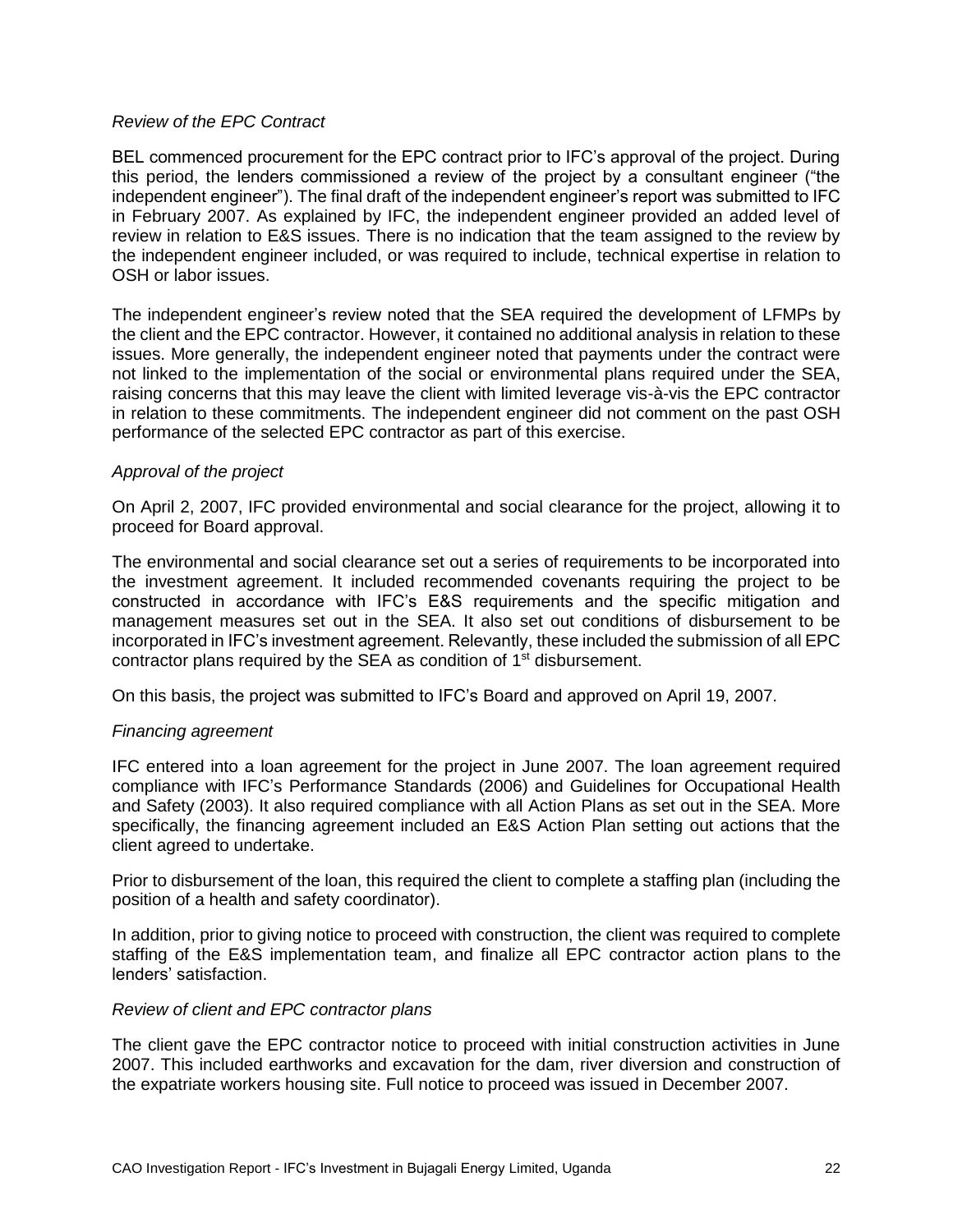In November 2007, staff of the lenders reviewed and commented on the E&S plans of both the client and the EPC contractor. Relevantly, the lenders reviewed the LFMPs for both the client and the EPC Contractor as well as the HSMP of the EPC contractor. The EPC contractor's more detailed Heath Safety and Environment procedures were not reviewed. In December 2007, the client reported that both the client and the EPC contractor plans had been approved by the lenders.<sup>54</sup> In relation to labor issues, limited comments were provided. Of relevance to this investigation, IFC staff approved the plans as submitted while noting that a detailed review of the EPC contractor's Health and Safety Management Plan had not been undertaken.

#### *Engagement with unions*

Working with Building Workers International (BWI), the local Uganda Building Workers Union (UBWU) decided to organize Bujagali construction workers in mid-2007, prior to the commencement of construction of the project. As reported by the unions there were initial challenges in engaging with the client and the EPC contractor. Subsequently, however, the union reported that they were able to meet with management of the client and the EPC contractor. As a result, it was possible to organize the work site and UBWU reported that shop stewards and safety representatives were appointed. This included establishment of a health and safety committee with worker participation. Official recognition of the union followed in October 2007 and a collective bargaining agreement was signed in December 2007.<sup>55</sup> CAO found no discussion of the requirement to involve unions in OSH planning in IFC's E&S review documentation.

#### **Discussion and Findings**

IFC's pre-investment E&S review was conducted on the basis of the client's SEA. The SEA identified risks relevant to the issues raised by the Bujagali 04 and 06 complainants in general terms. These included the potential for workplace injuries, which the SEA noted as a particular risk given the country context and the nature of the project.<sup>56</sup> The SEA also noted the importance of extending PS2 protections to workers engaged in construction through the EPC contractor and its subcontractors.<sup>57</sup>

IFC's approach to the management of these risks was to establish framework requirements for the development of relevant action plans by the client and the EPC contractor, which the lenders would later review and approve. These requirements were reflected in the loan agreement with the client. IFC thus established a broad framework for compliance with its E&S requirements.

At the same time, CAO finds that IFC's pre-investment E&S review was less than commensurate to risk in the following respects:

First, IFC did not possess or have access to labor and OSH competence that was sufficient to evaluate the capacity of the client or the EPC contractor to apply the provisions of PS2 for a project of this scale and technical complexity.

Second, IFC did not ensure that the SEA provided adequate assessment of labor and OSH risks. While relevant risks were identified in broad terms, the SEA lacked analysis necessary to support

<sup>54</sup> BEL. March 2007. Social and Environmental Quarterly Monitoring Report No. 1, p. 5. <https://goo.gl/HWDesS> (accessed May 2017).

<sup>55</sup> Fiona Murie. 2009. 'BWI Strategies to promote decent work through procurement: The example of the Bujagali Dam project in Uganda.' GURN, ILO.

<sup>56</sup> Bujagali Hydropower Project SEA, p. 417.

<sup>57</sup> *Ibid*, pp.480-483.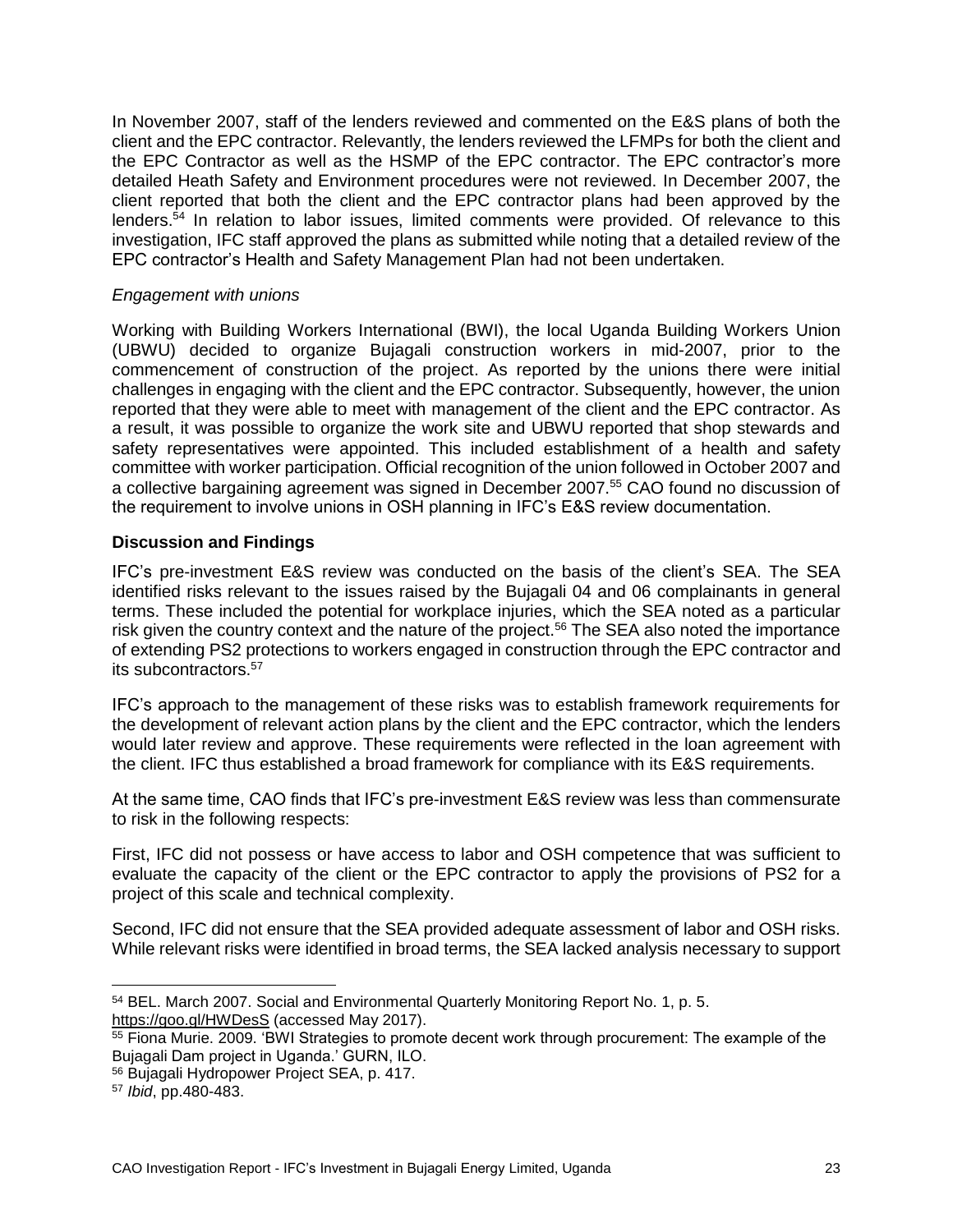the development of appropriate action plans. Relevant to the issues raised in the complaints, IFC's review lacked attention to: (a) the regulatory capacity of national agencies in relation to OSH and labor issues;<sup>58</sup> (b) challenges related to "prevailing labor safety culture"<sup>59</sup> which the client and the EPC contractor would need to address; (c) risks associated with the use of an EPC contractor and associated loss of site OSH control by the client; and (d) Ugandan legislation making provision for collective representation of workers on OSH related issues.

Third, IFC did not ensure that the labor-related plans of the client and the EPC contractor received appropriate technical review. IFC reviewed these plans, but a detailed review of the EPC contractor's Health and Safety Management Plan was not undertaken. IFC did not ensure that the client developed an (Occupational) Health and Safety Management Plan (HSMP) or Systems Manual documenting its policies and procedures for managing the EPC contractor's performance on site. It is further not evident that IFC considered whether their staff assigned to review these plans had sufficient technical expertise to provide advice to the client in relation to the development of OSH and labor plans for a construction project of this size and complexity. In these circumstances, CAO finds that IFC did not have assurance that the plans as presented reflected good international industry practice as required by PS2.<sup>60</sup>

Fourth, IFC did not undertake an analysis of the EPC contractor's Health and Safety Management Plan against the requirements of PS2 or the IFC Guidelines for Occupational Health and Safety. This is relevant given the fact that EPC contractor's Health and Safety Management Plan made no reference to IFC's standards. Further, IFC did not apply the requirement that the OSH management system "be designed following a competent OSH audit to review the project, its organization and environment," or that the adequacy of the system be subject to annual audit.<sup>61</sup> CAO also notes the lack of an agreed framework for monitoring and reporting on OSH performance against "established performance criteria." <sup>62</sup> In particular, CAO notes the absence of an agreed framework for reporting on serious OSH incidents and near misses, including their root causes and measures to prevent recurrence. A framework for reporting against host country regulatory compliance requirements as specified in the IFC Guidelines was similarly absent. Application of these requirements would have been of particular importance in ensuring that the EPC contractor's OSH management system was tailored to the needs of the project and consistent with good international industry practice as required by PS2.

Fifth, IFC's review of the labor related plans of the client and the EPC contractor was insufficient to provide assurance of consistency with national law. While the client and EPC contractors' LFMPs referenced relevant national statutes, there is no evidence that these plans were reviewed

<sup>58</sup> ILO. 1990-2014. Committee of Experts on the Application of Conventions and Recommendations (CEACR): Observations on the Application of the Workmen's Compensations (Accidents) Convention 1925 in Uganda. <https://goo.gl/wNkJ4W> (accessed May 2017); ILO. 2013. Technical Memorandum: Uganda Labor Administration and Inspection Need Assessment<https://goo.gl/BY6JHz> (accessed on May 2017).

<sup>59</sup> IFC. 2003. Environmental Guidelines for Occupational Health and Safety, p. 11 - <https://goo.gl/6LZ59f> (accessed May 2017).

<sup>60</sup> IFC. 2006. Performance Standard 2, para 16.

<sup>61</sup> IFC. 2003. Environmental Guidelines for Occupational Health and Safety, p. 2.

<sup>62</sup> *Ibid*, p. 13.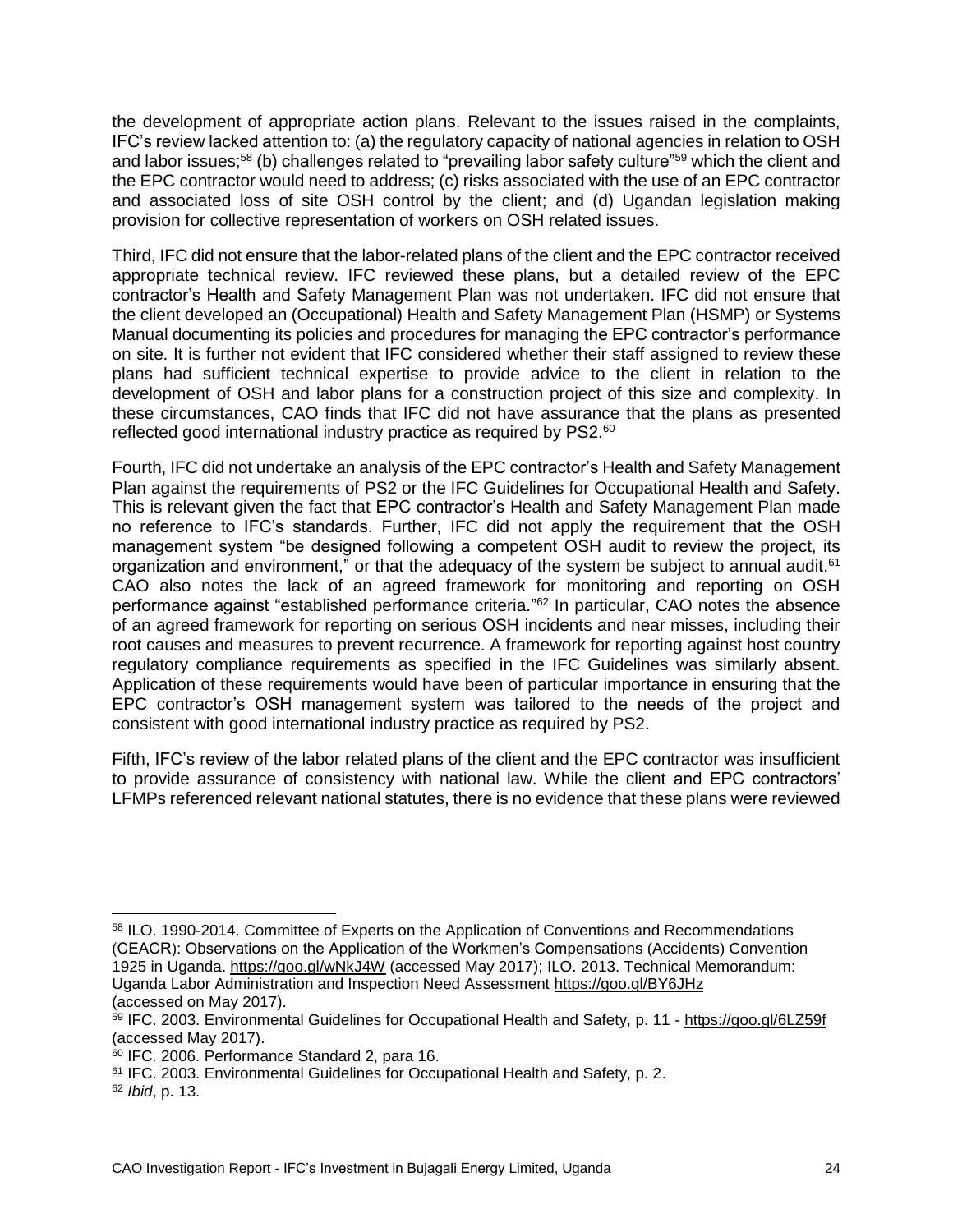for completeness or consistency by someone with expertise in Ugandan labor law.<sup>63</sup> The EPC contractor's HSMP was notable for its lack of reference to relevant statutes.

Sixth, IFC did not ensure that the client had in place systems to effectively monitor and oversee the OSH performance of the EPC contractor in accordance with GIIP. While IFC required that the client submit a staffing plan which included a Health and Safety Coordinator, structures for supervision of the EPC contractor's OSH performance were not elaborated. The development of robust structures for ensuring compliance with lender requirements was particularly important given concerns regarding the OSH track record of the EPC contractor noted during the review process.

Seventh, IFC did not consider whether national requirements for workers' compensation provided injured workers with access to appropriate compensation as required under the Sustainability Framework.<sup>64</sup> The SEA and the LFMPs of the client and EPC contractor are limited to statements that the Ugandan Workers' Compensation Act (2000) would apply. However, neither the SEA nor IFC's review considered the adequacy of compensation provided for under Ugandan law, or the functioning of the process for achieving compensation. Uganda's ratification of the International Labor Organization (ILO) [Workmen's Compensation \(Accidents\) Convention, 1925 \(No.](http://www.ilo.org/dyn/normlex/en/f?p=NORMLEXPUB:12100:0::NO:12100:P12100_INSTRUMENT_ID:312162:NO) 17) was relevant in this context but is not mentioned in the SEA.<sup>65</sup> Similarly relevant but not mentioned in the SEA is ILO commentary (from the period 1966 to 2014) that consistently identified discrepancies between Uganda's workers' compensation law, which limits the amount of compensation payable to a sum equal to 60 months' earnings (in the case of injury leading to death or total permanent incapacity), and the Convention, which provides for payment of benefits in the form of periodical payments without limit of time in such cases (see Annex C).

In light of the discussion above, CAO finds that IFC did not have assurance the project could meet the labor and OSH related requirements of the Performance Standards over a reasonable period of time.

<sup>63</sup> Occupational Health and Safety Act (2006), Labour Disputes (Arbitration and Settlement) Act (2006), Labour Unions Act (2006), Minimum Wages Advisory Boards and Wages Council (1957), The Employment Act (2006), Workers' Compensation Act (2000).

<sup>64</sup> IFC. 2006. Sustainability Policy Para 8, Performance Standard 1, para 14.

<sup>65</sup> ILO. 1925. C017 – Workmen's Compensation (Accidents) Convention (No. 17). <https://goo.gl/Y198Nc> (accessed May 2017).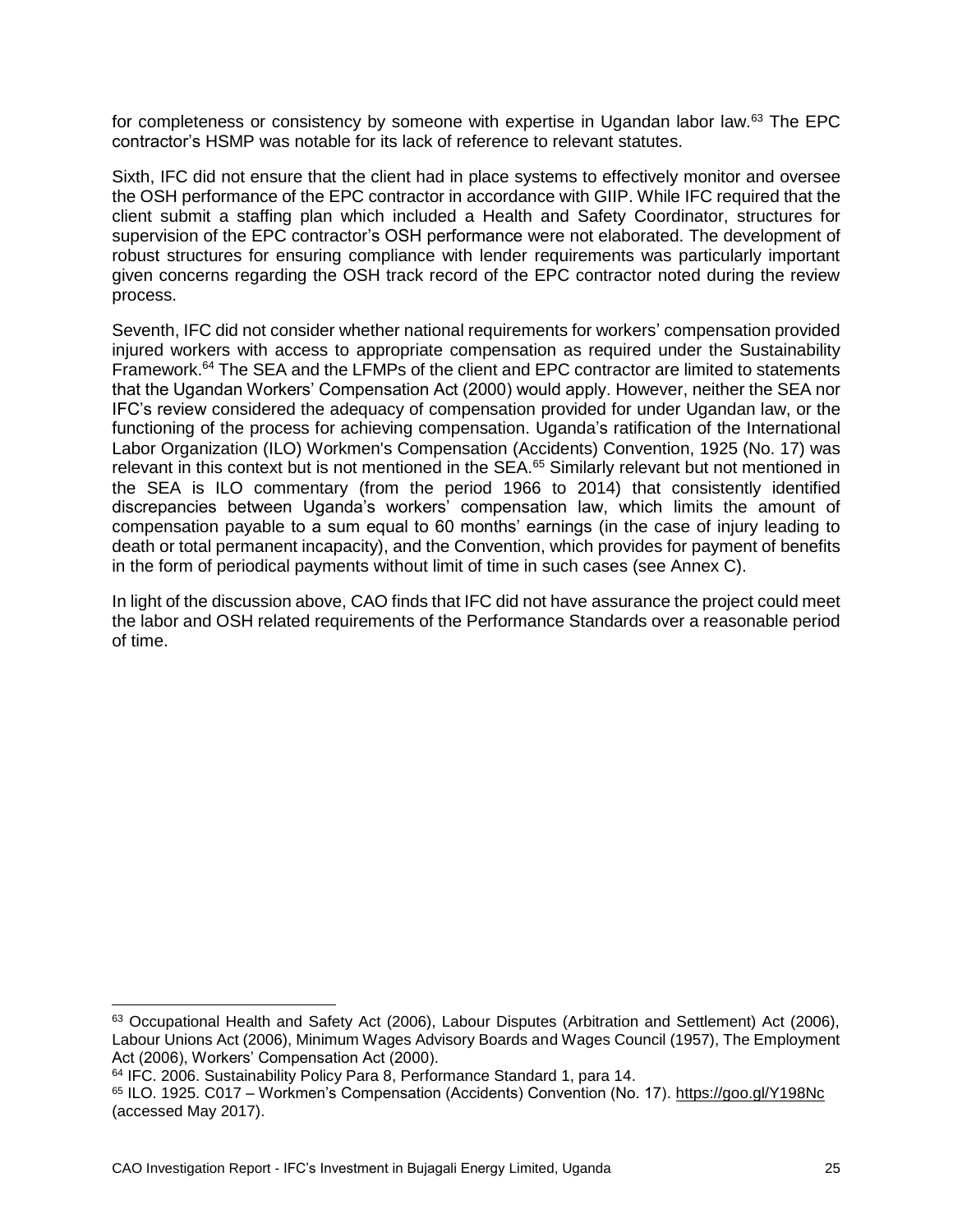#### <span id="page-25-0"></span>**4.2 IFC's Supervision of the Project**

This section covers IFC's supervision of the investment from its first disbursement in January 2008 through 2016. It considers whether IFC obtained sufficient information to assess the status of project's compliance with the Performance Standards and other E&S requirements agreed with the client at commitment. It also considers whether IFC responded appropriately to the issues raised by the Bujagali 04 and Bujagali 06 complainants.

#### **Summary of Findings:**

IFC did not possess or have access to labor and OSH competence sufficient to monitor the application of its labor and OSH requirements to a construction project of this scale and technical complexity.

IFC did not establish agreed OSH performance criteria for the client or the EPC contractor or ensure that client reporting provided necessary performance and measurement data to assess the EPC contractor's site OSH performance.

IFC's Site Supervision Visits did not provide sufficient OSH compliance data regarding the EPC contractor's site performance or the client's capacity to monitor overall project OSH performance.

Other project monitoring reports such as the Panel of Experts reports and the reports produced by the independent engineer had insufficient OSH focus to effectively supplement the client's own reporting or IFC's lack of direct supervision of OSH issues.

IFC neither received regular OSH management system audits nor commented on their absence.

IFC neither received nor commented on the absence of regular root-cause analyses of OSH incidents on the construction site.

IFC did not assure itself that the Bujagali-04 complaints received appropriate compensation for workplace injuries.

IFC erred in deciding that the Bujagali-06 complainants were not covered by its E&S requirements. As a result, allegations that construction of the project had significant adverse effects on employees of the subcontractor were not addressed.

*In these respects, IFC's supervision was not sufficient to assess whether project labor and OSH performance met the specific requirements of IFC's Guidelines for Occupational Health and Safety or good international industry practice as required by PS2.* 

#### *4.2.1 General supervision*

#### **Requirements:**

IFC is required to monitor clients' E&S performance throughout the life of an investment.<sup>66</sup> Project supervision is conducted on the basis of site visits and annual monitoring reports (AMRs) submitted by the client. IFC is required to develop and retain information needed to assess the status of the client's compliance with the Performance Standards and other agreed E&S requirements.

If a client fails to comply with its E&S commitments as provided by the Performance Standards read together with any Action Plans or other legal provisions agreed with IFC, IFC's works with

<sup>66</sup> IFC. 2007. ESRP v.2, para. 6.1.10.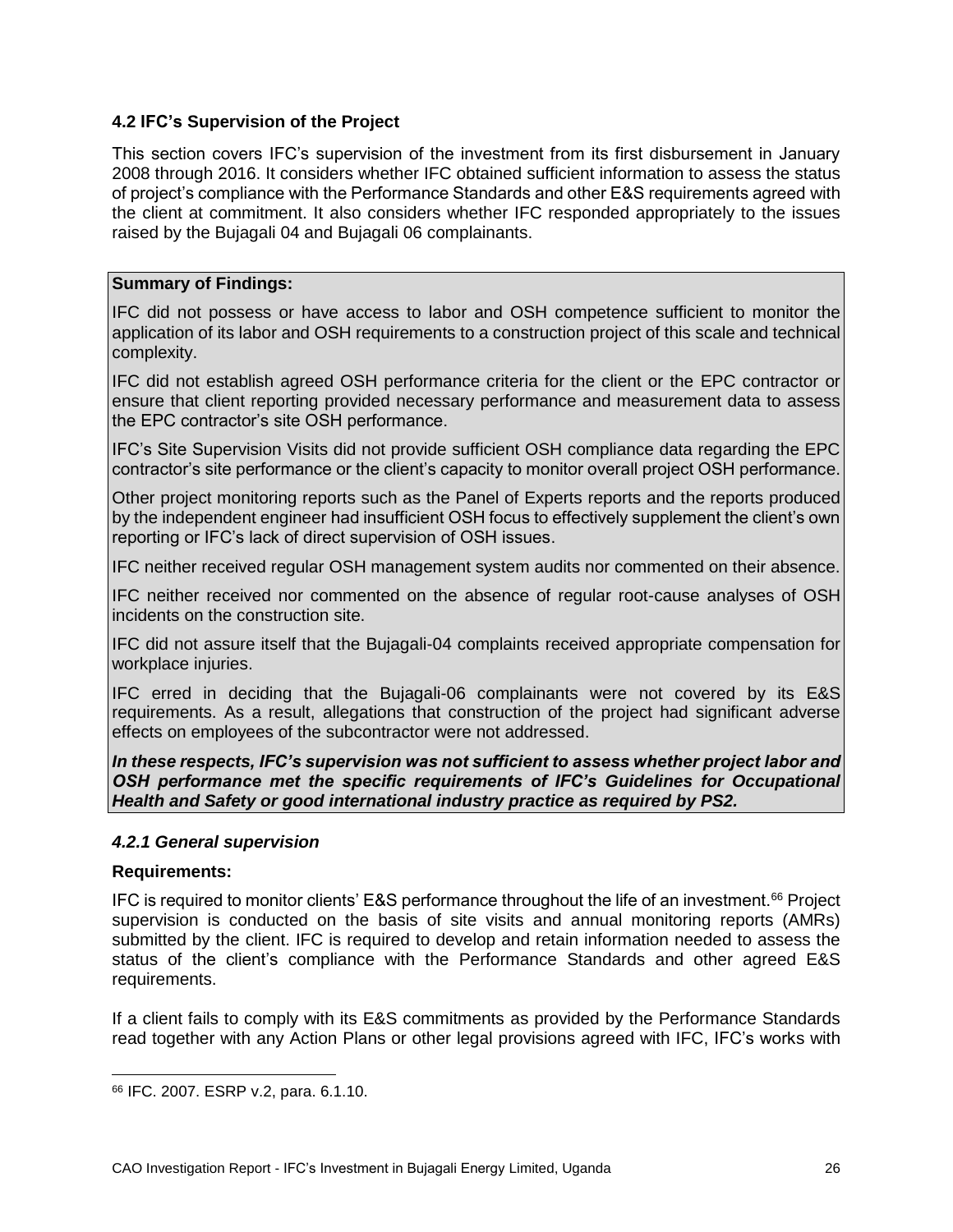the client to bring it back into compliance. If material compliance gaps are identified, supplemental corrective actions should be agreed. If the client fails to reestablish compliance, IFC exercises remedies as appropriate.<sup>67</sup>

IFC supervision requirements are linked to client requirements to establish a Management Program that is commensurate to project risks and impacts (PS1, para. 14). As defined by PS1, the client's Management Program should ensure that sufficient human and financial resources are provided to "achieve effective and continuous social and environmental performance" (para. 17). The Management Program should allow monitoring of client compliance against IFC and applicable legal requirements and include measurable indicators of performance that are the subject of "systematic data collection and analysis" (paras. 14 & 25). Where mitigation measures and actions are identified as necessary for the project to comply with E&S requirements, the client should develop time-bound Action Plans to address these (para. 16). The Management Program should also support ongoing consultation and disclosure (paras. 19–23 and 26). The client is required to use dynamic mechanisms, such as, inspections and audits, to verify compliance and progress towards the desired outcomes (para 24).

IFC's Guidelines for Occupational Health and Safety (2003) include specific reporting requirements including a comprehensive summary of:

- "Host country regulatory compliance;"
- "...OSH performance monitoring, and records of occurred occupational accidents, incidents and diseases" including "evaluation of findings and actions taken or planned due to the number and type of accidents observed;"
- "...an assessment of the degree of fulfilment of the previous year's OSH objectives and action plans for improvement;" and
- "…revisions to the OSH Management System; revised quantitative objectives; action plans for technical improvements; and planned training activities" (p.9).

IFC's Guidelines for Occupational Health and Safety also require the client to investigate all reported occupational accidents, dangerous occurrences and near misses.<sup>68</sup> In the case of serious incidents or fatalities related to the project, the client is required to inform IFC.<sup>69</sup> In such cases, the ESRPs provide that IFC will "follow up with the client to ensure that the root cause of the incident is being investigated and appropriate corrective action is taken to prevent recurrence."<sup>70</sup>

While reviewing the client's AMRs, IFC must ensure that the information provided is adequate.<sup>71</sup> If not, IFC requests additional information in order to assess the client's performance against the requirements of the investment agreement and IFC Performance Standards.<sup>72</sup> IFC reviews reports of serious incidents and accidents to confirm whether they were reported in accordance

<sup>67</sup> Summarized from IFC. 2006. Sustainability Policy, para. 26, and IFC ESRP 5 (Managing Eventualities in Investment Projects) and IFC ESRP 6 (Direct Investments: Supervision).

<sup>68</sup> IFC. 2003. Environmental Guidelines for Occupational Health and Safety, p. 9. <https://goo.gl/6LZ59f> (accessed May 2017).

<sup>69</sup> *Ibid*, Figure 3, p. 9 - <https://goo.gl/6LZ59f> (accessed May 2017).

<sup>70</sup> IFC. 2006. ESRP v1.0, para. 6.2.5 (2006).

<sup>71</sup> *Ibid*, para. 6.2.3.

<sup>72</sup> *Ibid*, para. 6.2.4.a.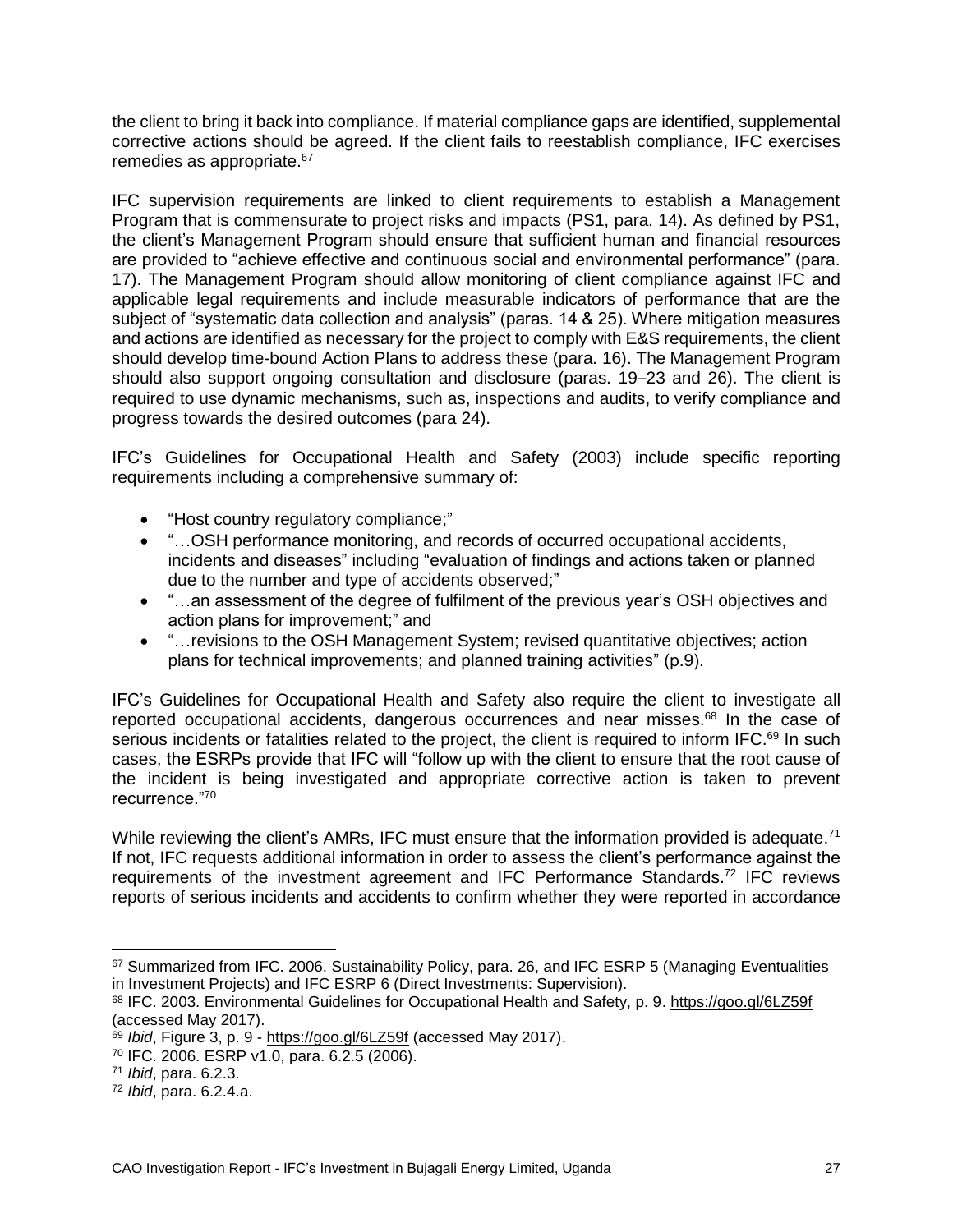with legal agreements, to determine whether a consistent pattern emerges and whether follow-up action is required with the client.<sup>73</sup>

When IFC and MIGA are involved in a project, MIGA's Policy on Environmental and Social Sustainability (2013) provides that MIGA may rely on the and use IFC's environmental standards, E&S due diligence and/or monitoring. 74

#### **IFC supervision of the project:**

#### *General supervision*

IFC monitored project E&S performance by reviewing information received from a number of sources including:

- the client's social and environmental reports (quarterly)
- the EPC Contractor's construction monitoring reports (monthly),
- reports of the panel of environmental and social experts (biannual), and
- implementation progress reports from the independent engineer (biannual).

IFC also participated in biannual joint lenders missions to the project site which were documented in the form of back to office reports.

According to its usual practice, MIGA agreed that IFC would take the lead on E&S supervision of the project and relied on monitoring information provided by IFC.

Over the course of supervision, MIGA also processed an amendment to the original guarantee for the project to increase the coverage for equity and issued two new contracts of guarantee to cover swaps. In 2012, MIGA amended its original guarantee to World Power Holdings Luxembourg, one of the existing sponsors for the project, to include an additional \$5.3 million of coverage.<sup>75</sup> In 2014 MIGA issued additional guarantees totaling \$9.5 million to Absa Bank Limited of South Africa and Standard Chartered Bank of the United Kingdom, two of the existing senior lenders for the Project.<sup>76</sup> In 2016, MIGA disclosed a potential quarantee of up to \$330 million to cover SN Power's equity investment in the Project. This would translate into ca. \$210 million additional MIGA cover to an existing Project, though at the time of writing this report the transaction had not been completed.<sup>77</sup>

MIGA's board paper for the amended guarantee of 2012 does not mention the active Bujagali complaints with CAO. MIGA's board paper for the 2014 guarantees mentions the active Bujagali cases with CAO's dispute resolution function. MIGA's conclusion, based on IFC supervision, was that the project was in compliance, and as a result no significant E&S concerns were raised. Nevertheless, legal agreements for these transactions include E&S conditions beyond those found in the 2007 guarantee agreement.

<sup>73</sup> *Ibid*, para. 6.2.4.

<sup>74</sup> MIGA. 2013. Policy on Environmental and Social Sustainability, para 6,

<sup>75</sup> MIGA. July 2012. Summary of Proposed Guarantee to Bujagali Energy Ltd.<http://goo.gl/NBKBYV> (accessed May 2017).

<sup>76</sup> MIGA. August 2014. Summary of Proposed Guarantee to Bujagali Energy Ltd.<http://goo.gl/dmbsWz> (accessed May 2017).

<sup>&</sup>lt;sup>77</sup> MIGA. June 2016. Summary of Proposed Guarantee to Bujagali Energy Ltd.<http://goo.gl/HvHh5Z> (accessed May 2017),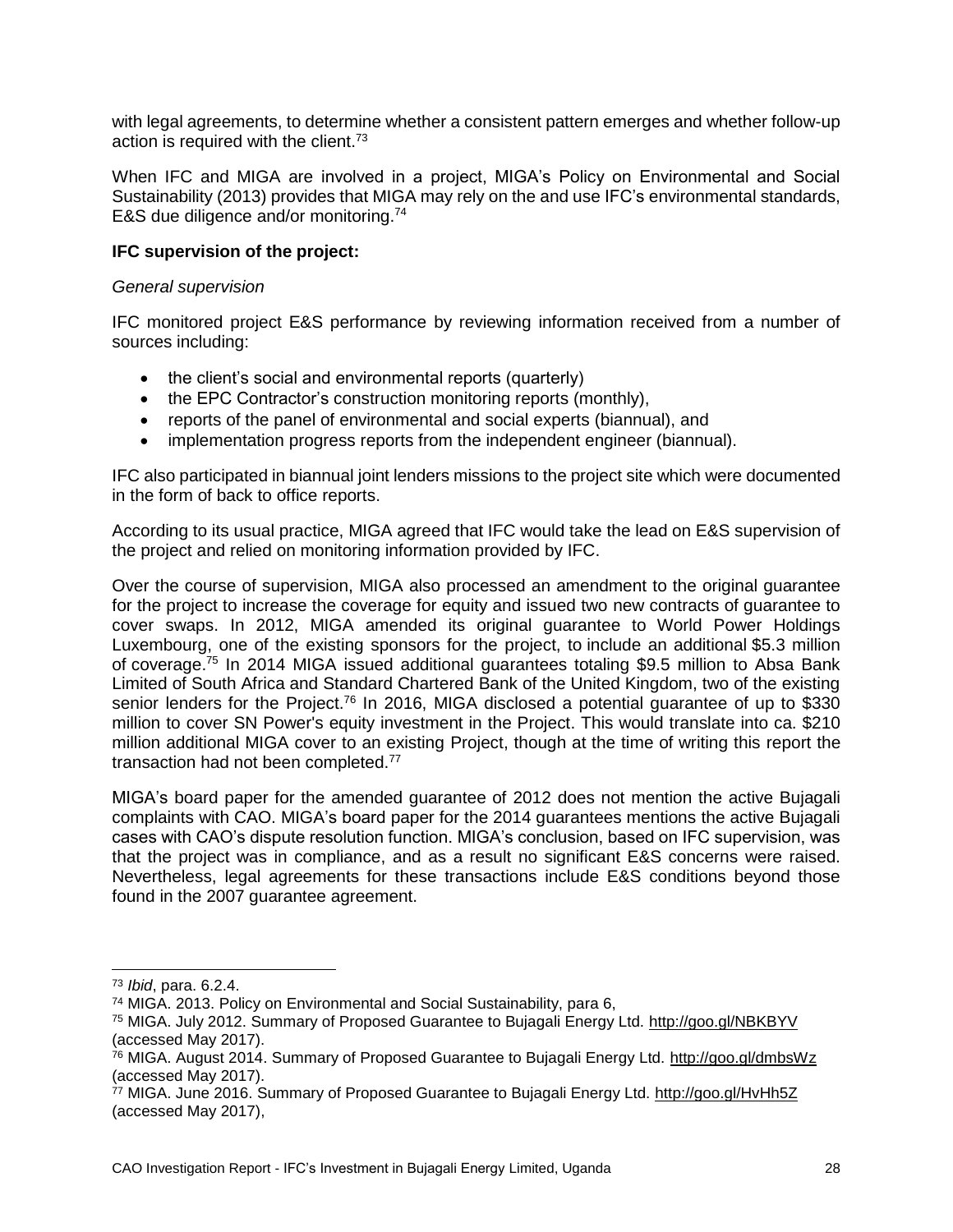MIGA's board paper for the proposed 2016 guarantee notes the Bujagali labor cases and that they had been transferred to CAO's compliance function. The 2016 Board paper does not mention CAO's April 2015 decision to refer these cases for compliance investigation.

#### *Supervision of occupational safety and health issues*

Supervision of OSH issues during construction of the project can be broken into a number of phases based on overall OSH project site performance.

Supervision reports from the commencement of construction in 2007 to 2009 are characterized by a confidence that the client's OSH systems were functioning well. For example, the panel of experts report (July 2008) noted good workplace safety measures and a low number of accidents.<sup>78</sup> IFC's annual review of project E&S performance for 2008 concluded similarly that worker health and safety followed good industry practice. On site fatalities in 2007 and 2008 do not appear to have raised lender concerns about the EPC contractor's OSH systems.

In 2010, however, two workplace fatalities and an increase in the injury rate on site, led to increased focus on OSH issues in the lenders supervision documentation. The fatalities coincided with an increase in the construction workforce to almost 3,000 workers, significantly more than the 1,000 workers envisaged in the EPC contractor's HSMP as reviewed by IFC in 2007. As reported by IFC, the EPC contractor needed to increase the number of workers on site to meet an accelerated work schedule which was put in place after delays in the completion of early construction activities. Following the 2010 fatalities, the panel of experts noted that compliance with OSH measures such as use of personal protective equipment (PPE) appeared to have decreased.<sup>79</sup>

The client advised the lenders that both fatalities were the result of workers not following procedures, but that the EPC contractor was taking measures to reduce the chance of similar accidents happening in the future. The client reported that, these included: additional training, dissemination of lessons from previous accidents; and taking disciplinary action against workers found to be in breach of OSH regulations. At the same time IFC noted that the client had assured them that even with an accelerated work schedule, its priorities were still "safety, quality, schedule" in that order. The lenders were also advised that the EPC contractor had conducted a safety audit on the basis of which OHSAS 18001 certification was achieved. Nevertheless, IFC's annual E&S review for 2010 reported that lost time accidents continued to climb towards the end of the year. In this context, IFC noted that the effectiveness of measures to reduce the accident rate was something to follow up on during the next mission.

Concerns regarding non-use of PPE were also recorded in documentation produced by the Government-led Bujagali Environmental Monitoring Committee (BEMC) following an October 2010 supervision mission. In relation to the issue of workers' compensation, BEMC observed that the EPC contractor had required an injured worker to have the extent of his incapacity reassessed by a doctor affiliated with their insurer, a practice that BEMC noted was not permitted under Ugandan law.

From 2011 onwards, OSH issues were again less of a concern for IFC as construction wound down as a result of which reported injury rates fell significantly. Also, as noted in IFC's E&S review

<sup>78</sup> Panel of Environmental and Social Experts Report, June 2008, p. B. <https://goo.gl/ctvKrW> (accessed May 2017),

<sup>79</sup> Panel of Environmental and Social Experts Report. August, 2010. <https://goo.gl/pJXok1> (accessed May 2017).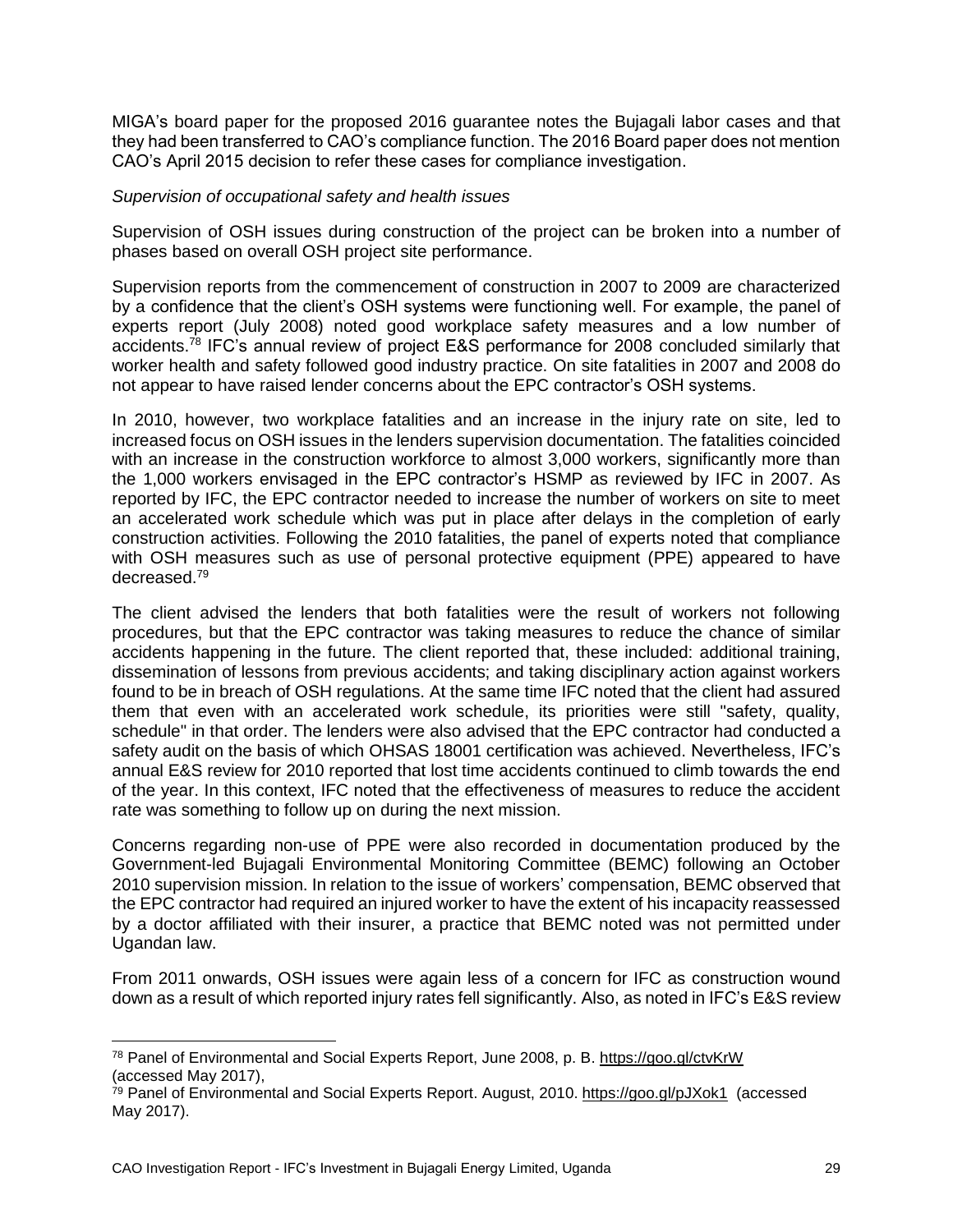for 2011, the EPC Contractor improved fire and life safety conditions on the site in response to concerns raised by their insurer.

While, the number of construction related injuries subsided at this point, complaints regarding compensation persisted. In April 2011, IFC informed the lenders that former workers of the EPC contractor had submitted a complaint claiming inadequate compensation for injuries suffered on site. IFC assured the lenders that it was working with the client and the EPC contractor to followup on these complaints, noting at the same time the EPC contractor's view that the claims were without merit.

In 2011, the parties to CAO's Bujagali-04 dispute resolution process agreed on a framework to resolve the concerns in relation to compensation for injuries by referring cases to Uganda's Medical Arbitration Board (MAB), which was considered to be the appropriate mechanism under Ugandan law. As described in CAO's dispute resolution completion report, when CAO received the complaint in March 2011, "the MAB was suffering operational challenges, including limited funding and a substantial backlog of cases."<sup>80</sup> IFC noted that by November 2011, the MAB had heard about 20 of 30 scheduled cases. In January 2012, IFC noted that the MAB had again stopped hearing cases due to a lack of funds. From January 2012 onwards, IFC's supervision documentation provides no further information on the status of the compensation claims against the EPC contractor. As reported in CAO's November 2013 dispute resolution Conclusion Report, the MAB finally settled 55 of the 93 workers' compensation complaints submitted to CAO. Of the remaining cases, 19 were settled through CAO mediation, nine were settled directly with the EPC contractor, three went to court and seven remained unresolved. Of the seven, CAO's dispute resolution function officially transferred six of the remaining cases to CAO compliance.

Issues related specifically to the Bujagali-06 compliant are handled separately in section 4.2.2 below.

#### **Discussion and findings:**

As outlined above, IFC's supervision considered OSH and labor issues. Large volumes of client and EPC contractor reporting were available for lender review. Regular Site Supervision Visits provided additional information on client E&S performance. Nevertheless, CAO finds that IFC's supervision was not sufficient to assess whether the project was implementing an OSH management system that met the PS2 standard of providing workers with a safe and healthy working environment in accordance good international industry practice.<sup>81</sup> This occurred for a number of reasons:

First, IFC did not possess or have access to labor and OSH competence, that was sufficient to monitor the application of its labor and OSH requirements to a construction project of this scale and technical complexity. IFC staff responsible for reviewing project's E&S performance were required to engage with large volumes of reporting on a range of issues. IFC did not resource the supervision process in a manner that was commensurate to the scale and complexity of the labor and OSH issues raised by the project. In this context, labor and OSH issues did not receive necessary technical oversight.

Second, IFC did not prescribe a reporting format that corresponded to its labor and OSH requirements. A framework for reporting against national OSH compliance requirements was

 $\overline{a}$ <sup>80</sup> CAO. November 2013. Conclusion Report – Bujagali Energy 04. - <https://goo.gl/D69RTY> (accessed May 2017).

<sup>81</sup> IFC. 2006. Performance Standard 2, para 16.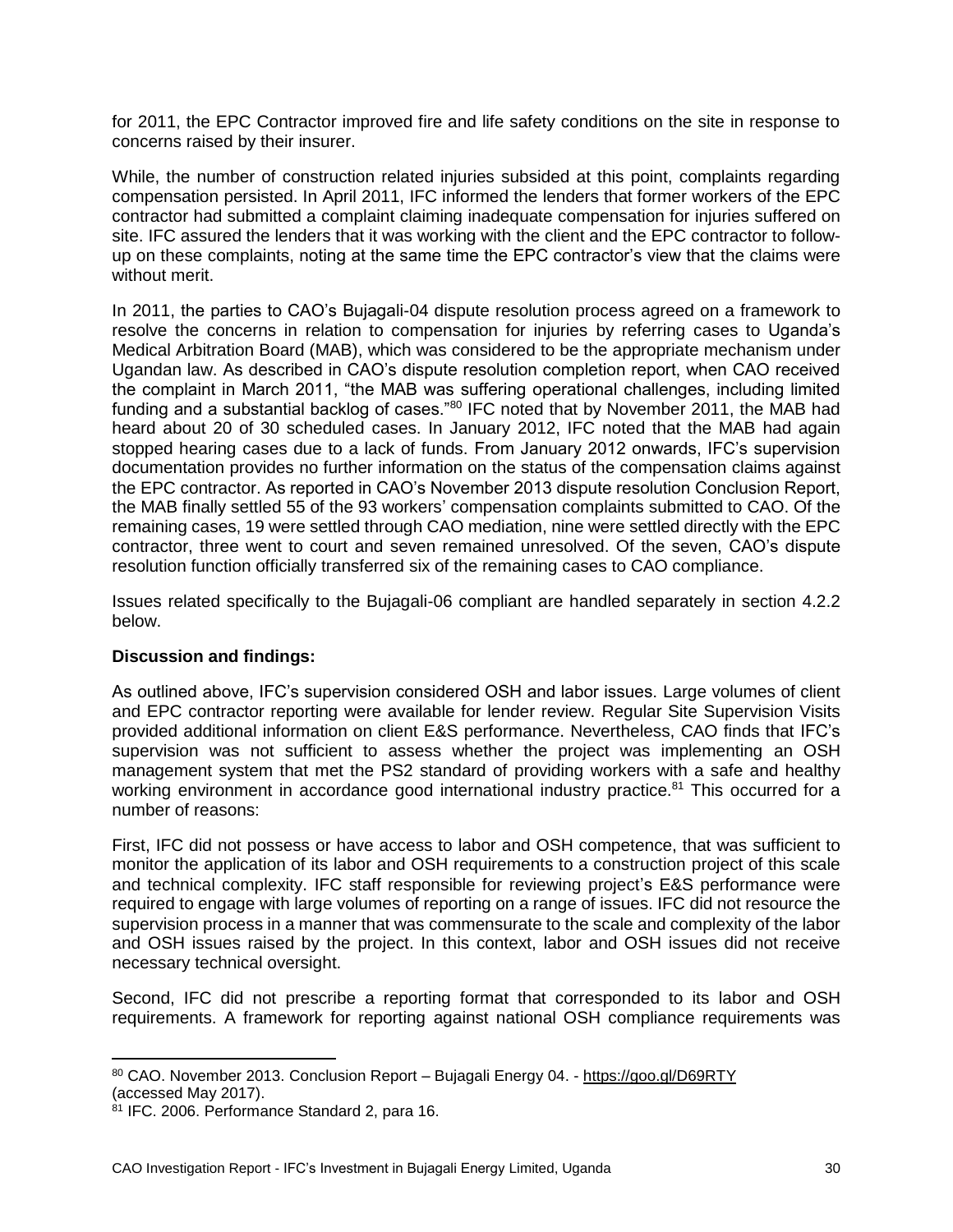similarly absent. Reporting was inconsistent across time, and discrepancies in the OSH data the client presented were indicative of problems in compiling and managing information. As a result, client reporting was not sufficient to determine compliance with IFC standards or national law.

Third, IFC did not mandate annual OSH audits as required by its Guidelines for Occupational Health and Safety*.* As a result, IFC lacked verified data on implementation of OSH management practices during construction. In the absence of regular audits, IFC was over reliant on the client's reporting and impressions from site visits to determine compliance. When the client reported that the EPC contractor underwent an OSHAS 18001 certification audit in 2010, IFC did not document a review of the audit report or follow up to ensure that non-conformities were addressed and closed out.

Fourth, IFC did not review the client's capacity to supervise the EPC contractor's OSH performance. The client was required to hire a health and safety coordinator and monitor the EPC contractor's OSH performance, however, IFC's supervision did not provide a basis to assess the client's effectiveness in this role. This issue became particularly important in 2009 when the lenders advised that the EPC contractor should immediately increase equipment and personnel to compensate for earlier delays in construction. While the increase in personnel and equipment had clear OSH implications, CAO finds no indication that IFC considered whether the project had in place appropriate measure to assess and manage this added risk to workers.

Fifth, alternative sources of verification of the client's E&S performance were insufficient. Alternative sources of verification included the panel of experts and the independent engineer. However, neither of these groups were required to include specialist OSH or labor expertise. As a result, their contribution to oversight in relation to OSH and labor issues was limited. Other potential sources of information, such as consultation with workers and union representatives were not structured into the reporting or supervision processes.

Sixth, IFC did not assure itself that the client was investigating or reviewing the causes of accidents and near misses as required. Four work related fatalities were reported during construction. Lost time injuries as reported by the EPC contractor, numbered 461. However, in none of these cases did IFC document a review of an accident investigation report, a root cause analysis, or a report on measures necessary to prevent reoccurrence as required by the IFC Guidelines for Occupational Health and Safety. Reporting of near misses as required by the IFC Guidelines was absent.

CAO has also considered IFC's supervision as relevant to the workers' compensation paid to the Buajgali-04 complainants. As noted in section 4.1.1 above, CAO finds that IFC did not consider whether the project was applying an approach to workers' compensation that met its requirement for appropriate compensation. Additional issues that arose in this respect during supervision, included delays in the provision of compensation and allegations that reassessment of worker injuries was being required by the EPC contractor's insurance company in violation of Ugandan laws.

#### *4.2.2 Specific issues raised by the Bujagali 06 complaints*

This section deals with specific issues raised by the Bujagali-06 complainants. These complaints require separate attention as they come from employees of a subcontractor as opposed to employees of the EPC Contractor.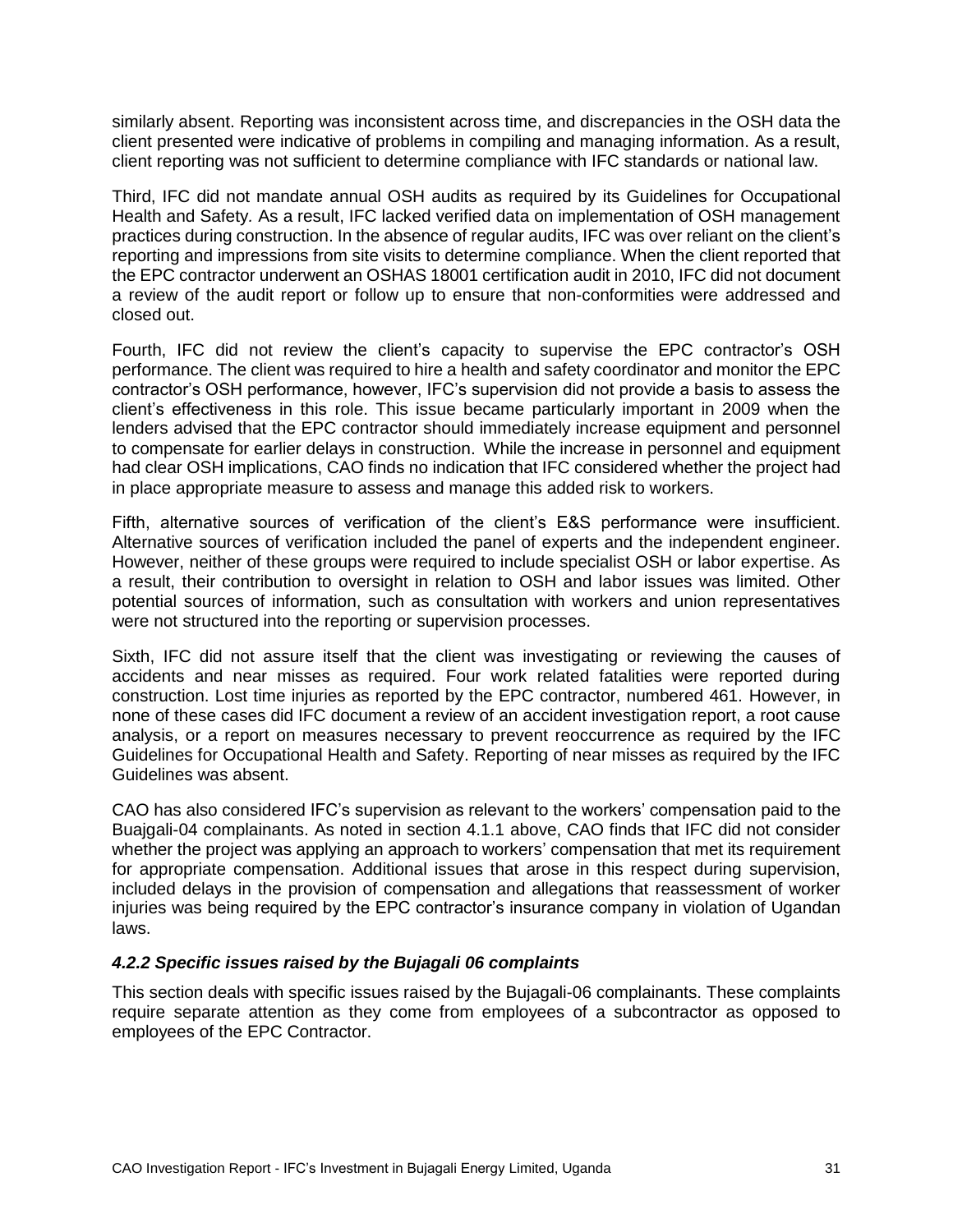#### **Particulars of the complaint**

The Bujagali-06 complaint was lodged by employees of a Ugandan construction company, Boschcon Ltd (the subcontractor). The subcontractor was engaged by the EPC contractor to carry out site installation works at the dam site. The subcontractor was also responsible for constructing a residential camp to be used by the EPC contractor international staff.

The Bujagali-06 complainants make a number of allegations regarding labor-related issues. These include:

- a. That workers were not paid for work carried out over a period of up to two months immediately prior to the termination of the contractual relationship between the EPC contractor and the subcontractor;
- b. That workers were systemically underpaid compared to workers employed by the EPC contractor doing the same or similar tasks;
- c. That subcontractor did not have human resources practices that met national legal requirements, covering for example the issuance of employment contracts and the issuance of pay slips;
- d. That workers were required to sign employment contracts without having an ability to read through them and understand them;
- e. That the subcontractor did not provide pay for overtime worked;
- f. That the subcontractor made improper deductions from workers' pay when work was not available due to reasons beyond the workers' control;
- g. That the subcontractor made improper deductions from workers' pay for the provision of personal protective equipment and tools that should have been provided by the employer;
- h. That health and safety conditions for the subcontractor workers were not adequate and leading to serious workplace injuries;
- i. That workers who were injured while working for the subcontractor were not paid workers' compensation and did not receive adequate medical care.

#### **Background to the complaint:**

 $\overline{a}$ 

Additional background to the Bujagali-06 complaint is provided in a judgment deciding a civil dispute between the subcontractor and the EPC contractor.<sup>82</sup> As set out in the court judgment, the EPC contractor engaged the subcontractor to carry out project related construction works commencing in July 2007. In the course of these works, delays arose and in May 2008, prior to completion of the works, the EPC contractor terminated its relationship with the subcontractor.<sup>83</sup> The outcome of the lawsuit was that orders for payment of damages were awarded to both the subcontractor (as the original complainant) and the EPC contractor (in relation to a counter claim).

In 2009, the client informed IFC and the lenders of a complaint regarding unpaid wages and benefits received from a group of workers employed by the subcontractor. IFC's 2009 supervision documentation notes the view that these workers did not fall under the category of non-employee workers as defined in PS2, and therefore, that the client was not responsible for resolving the issue. Nevertheless, IFC noted that the client was working with the subcontractor to address the issue. IFC's 2009 supervision documentation indicates that the workers' complaints against the

<sup>82</sup> Boschcon Civil and Electrical Engineering Construction Co. (U) Ltd v Salini Costruttori SPA [2012] UGCOMMC 133 (7 November 2012) - <https://goo.gl/h7Q7Tj> (accessed on May 19, 2017). <sup>83</sup> *Ibid*.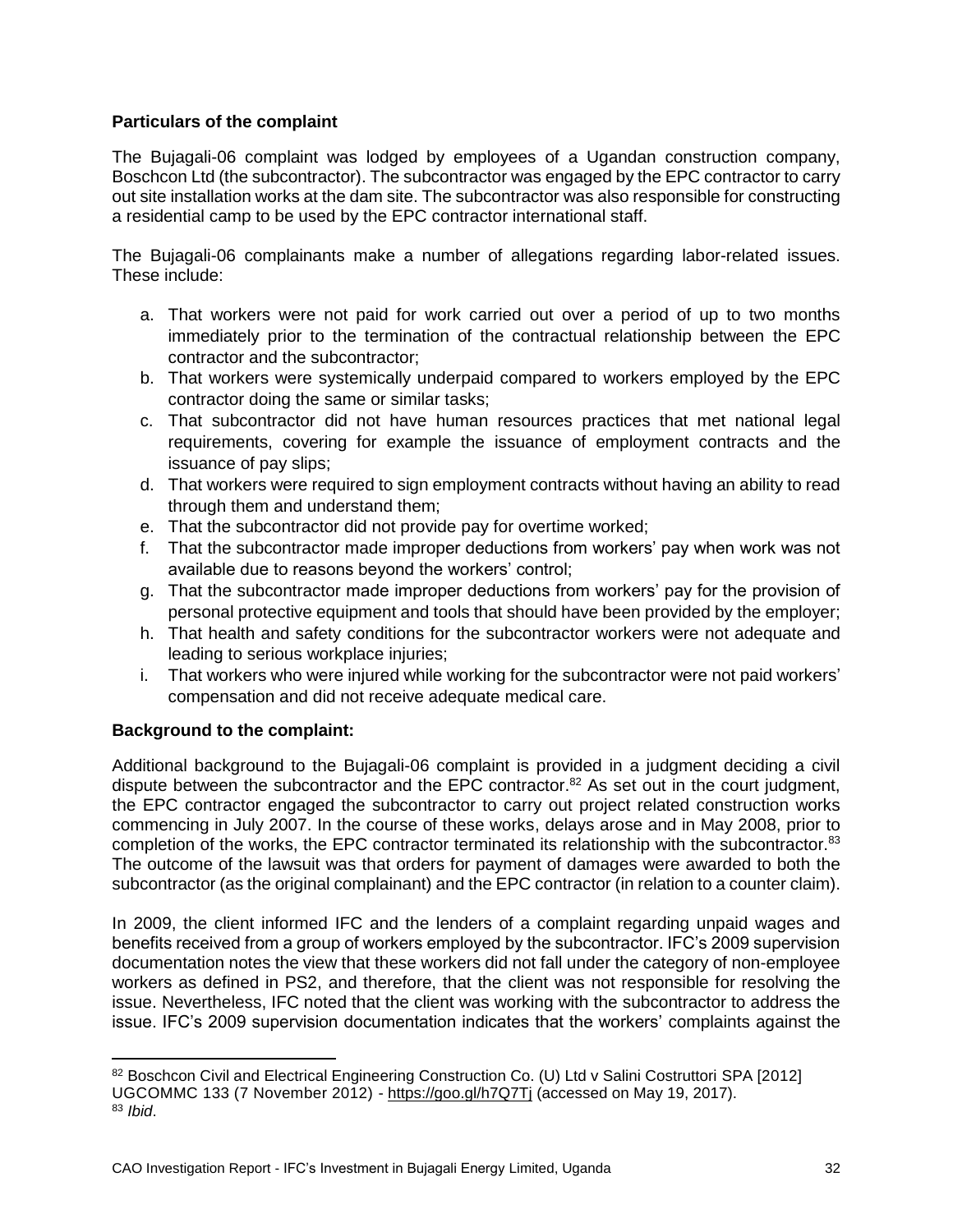subcontractor had been referred to the district labor board for resolution. The lenders joint supervision documentation from 2010, notes that these issues were under consideration by the district labor board. No further information on this issue is provided in IFC's supervision documentation.

CAO also received background information from the subcontractor. In correspondence with CAO, the subcontractor asserted that the complainants' claims were unsubstantiated and fraudulent.

As noted above, the information available as part of this compliance investigation did not provide a basis for CAO to make findings in relation to merits of the specific allegations made by Bujagali-06 complainants against the sub-contractor. In accordance with CAO's mandate, the section below focuses on whether IFC ensured appropriate application of its requirements to the issues raised by the complainants.

#### **Discussion and findings:**

#### *IFC had on paper assurance that its labor standards would be extended to employees of the EPC contractor and its subcontractors.*

As noted above, the SEA committed the client to implement a Labor Force Management Plan (LFMP) "to safeguard workers' rights and implement good practice in relation to labor and working conditions."<sup>84</sup> The SEA provided that the client would comply with PS2 and "require corresponding compliance of its contractors and subcontractors."<sup>85</sup>

This approach is reflected in the client's LFMP which states that it is designed to ensure that the client complies with Ugandan law and meets the requirements of the International Finance Corporation (IFC) Performance Standards related to labor issues. The client LFMP is clear that it applies to both direct employees and subcontractors. More specifically, it provides that requirements similar to those found in its LMFP would be followed by "its EPC contractor, and its subcontractors, who will be responsible for handling labor force issues during the construction phase of the HPP."

The EPC contractor, also prepared a LFMP that was to apply across its entire direct and indirectlyemployed workforce at all skill levels. Subcontractors were expressly included in the scope of the EPC contractor's LFMP. Relevant to the issues raised by the Bujagali-06 complainants, the EPC contractor's LFMP provided for the EPC contractor to maintain records of wages and hours worked of each employee including subcontractors. It also required compliance with national law requirements including those regarding the right of workers to receive notice in writing of the particulars of their employment, including wages and working conditions. This LFMP included a commitment to international best practice with regards to labor issues and to "satisfy the requirements of PS2." Further particulars in relation to health and safety were provided in a separate Health and Safety Management Plan (HSMP). The EPC contractor's HSMP was also clear in that it would apply to third party contractors hired as part of the project.

IFC, together with the other lenders to the project, reviewed the EPC contractor's environmental and social plans, including the LFMP, in November 2007. In comments shared with the client, IFC and the lenders noted that the LFMP should be clearer in terms of how compliance with the LFMP

<sup>84</sup> Bujagali Hydropower Project. December 2006. Social and Environmental Assessment: Main Report, p.480. <https://goo.gl/PahcEx> (accessed May 2017).

<sup>85</sup> *Ibid.* p. 31.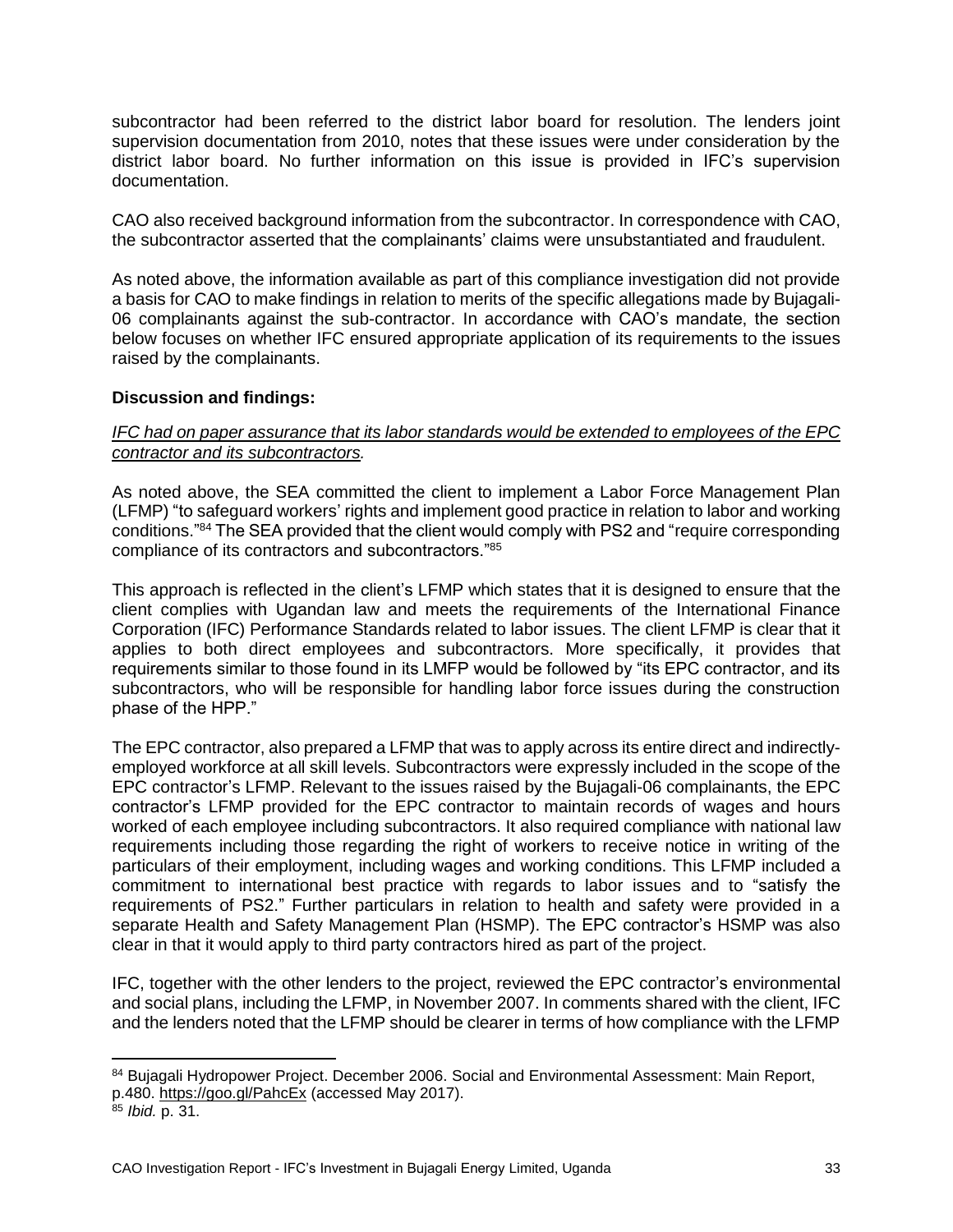would be supervised in relation to subcontractors. In response, the client noted that the EPC contractor would have primary oversight responsibility of its subcontractors and that the client would be required to conduct periodic audits to ensure compliance by its subcontractors. Further, the client noted that as the owner of the project, it would monitor the EPC contractor's compliance with its LFMP.

This framework was consistent with IFC's guidance on PS2 implementation which provides that:

*Clients should use commercially reasonable efforts so that they do not benefit from unfair labor practices of contractors and intermediaries. This includes establishing contractual obligations on contractors or intermediaries who supply the non-employee workers to the client; unannounced visits and visual inspections at the worksite; and exercise of due diligence in supervising contractors and intermediaries who supply workers.* <sup>86</sup>

The undertakings outlined above were reflected in the legal agreement between IFC and the client, which provided that the client would ensure subcontractor compliance with the lenders environmental and social requirements including all action plans (which included the LFMP).

#### *IFC did not have assurance that this system was being implemented.*

In accordance with the above, the client was expected not only to establish a policy framework for the extension of PS2 to subcontractors, but also to supervise implementation of these requirements. CAO finds no evidence that IFC assured itself that the requirements of the LFMP were being applied to subcontractors involved in the construction of the project. As a result, IFC did not have assurance that subcontractors were meeting minimum requirements related, for example, to the documentation of the employment relationship, the payment of wages, the maintenance of a safe and healthy workplace, or the payment of workers' compensation.

#### *IFC did not require any action from its client in relation to the complaint from employees of the subcontractor.*

IFC received a letter of complaint addressed to the World Bank country office in Kampala from the employees of the subcontractor in April 2009. The issues raised in the 2009 complaint to the World Bank are substantively similar to those brought to CAO in April 2013.

As noted above, IFC documentation refers to the complaint following supervision missions in November 2009 and April 2010. In each case, IFC notes the existence of the dispute without suggesting that any action be taken in relation to it. There is no evidence that IFC took any further action in relation to this dispute, either before or after the receipt of the CAO complaint in April 2013.

#### *IFC's response to the issues raised by the employees of the subcontractors was non-compliant.*

Given the seriousness and persistent nature of the issues raised in the complaint, CAO finds that IFC's supervision did not meet the required standard. In particular, CAO finds that IFC supervision of the application of PS2 requirements to subcontractors was lacking. Once the complaint came to light, IFC concluded that the issues raised fell outside the scope of its supervision of the project. For reasons outlined above, CAO finds that this conclusion was incorrect. Based on this decision,

<sup>86</sup> IFC. 2006. Guidance Note 2 - Labor and Working Conditions, G65.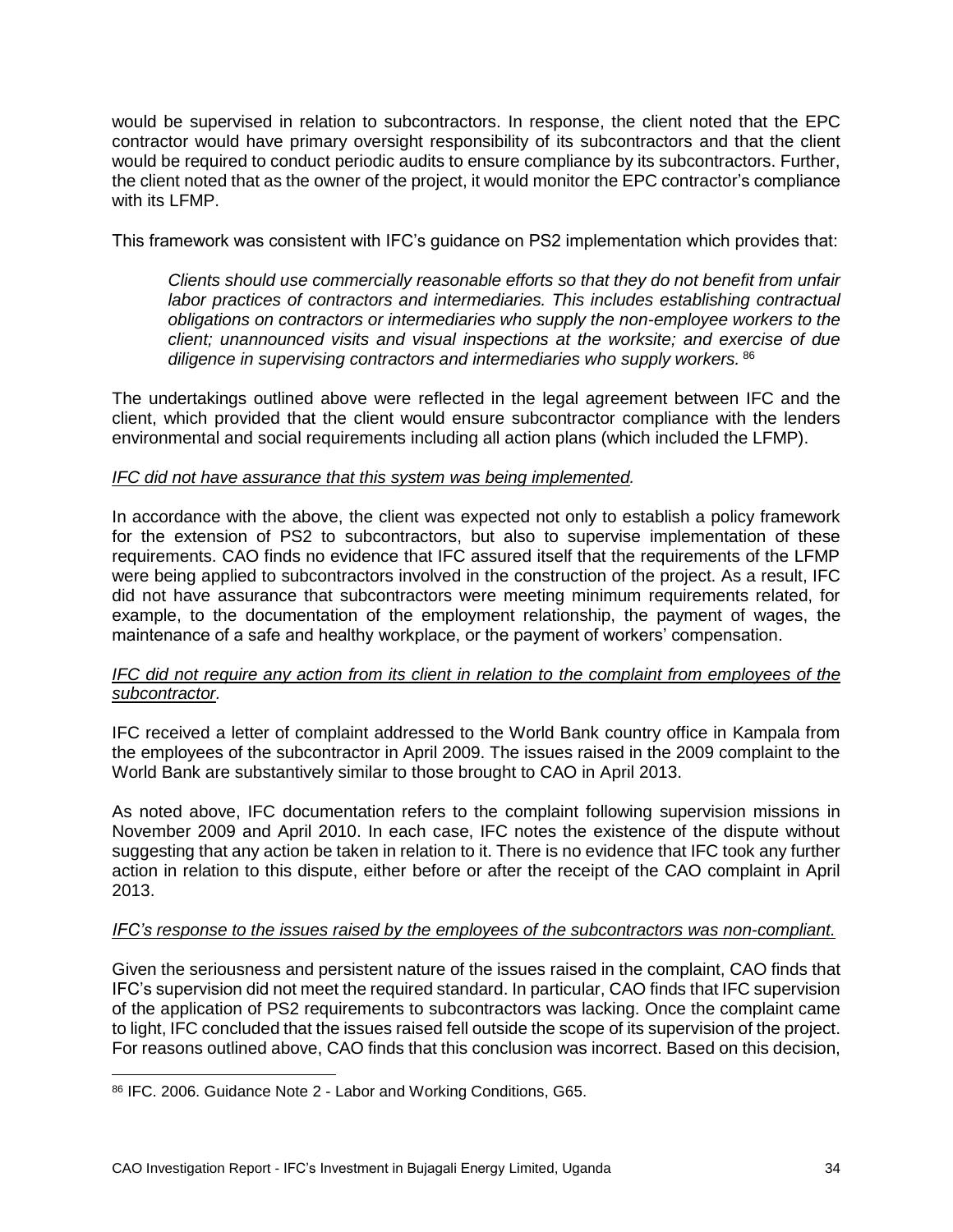IFC did not work with its client to address possible compliance issues raised by the complaint as required by the Sustainability Policy.<sup>87</sup> Similarly, IFC did not explore what "commercially reasonable efforts" to address the issues might entail or what remedies may have been appropriate in the circumstances.<sup>88</sup> As a result, allegations that construction of the project had significant adverse effects on employees of the subcontractor were not addressed.

### <span id="page-34-0"></span>**5. Conclusion**

This compliance investigation was initiated following a complaint from 93 workers who claim to have been seriously injured while working on the construction of the Bujagali hydropower project. It also responds to complaints from a group representing 360 workers who claim to have been underpaid and otherwise mistreated while employed on the construction project through a subcontractor.

This compliance investigation has considered whether IFC's investment in Bujagali Energy Ltd. was appraised, structured and supervised in accordance with applicable IFC policies, procedures and standards. In particular, it has considered:

- (a) Whether IFC's pre-investment due diligence adequately considered issues relating to Occupational Safety and Health (OSH) and workers' compensation; and
- (b) Whether IFC adequately supervised the project in relation to OSH issues and incidents, compensation for workplace injuries and claims regarding non-payment of wages.

IFC was aware of labor and OSH-related risks associated with the construction of the project prior to investment. IFC's approach to the management of these risks was to establish framework requirements for the development of relevant action plans by the client and the EPC contractor, which the lenders would later review and approve. These requirements were reflected in the loan agreement with the client. IFC thus established a broad framework for compliance with its E&S requirements.

Nevertheless, CAO has concluded that IFC's approach to the review of these issues did not meet the standard of being commensurate to risk. In reaching this finding CAO notes, in particular, that IFC did not possess or have access to labor and OSH competence that was sufficient to evaluate the capacity of the client or the EPC contractor to apply the provisions of PS2 to a construction project of this scale and technical complexity. As a result, IFC did not ensure that the labor and OSH-related plans of the client and the EPC contractor received appropriate technical review.

Similar shortcomings were evident during supervision of the project. Although construction was acknowledged as involving significant OSH and labor related risks, IFC did not resource project supervision accordingly. IFC's ability to supervise labor and OSH-related issues was constrained by a lack of specialist staff. This was not effectively supplemented by alternative means of oversight. As a result, IFC did not have assurance that labor, health and safety risks associated with the construction of the project were being managed in accordance with its requirements.

CAO also finds that IFC erred in deciding that the employment practices of the subcontractor were beyond the scope of its E&S requirements. As a result, allegations that construction of the project

<sup>87</sup> IFC. 2006. Sustainability Policy, para 26.

<sup>88</sup> *Ibid*; IFC. 2006. Performance Standard 2, para 17; IFC. 2007. Guidance Note 2 – Labor and Working Conditions, G65.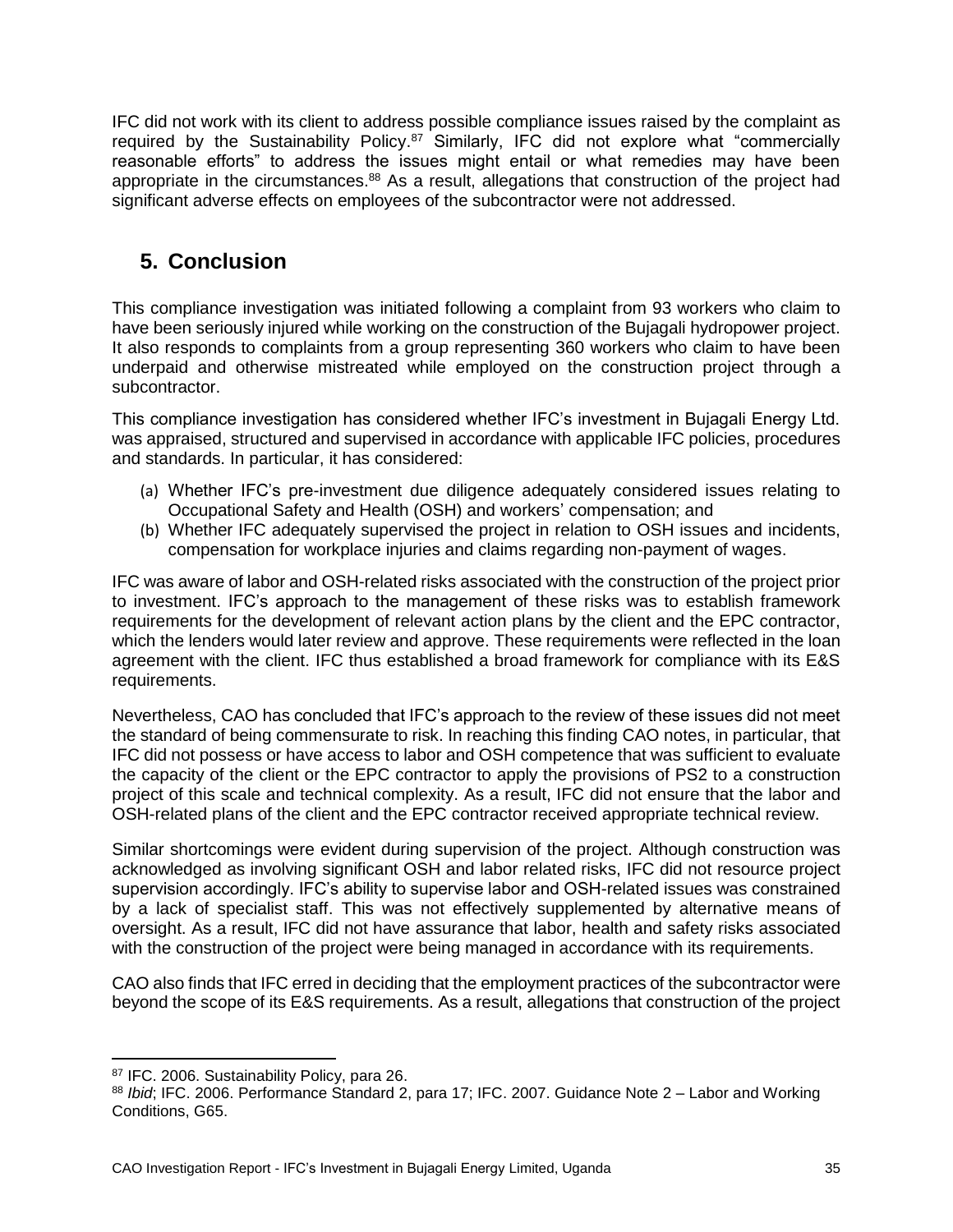had significant adverse effects on employees of the subcontractor were not addressed in the course of IFC's supervision.

Finally, CAO finds that IFC did not consider whether national requirements for workers' compensation provided injured workers with access to appropriate compensation as required under the Sustainability Framework. This finding is relevant both to the Bujagali-04 complaint (where workers raised concerns about the adequacy of compensation and the process for attaining compensation) and to the Bujagali-06 complaint (where the complaint was that workers' compensation was not provided to injured workers).

The underlying causes of the non-compliance findings made in relation to this project should not be seen as reflections on the performance of individual staff members, but rather as shortcomings in IFC's approach to the identification and management of labor and OSH risks of a large scale construction project in a challenging context. The result, however, was that IFC lacked assurance that project outcomes for workers were consistent with the purpose of IFC's Sustainability Policy which requires that adverse impacts be avoided, reduced, mitigated and compensated for appropriately.

Given the above findings of non-compliance, CAO will keep this investigation open and monitor IFC's response. CAO expects to publish its first monitoring report no later than 12 months from the date of publication of this report.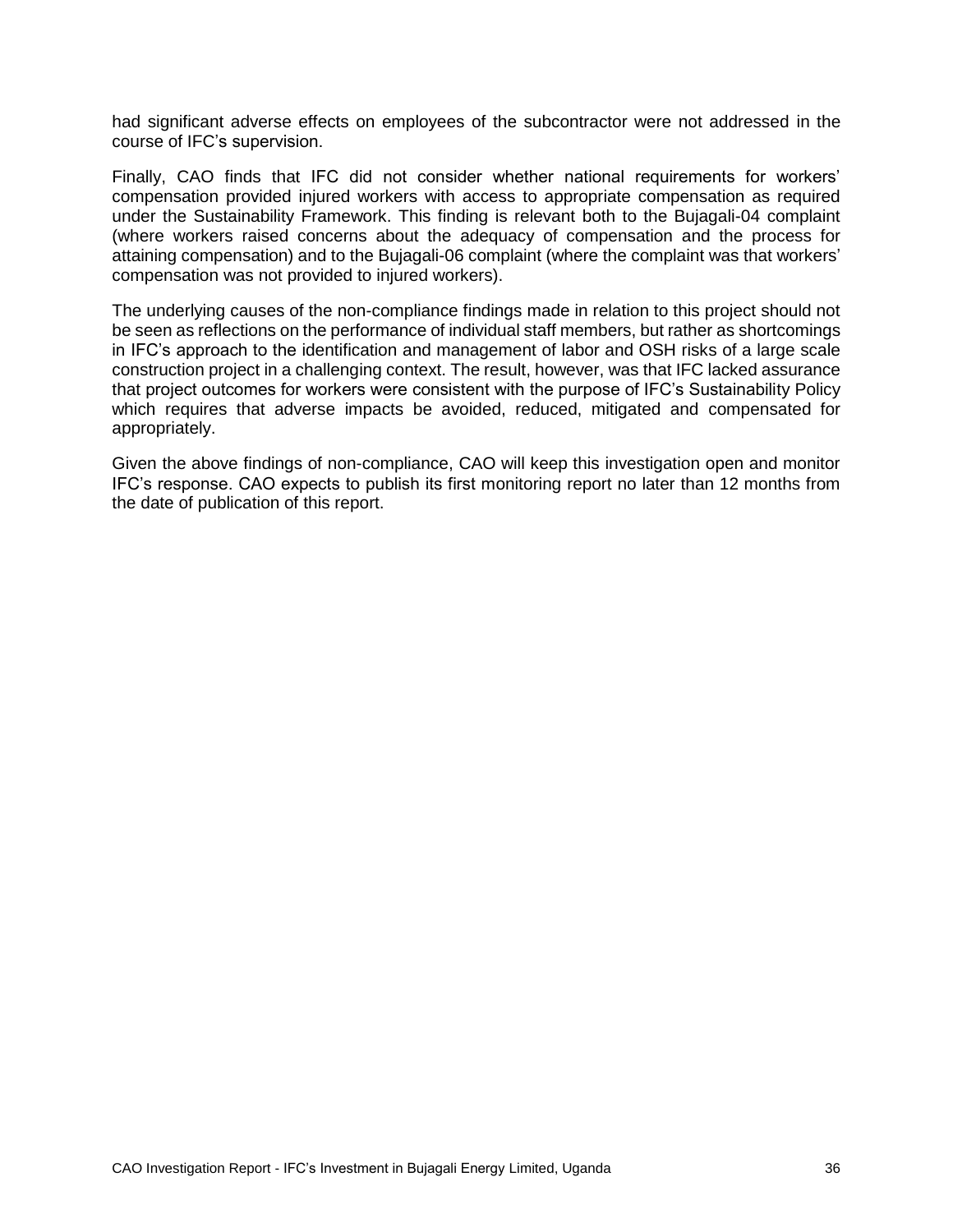# <span id="page-36-0"></span>**Annex A: Relevant Ugandan Law and International Conventions**

| <b>Relevant Ugandan Law</b>                               | Referenced<br>in the SEA | <b>Outdated</b><br><b>Reference</b> | <b>Updated</b><br>in Year |
|-----------------------------------------------------------|--------------------------|-------------------------------------|---------------------------|
| Minimum Wages Boards and Wages Councils Act,<br>1957      | <b>No</b>                |                                     |                           |
| <b>Employment Regulations, 1977</b>                       | Yes                      |                                     |                           |
| Employment Act, 2000                                      | Yes                      | Yes                                 | 2006                      |
| Workers' Compensation Act, 2000                           | Yes                      |                                     |                           |
| Labour Unions Act, 2006                                   | Yes                      |                                     |                           |
| Labour Disputes (Arbitration and Settlement) Act,<br>2006 | Yes                      |                                     |                           |
| The Occupational Safety and Health Act, 2006              | Yes                      |                                     |                           |

| <b>Relevant ILO Convention</b>                  | <b>Referenced</b><br>in SEA | <b>Ratified by Uganda Pre-</b><br>2006 |
|-------------------------------------------------|-----------------------------|----------------------------------------|
| ILO Convention 14 - Weekly Rest, 1921           |                             | Not ratified                           |
| ILO convention 17 - Workmen's Compensation      | <b>No</b>                   | Ratified in June 1963                  |
| (Accidents) Convention, 1925                    |                             |                                        |
| ILO Convention 81 - Labor Inspection            | <b>No</b>                   | Ratified in June 1963                  |
| Convention, 1947                                |                             | (Excluding Part II)                    |
| ILO Convention 87 - Freedom of Association and  | <b>No</b>                   | Ratified in June 2005                  |
| Protection of the Right to Organize Convention, |                             |                                        |
| 1948                                            |                             |                                        |
| ILO Convention 98 - Right to Organize and       | <b>No</b>                   | Ratified in June 1963                  |
| <b>Collective Bargaining Convention 1949</b>    |                             |                                        |
| ILO Convention 121 - Employment Injury          |                             | Not ratified                           |
| Benefits, 1964                                  |                             |                                        |
| ILO Convention 139 - Occupational Cancer, 1974  |                             | Not ratified                           |
| ILO Convention 148 - Working Environment,       |                             | Not ratified                           |
| 1977                                            |                             |                                        |
| ILO Convention 155 - Occupational Health and    |                             | Not ratified                           |
| Safety, 1981                                    |                             |                                        |
| ILO Convention 161 - Occupational Health        |                             | Not ratified                           |
| Services, 1985                                  |                             |                                        |
| ILO Convention 167 - Safety and Health in       |                             | Not ratified                           |
| Construction, 1988                              |                             |                                        |
| ILO Convention 170 - Chemicals, 1990            |                             | Not ratified                           |
| ILO Convention 171 - Night Work, 1990           |                             | Not ratified                           |
| ILO Convention 174 - Prevention of Major        |                             | Not ratified                           |
| Industrial Accidents, 1993                      |                             |                                        |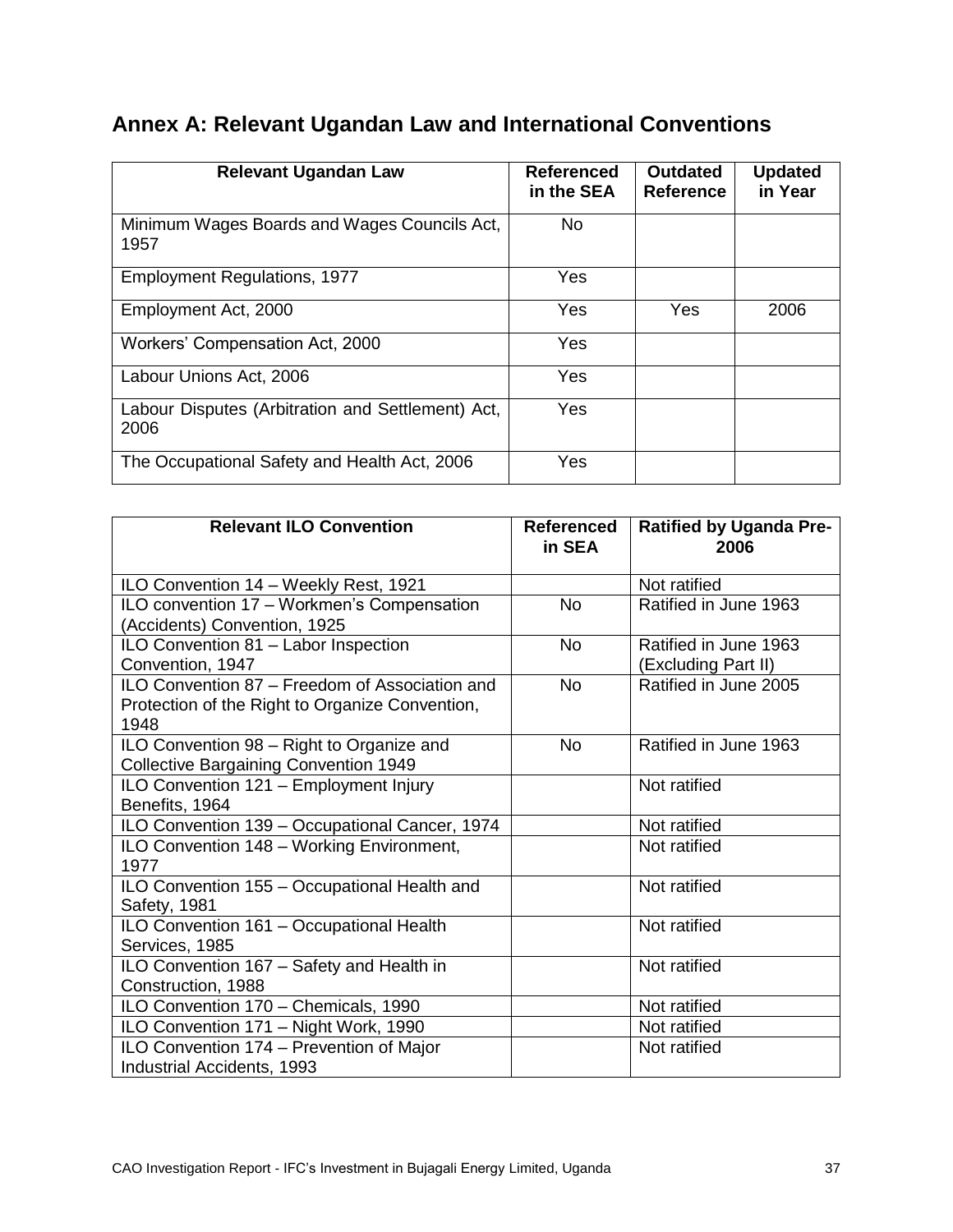# <span id="page-37-0"></span>**Annex B: Key Workers' Compensation Provisions**

| <b>Provision</b>                      | <b>Title</b>                                   |                                                                                                                                                                                                                                                                                                                                                                                                                                 |  |
|---------------------------------------|------------------------------------------------|---------------------------------------------------------------------------------------------------------------------------------------------------------------------------------------------------------------------------------------------------------------------------------------------------------------------------------------------------------------------------------------------------------------------------------|--|
| <b>Workers Compensation Act, 2000</b> |                                                |                                                                                                                                                                                                                                                                                                                                                                                                                                 |  |
| Section 4(1)                          | <b>Fatal Injuries</b>                          | Where the deceased worker leaves any family members who are<br>dependent on his or her earnings, the amount of compensation shall<br>be a sum equal to sixty times his or her monthly earnings, computed<br>in accordance with section 8 subject to a maximum which may be<br>varied by the Minister on the recommendation of the labour advisory<br>board.                                                                     |  |
| Section 4(6)                          | <b>Fatal Injuries</b>                          | If the worker is killed as a result of an accident for which the employer<br>has liability under this Act, the dependents (if any) of the deceased<br>may recover from the employer the expenses of medical treatment of<br>the deceased, burial of the deceased and expenses incidental to the<br>medical treatment and burial of the deceased.                                                                                |  |
| Section 5(1)                          | Permanent<br><b>Total Incapacity</b>           | Except where the terms and conditions of service provide for a higher<br>compensation, where permanent total incapacity results from any<br>injury, the amount of compensation shall be a sum equal to sixty<br>months' earnings.                                                                                                                                                                                               |  |
| Section 5(2)                          | Permanent<br><b>Total Incapacity</b>           | Where an injury under this section is such as to be likely to require<br>the injured worker to have the constant assistance of another person<br>on a permanent basis, then the amount of compensation payable<br>shall be increased by one-quarter.                                                                                                                                                                            |  |
| Section 6(3)                          | Permanent<br>Partial<br>Incapacity             | The Minister on the recommendation of the labour advisory board<br>may, by statutory instrument, increase the amount of compensation<br>payable under this section                                                                                                                                                                                                                                                              |  |
| Section 7(1)                          | Temporary<br>Incapacity                        | Where temporary incapacity, whether total or partial, results from the<br>injury, the compensation shall be either a lump sum or periodic<br>payments as the court may order, having regard to the circumstances<br>in which the accident took place, the probable duration of the<br>incapacity of the worker, the injuries suffered by the worker and the<br>financial consequences for the worker and his or her dependents. |  |
| Section 11(2)                         | Medical<br>Examination<br>and Treatment        | The worker shall be entitled to have his or her own medical<br>practitioner or an official of a trade union of which he or she is a<br>member present at the examination, but the attendance shall be at<br>the worker's own expense                                                                                                                                                                                            |  |
| Section 12(1)                         | Agreement as<br>to<br>Compensation             | The employer and the worker may, with the written approval of the<br>labour officer, agree that compensation be paid in respect of an injury<br>which would otherwise give rise to a claim under this Act.                                                                                                                                                                                                                      |  |
| Section 12(2)                         | Agreement as<br>to<br>Compensation             | For the purpose of subsection (1), the following requirements<br>shall be complied with-<br>1. the compensation agreed upon shall not be less than the amount<br>payable under this Act;<br>2. and 2. it shall be for the employer to show that the worker was<br>able to understand the terms of the agreement.                                                                                                                |  |
| Section 13(1)                         | Computed<br>Assessment of<br><b>Disability</b> | If the final assessment of disability made by a medical practitioner<br>after a medical examination, made in accordance with section 11, is<br>disputed by the employer or the worker, the employer or the worker<br>may apply to the labour officer to request that the dispute be referred<br>to the medical arbitration board                                                                                                |  |
| Section 13(3)                         | Computed<br>Assessment of<br><b>Disability</b> | The decision of the medical arbitration board on the matter shall be<br>final unless a party aggrieved by the decision goes to court.                                                                                                                                                                                                                                                                                           |  |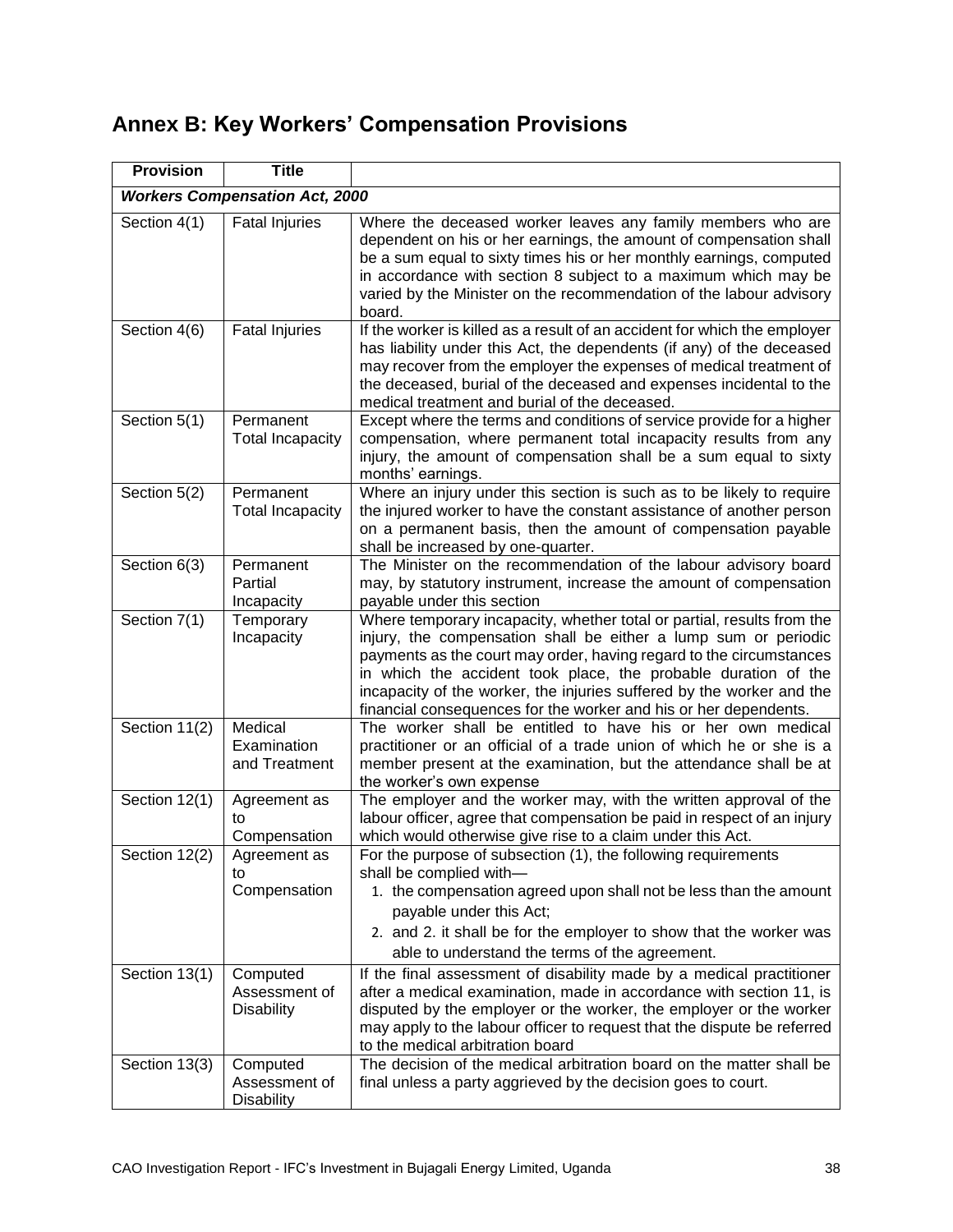| <b>Employment Act, 2006</b>                  |                                                                 |                                                                                                                                                                                                                                                                                                                                                                                                                                                                                                                                                                                                                |  |
|----------------------------------------------|-----------------------------------------------------------------|----------------------------------------------------------------------------------------------------------------------------------------------------------------------------------------------------------------------------------------------------------------------------------------------------------------------------------------------------------------------------------------------------------------------------------------------------------------------------------------------------------------------------------------------------------------------------------------------------------------|--|
| Section 42(3)                                | Death of an<br>Employee                                         | Where an employee dies while at work, or while travelling to his or<br>her place of work, their employer shall be required to transport the<br>employee's body to a place of burial notified by that employee's next<br>of kin.                                                                                                                                                                                                                                                                                                                                                                                |  |
| The Occupational Safety and Health Act, 2006 |                                                                 |                                                                                                                                                                                                                                                                                                                                                                                                                                                                                                                                                                                                                |  |
| Section 9                                    | Powers of<br>Inspector to<br>Prosecute                          | An inspector may prosecute or conduct as the case may be before a<br>magistrate's court any charge, information, or other proceeding<br>arising under this Act or in the discharge of his or her duty                                                                                                                                                                                                                                                                                                                                                                                                          |  |
| Section 16(2)                                | Safety<br>Committees                                            | The safety representatives shall represent employees on a safety<br>committee                                                                                                                                                                                                                                                                                                                                                                                                                                                                                                                                  |  |
| Section 17(1)                                | Employer to<br>Consult with<br>Workers'<br>Organisations        | an employer shall act in consultation with a workers' organization<br>and this consultation with include -<br>1. consultation on the role of the workers' organization in the<br>practical implementation of measures prescribed under this Act<br>2. as far as possible, providing close collaboration, at all levels,<br>between the employer and the workers in the application of the<br>measures prescribed under this Act                                                                                                                                                                                |  |
| Section 20                                   | Employer to<br>Provide<br>Alternative<br>Suitable<br>Employment | Where an assignment involves continuous exposure to dangerous<br>emissions or to substances and agents which are harmful to health,<br>and it is certified to be medically inadvisable to continue the exposure,<br>it shall be the duty of the employer to provide the worker concerned<br>with suitable alternative employment                                                                                                                                                                                                                                                                               |  |
| Section<br>$21(1)(a)$ and<br>(b)             | Employer to<br>Supervise<br>Health of<br>Workers                | Subject to any conditions determined by the Commissioner, every<br>employer shall provide for the supervision of the health of the workers<br>exposed to or liable to be exposed to occupational hazards due to<br>pollution and other harmful agents in a working environment and this<br>duty shall include -<br>(a) a pre-assignment medical examination of workers, before<br>assignment to specific tasks which may involve danger to their<br>health or that of others;<br>periodic medical examinations of workers during employment<br>(b)<br>which involves exposure to a particular hazard to health |  |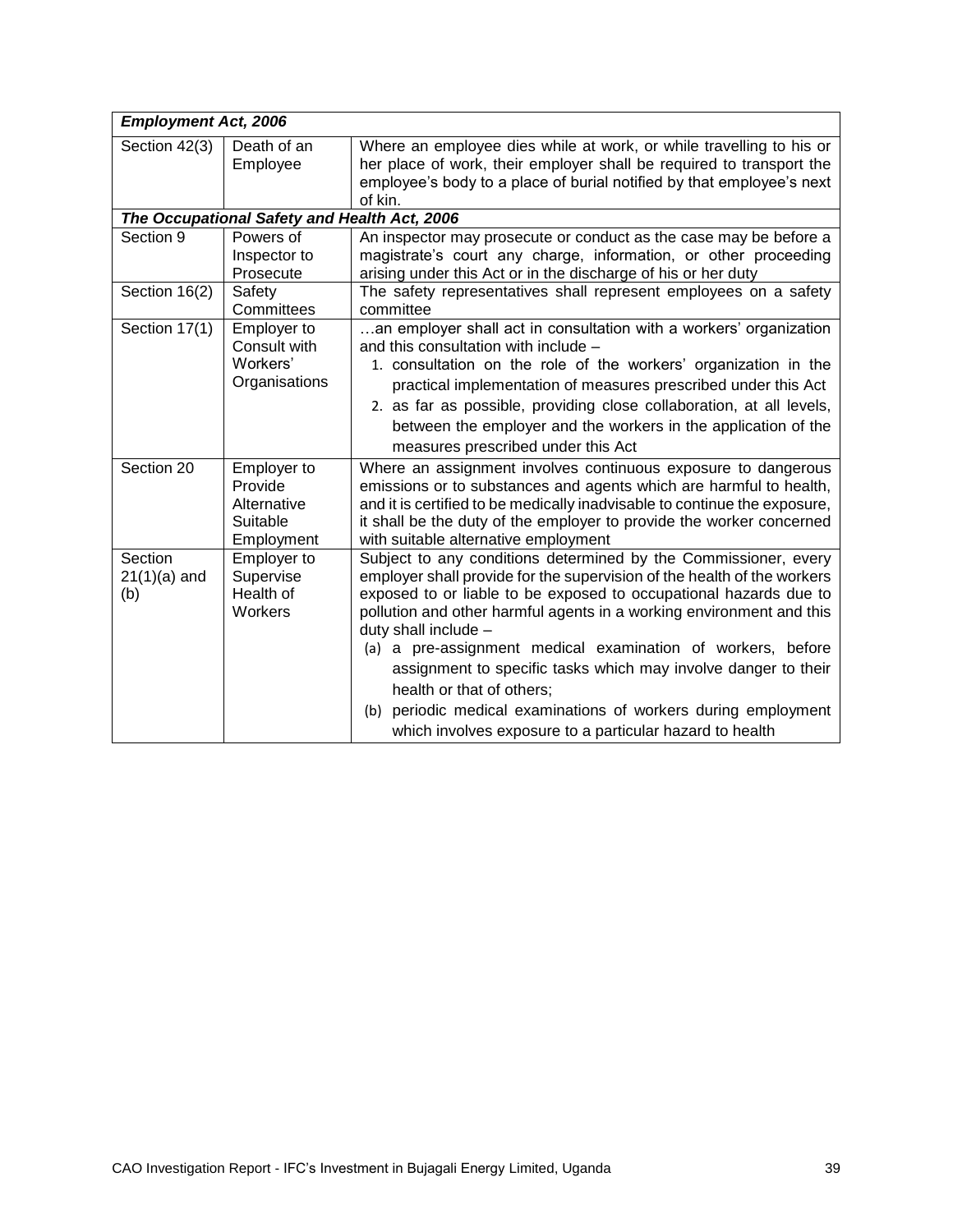### <span id="page-39-0"></span>**Annex C: Adequacy of Workers' Compensation - Ugandan Law and ILO Conventions**

The ILO Workers' Compensation (Accidents) Convention, 1925, was ratified by Uganda in June, 1963. Article 5 of the Convention requires compensation for permanent incapacity or fatality compensation to be paid periodically for the remaining life of the incapacitated worker or to the dependents of the deceased worker. It also provides that a total or partial lump sum payment may be made when a "competent authority is satisfied that it will be properly used".

The Ugandan Workmen's Compensation Act (2000) on the other hand, provides for lump sum compensation for permanent total incapacities and fatalities at the equivalent of 60 months' salary. This lump sum is discounted by a percentage, reflecting the loss of earning capacity, in the case of partial permanent incapacity.<sup>89</sup>

ILO commentary on Uganda's implementation of the Workers' Compensation (Accidents) Convention, available at the time of IFC's E&S review, documents concerns regarding the adequacy of the provision of lump sum payments for serious injury or death. The ILO commentary, covering the period 1966 to 2014, is specifically critical of the Ugandan practice of limiting the amount of compensation to 60 months' earnings at most, paid as a lump sum. The ILO commentary notes specifically that this approach is inconsistent with the requirements of Workers' Compensation (Accidents) Convention "which provides in the case of both permanent incapacity and death for the payment of benefits in the form of periodical payments without limit of time."<sup>90</sup>

<sup>89</sup> Section 5, Workers Compensation Act, 2000.

<sup>90</sup> ILO. Workmen's Compensation (Accidents) Convention, 1925 (No. 17) - Uganda (Ratification: 1963) <https://goo.gl/CnMQRI> (accessed on May 19, 2017).